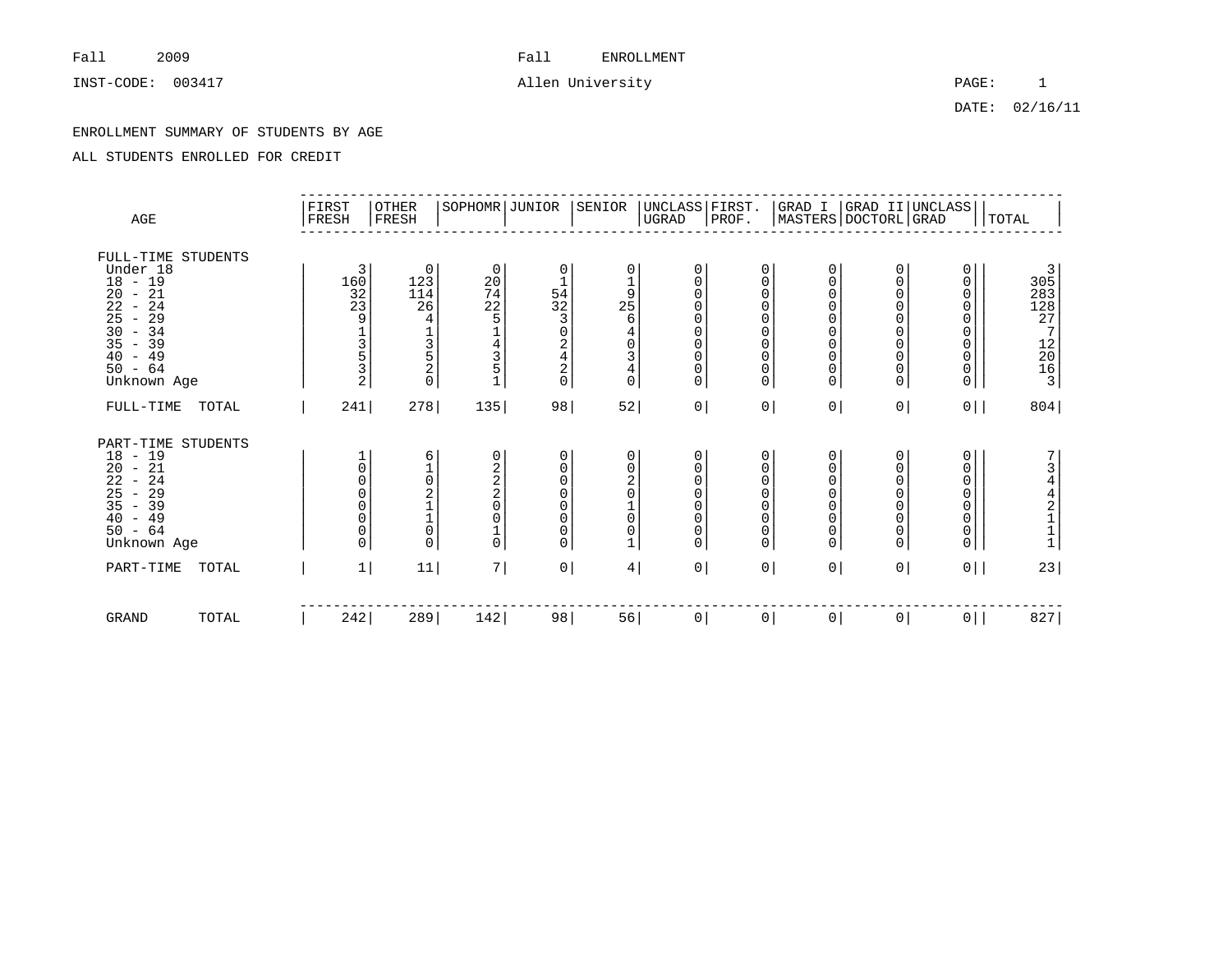# INST-CODE: 003418 2 Anderson University 2

DATE: 02/16/11

### ENROLLMENT SUMMARY OF STUDENTS BY AGE

| AGE                                                                                                                                                                                   | FIRST<br>FRESH                                                                 | OTHER<br>FRESH                                                                                                                                                            | SOPHOMR JUNIOR                                                            |                                                                                                                          | SENIOR                                                                                  | UNCLASS FIRST.<br> UGRAD PROF.                                                                                                                          |                                                                                                                       |                                                                                                                                                  |                                                       | GRAD I  GRAD II UNCLASS <br> MASTERS DOCTORL GRAD                     | TOTAL                                                                                     |
|---------------------------------------------------------------------------------------------------------------------------------------------------------------------------------------|--------------------------------------------------------------------------------|---------------------------------------------------------------------------------------------------------------------------------------------------------------------------|---------------------------------------------------------------------------|--------------------------------------------------------------------------------------------------------------------------|-----------------------------------------------------------------------------------------|---------------------------------------------------------------------------------------------------------------------------------------------------------|-----------------------------------------------------------------------------------------------------------------------|--------------------------------------------------------------------------------------------------------------------------------------------------|-------------------------------------------------------|-----------------------------------------------------------------------|-------------------------------------------------------------------------------------------|
| FULL-TIME STUDENTS<br>Under 18<br>$18 - 19$<br>$20 - 21$<br>22<br>$-24$<br>29<br>25<br>$\sim$<br>$30 - 34$<br>35<br>$-39$<br>$-49$<br>40<br>$-64$<br>50<br>65 And Over<br>Unknown Age | 8<br>430<br>5<br>$\mathbf 0$<br>$\frac{2}{1}$<br>$\overline{0}$<br>0<br>0<br>3 | 0<br>66<br>44<br>24<br>$\begin{smallmatrix}1\,4\1\,4\end{smallmatrix}$<br>$\,8\,$<br>$\begin{smallmatrix} 1 & 2 \\ 0 & 0 \end{smallmatrix}$<br>$\mathbf 0$<br>$\mathbf 0$ | 0<br>205<br>88<br>17<br>13<br>11<br>4<br>7<br>$\mathbf 1$<br>$\mathbf{1}$ | 0<br>9<br>222<br>30<br>17<br>$\begin{array}{c} 13 \\ 12 \end{array}$<br>11<br>$\mathbf 1$<br>0<br>$\overline{4}$         | 0<br>$\mathbf 0$<br>175<br>102<br>$29$<br>$29$<br>$24$<br>$28$<br>5<br>$\mathbf 0$<br>2 | 0<br>$\Omega$<br>$\mathbf 0$<br>$\mathbf 0$<br>$\mathbf 0$<br>$\mathbf 0$<br>$\mathbf 0$<br>$\mathbf 0$<br>$\mathbf 0$<br>$\mathbf 0$<br>$\overline{0}$ | 0<br>0<br>$\Omega$<br>$\Omega$<br>0<br>$\Omega$<br>$\Omega$<br>$\Omega$<br>$\Omega$<br>$\mathbf 0$<br>$\Omega$        | 0<br>$\mathbf 0$<br>0<br>$\mathbf 0$<br>$\mathbf 0$<br>$\begin{matrix} 1 \\ 0 \end{matrix}$<br>$\overline{0}$<br>$\mathbf 0$<br>0<br>$\mathbf 0$ | 0<br>0<br>0<br>0<br>0<br>0<br>0<br>0<br>0<br>0<br>0   | 0<br>0<br>0<br>0<br>0<br>0<br>$\mathsf{O}\xspace$<br>0<br>0<br>0<br>0 | $\begin{smallmatrix} & 8\\ 710 \end{smallmatrix}$<br>534<br>17436457<br>$\mathbf 1$<br>10 |
| $FULL-TIME$<br>TOTAL                                                                                                                                                                  | 450                                                                            | 182                                                                                                                                                                       | 348                                                                       | 319                                                                                                                      | 390                                                                                     | 0                                                                                                                                                       | 0 <sup>1</sup>                                                                                                        | 1                                                                                                                                                | 0 <sup>1</sup>                                        | 0 <sup>1</sup>                                                        | 1,690                                                                                     |
| PART-TIME STUDENTS<br>Under 18<br>$18 - 19$<br>$20 - 21$<br>$22 - 24$<br>25<br>$-29$<br>$30 - 34$<br>$35 - 39$<br>$-49$<br>40<br>$50 - 64$<br>Unknown Age                             | 0<br>0<br>0<br>$\overline{0}$<br>$\mathsf{O}\xspace$<br>0<br>0<br>0            | 0<br>0<br>$\overline{7}$<br>0<br>4<br>$\epsilon$<br>$\overline{7}$<br>$\begin{array}{c}\n1 \stackrel{.}{0} \\ 1\n\end{array}$<br>$\mathsf 0$                              | 0<br>$\frac{2}{5}$<br>$\frac{1}{3}$<br>$\frac{1}{5}$<br>3<br>$\Omega$     | 0<br>0<br>$\overline{4}$<br>$\frac{4}{5}$<br>$\mathbf 1$<br>$\begin{array}{c} 0 \\ 5 \\ 3 \end{array}$<br>$\overline{0}$ | 0<br>0<br>1<br>15<br>19<br>10<br>12<br>14<br>3<br>$\Omega$                              | 226<br>47<br>0<br>$\mathbf 0$<br>$\mathbf 0$<br>$\mathbf 0$<br>3<br>10                                                                                  | 0<br>0<br>$\mathbf 0$<br>$\mathbf 0$<br>$\mathbf 0$<br>$\Omega$<br>$\mathbf 0$<br>$\Omega$<br>$\mathbf 0$<br>$\Omega$ | 0<br>0<br>$23$<br>$32$<br>$23$<br>24<br>$\overline{29}$<br>ۊ<br>$\overline{3}$                                                                   | 0<br>0<br>0<br>0<br>0<br>0<br>0<br>0<br>0<br>$\Omega$ | 0<br>0<br>0<br>$\frac{1}{0}$<br>$\mathsf{O}\xspace$<br>0<br>0<br>0    | 226<br>49<br>18<br>18<br>55<br>47<br>46<br>20<br>13                                       |
| PART-TIME<br>TOTAL                                                                                                                                                                    | 2                                                                              | 35                                                                                                                                                                        | 22                                                                        | 22                                                                                                                       | 74                                                                                      | 288                                                                                                                                                     | 0 <sup>1</sup>                                                                                                        | 144                                                                                                                                              | 0 <sup>1</sup>                                        | $2$                                                                   | 589                                                                                       |
| GRAND<br>TOTAL                                                                                                                                                                        | 452                                                                            | 217                                                                                                                                                                       | 370                                                                       | 341                                                                                                                      | 464                                                                                     | 288                                                                                                                                                     | 0 <sup>1</sup>                                                                                                        | 145                                                                                                                                              | $\circ$                                               | $2$                                                                   | 2, 279                                                                                    |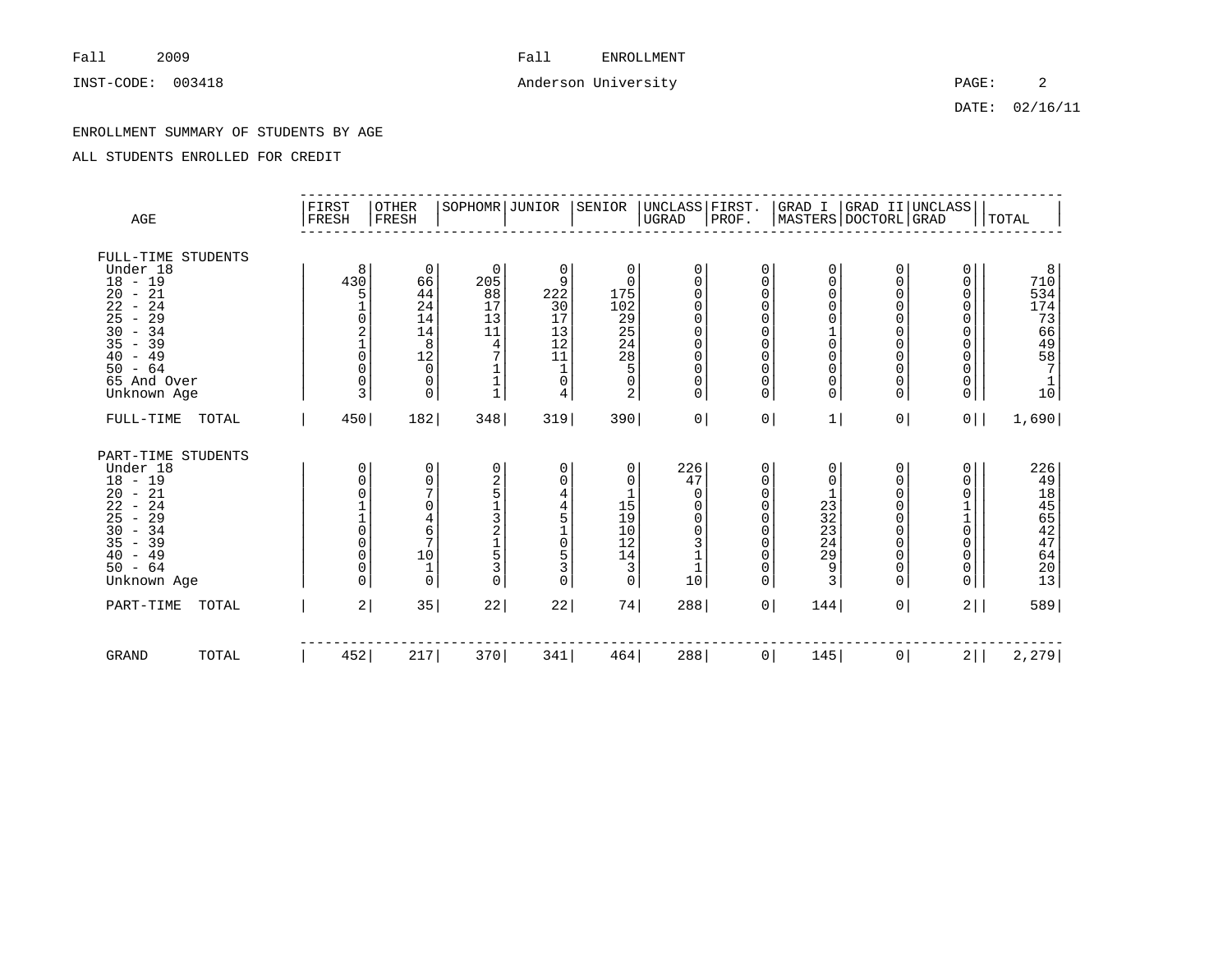# INST-CODE: 003419 Charleston Southern University PAGE: 3

DATE: 02/16/11

### ENROLLMENT SUMMARY OF STUDENTS BY AGE

| AGE                                                                                                                                                                                          |       | FIRST<br>FRESH                                                                          | OTHER<br>FRESH                                                        | SOPHOMR JUNIOR                                                   |                                                                            | SENIOR                                                                                                  | UNCLASS FIRST.<br> UGRAD  PROF.                                                                            |                                                       |                                                                                                                      |                                                | GRAD I  GRAD II UNCLASS <br> MASTERS DOCTORL GRAD | TOTAL                                                                                               |
|----------------------------------------------------------------------------------------------------------------------------------------------------------------------------------------------|-------|-----------------------------------------------------------------------------------------|-----------------------------------------------------------------------|------------------------------------------------------------------|----------------------------------------------------------------------------|---------------------------------------------------------------------------------------------------------|------------------------------------------------------------------------------------------------------------|-------------------------------------------------------|----------------------------------------------------------------------------------------------------------------------|------------------------------------------------|---------------------------------------------------|-----------------------------------------------------------------------------------------------------|
| FULL-TIME STUDENTS<br>Under 18<br>$18 - 19$<br>$-21$<br>20<br>22<br>24<br>$\sim$<br>25<br>29<br>$\sim$<br>30<br>$-34$<br>$\overline{35}$<br>$-39$<br>40<br>$-49$<br>$50 - 64$<br>Unknown Age |       | 21<br>569<br>8<br>2<br>4<br>$\frac{1}{0}$<br>$\frac{1}{0}$<br>52                        | $\mathbf 1$<br>143<br>58<br>16<br>11<br>5<br>$\overline{4}$<br>0<br>6 | 2<br>225<br>232<br>34<br>16<br>9<br>3<br>6<br>$\mathbf{1}$<br>11 | 0<br>18<br>278<br>76<br>28<br>21<br>10<br>7<br>3<br>$1\overline{1}$        | 0<br>$\mathbf{1}$<br>162<br>196<br>44<br>30<br>16<br>15<br>4<br>0                                       | 0<br>0<br>0<br>$\mathbf 0$<br>$\mathbf 0$<br>$\mathbf 0$<br>$\mathsf 0$<br>0<br>0<br>0                     | 0<br>0<br>0<br>0<br>$\Omega$<br>0<br>0<br>0<br>0<br>0 | 0<br>0<br>0<br>$\mathbf 0$<br>$\mathbf 0$<br>$\mathbf 0$<br>$\mathbf 0$<br>$\mathbf 0$<br>$\mathbf 0$<br>$\mathbf 0$ | 0<br>0<br>0<br>0<br>0<br>0<br>0<br>0<br>0<br>0 | 0<br>0<br>0<br>0<br>0<br>0<br>0<br>0<br>0<br>0    | 24<br>956<br>738<br>324<br>10366<br>3233<br>33880                                                   |
| FULL-TIME                                                                                                                                                                                    | TOTAL | 658                                                                                     | 247                                                                   | 539                                                              | 452                                                                        | 468                                                                                                     | 0                                                                                                          | 0 <sup>1</sup>                                        | 0                                                                                                                    | 0                                              | 0 <sup>1</sup>                                    | 2,364                                                                                               |
| PART-TIME STUDENTS<br>Under 18<br>$18 - 19$<br>$-21$<br>20<br>22<br>$-24$<br>25<br>29<br>$\sim$<br>30<br>$-34$<br>35<br>$-39$<br>40<br>$-49$<br>$50 - 64$<br>Unknown Age                     |       | 0<br>0<br>$\mathbf 0$<br>$\Omega$<br>0<br>$\Omega$<br>0<br>$\mathbf 0$<br>0<br>$\Omega$ | 2<br>3<br>4<br>13<br>17<br>14<br>9<br>6<br>5<br>9                     | 0<br>0<br>$1\,$<br>6<br>9<br>6<br>7<br>12<br>$\mathsf 3$<br>3    | 0<br>0<br>4<br>21<br>$17$<br>$22$<br>$12$<br>$22$<br>$\epsilon$<br>$\,8\,$ | 0<br>0<br>$\frac{1}{32}$<br>48<br>28<br>20 <sub>o</sub><br>$\begin{array}{c}\n 29 \\  53\n \end{array}$ | 0<br>0<br>0<br>$\mathbf 0$<br>$\mathbf 0$<br>$\mathbf 0$<br>$\mathsf 0$<br>$\mathbf 0$<br>0<br>$\mathbf 0$ | 0<br>0<br>0<br>0<br>0<br>0<br>0<br>0<br>0<br>$\Omega$ | 0<br>3<br>4<br>81<br>133<br>75<br>48<br>70<br>21<br>13                                                               | 0<br>0<br>0<br>0<br>0<br>0<br>0<br>0<br>0<br>0 | 0<br>0<br>0<br>0<br>0<br>0<br>0<br>0<br>$_0^0$    | $\begin{array}{r} 2 \\ 6 \\ 14 \\ 153 \\ 224 \\ \vdots \end{array}$<br>145<br>96<br>139<br>40<br>36 |
| PART-TIME                                                                                                                                                                                    | TOTAL | $\mathsf{O}$                                                                            | 82                                                                    | 47                                                               | 112                                                                        | 166                                                                                                     | 0                                                                                                          | 0 <sup>1</sup>                                        | 448                                                                                                                  | 0                                              | 0 <sup>1</sup>                                    | 855                                                                                                 |
| <b>GRAND</b>                                                                                                                                                                                 | TOTAL | 658                                                                                     | 329                                                                   | 586                                                              | 564                                                                        | 634                                                                                                     | 0                                                                                                          | 0 <sup>1</sup>                                        | 448                                                                                                                  | $\circ$                                        | 0                                                 | 3,219                                                                                               |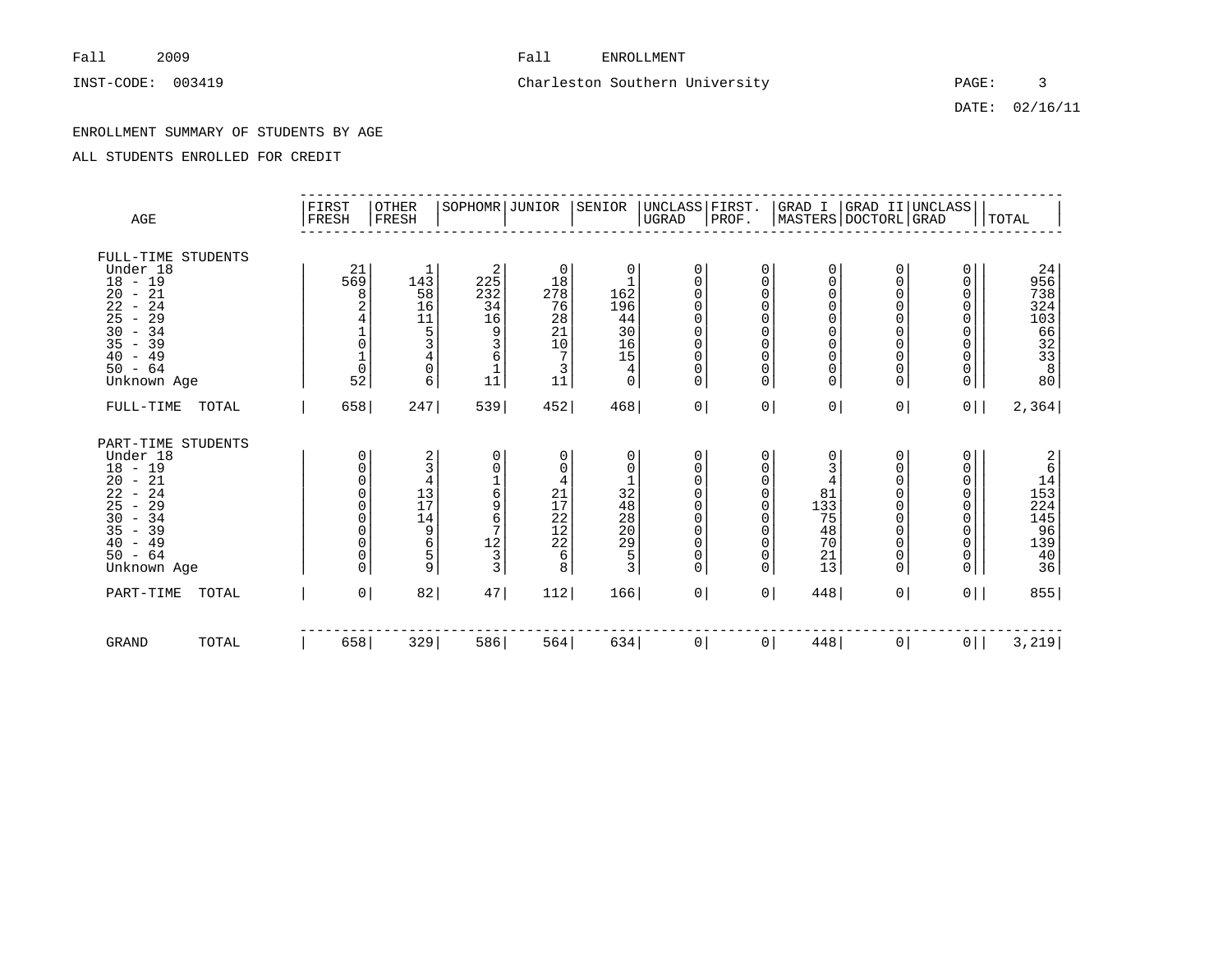INST-CODE: 003420 2000 Benedict College PAGE: 4

DATE: 02/16/11

### ENROLLMENT SUMMARY OF STUDENTS BY AGE

| AGE                                                                                                                                                                                                                                                                                                          | FIRST<br>FRESH | OTHER<br>FRESH                                                                               |                                                                                                                                                                                                                    | SOPHOMR JUNIOR                                            | SENIOR                                                                                       | UNCLASS   FIRST.<br>$_{\rm UGRAD}$                                                                                    | PROF.                                                                                                 |                                                                                                                                                         |                                                     | GRAD I  GRAD II UNCLASS <br> MASTERS DOCTORL GRAD                                         | TOTAL                                                                  |
|--------------------------------------------------------------------------------------------------------------------------------------------------------------------------------------------------------------------------------------------------------------------------------------------------------------|----------------|----------------------------------------------------------------------------------------------|--------------------------------------------------------------------------------------------------------------------------------------------------------------------------------------------------------------------|-----------------------------------------------------------|----------------------------------------------------------------------------------------------|-----------------------------------------------------------------------------------------------------------------------|-------------------------------------------------------------------------------------------------------|---------------------------------------------------------------------------------------------------------------------------------------------------------|-----------------------------------------------------|-------------------------------------------------------------------------------------------|------------------------------------------------------------------------|
| FULL-TIME STUDENTS<br>Under 18<br>$18 - 19$<br>21<br>20<br>$\sim$<br>22<br>24<br>$\overline{\phantom{a}}$<br>29<br>25<br>$\overline{\phantom{a}}$<br>30<br>$-34$<br>35<br>$-39$<br>$-49$<br>40<br>$-64$<br>50<br>65 And Over<br>Unknown Age                                                                  |                | 15<br>737<br>64<br>11<br>$^2_{\rm 0}$<br>0<br>$\begin{matrix} 0 \\ 1 \\ 0 \end{matrix}$<br>3 | 0<br>$\mathbf 0$<br>0<br>465<br>502<br>0<br>179<br>$\Omega$<br>35<br>0<br>10<br>0<br>0<br>9<br>$\mathsf 0$<br>$\overline{4}$<br>$\mathsf 0$<br>$\mathbf{1}$<br>$\mathbf{1}$<br>$\mathsf 0$<br>3<br>$\mathbf 0$     | 0<br>17<br>283<br>110<br>29<br>7<br>3<br>5<br>2<br>0<br>3 | 0<br>$\mathbf 0$<br>114<br>$\frac{192}{92}$<br>$\frac{12}{8}$<br>10<br>5<br>$\mathbf 0$<br>6 | $\mathbf 0$<br>0<br>$\Omega$<br>0<br>$\mathbf 0$<br>$^2_{\rm 0}$<br>$\mathbf 0$<br>$\mathbf 0$<br>0<br>$\overline{0}$ | 0<br>0<br>$\mathbf 0$<br>$\mathbf 0$<br>0<br>0<br>$\mathbf 0$<br>0<br>$\mathbf 0$<br>0<br>$\mathbf 0$ | 0<br>$\mathbf 0$<br>$\mathbf 0$<br>$\mathbf 0$<br>$\mathbf 0$<br>$\mathbf 0$<br>$\mathbf 0$<br>$\mathbf 0$<br>$\mathbf 0$<br>$\mathbf 0$<br>$\mathbf 0$ | 0<br>0<br>0<br>0<br>0<br>0<br>0<br>0<br>0<br>0<br>0 | 0<br>0<br>0<br>0<br>$\mathbf 0$<br>0<br>$\mathbf 0$<br>0<br>$\mathsf{O}\xspace$<br>0<br>0 | 15<br>$1,219$<br>963<br>492<br>158<br>31<br>20<br>20<br>19<br>15<br>15 |
| FULL-TIME<br>TOTAL                                                                                                                                                                                                                                                                                           |                | 833                                                                                          | 0 <br>1209                                                                                                                                                                                                         | 459                                                       | 439                                                                                          | 2                                                                                                                     | 0 <sup>1</sup>                                                                                        | 0                                                                                                                                                       | 0 <sup>1</sup>                                      | $0$                                                                                       | 2,942                                                                  |
| PART-TIME STUDENTS<br>18<br>19<br>$\sim$<br>20<br>$-21$<br>$\overline{2}\overline{2}$<br>24<br>$\overline{\phantom{a}}$<br>25<br>29<br>$\overline{\phantom{a}}$<br>$\begin{array}{c} 30 \\ 35 \end{array}$<br>$-34$<br>39<br>$\overline{\phantom{a}}$<br>40<br>49<br>$\overline{\phantom{a}}$<br>$-64$<br>50 |                | 2110000<br>$\mathbf 0$<br>$\Omega$                                                           | 0<br>$\begin{matrix} 0 \\ 2 \\ 0 \end{matrix}$<br>0<br>$\mathbf 0$<br>$\mathsf{O}\xspace$<br>$\mathbf 0$<br>$\mathsf{O}\xspace$<br>$\begin{array}{c}\n2 \\ 2 \\ 3\n\end{array}$<br>$\mathsf 0$<br>$\mathsf 0$<br>0 | 0<br>0<br>$1122$<br>$210$                                 | 0<br>0<br>$\overline{5}$<br>6<br>$\frac{3}{0}$<br>$\mathbf{2}$<br>2                          | $\Omega$<br>$\Omega$<br>$\mathbf 0$<br>$\mathbf 0$<br>$\mathsf 0$<br>$\mathbf 0$                                      | 0<br>$\mathbf 0$<br>$\Omega$<br>$\Omega$<br>$\mathbf 0$<br>$\mathbf 0$<br>$\mathbf 0$<br>0            | 0<br>$\mathbf 0$<br>$\overline{0}$<br>$\overline{0}$<br>$\mathbf 0$<br>$\mathbf 0$<br>$\mathbf 0$<br>$\overline{0}$                                     | 0<br>0<br>0<br>0<br>0<br>0<br>0<br>0                | 0<br>0<br>0<br>$\mathsf{O}\xspace$<br>$\overline{0}$<br>0<br>$\mathsf{O}\xspace$<br>0     | 33787<br>$\begin{array}{c} 4 \\ 6 \\ 3 \end{array}$                    |
| PART-TIME<br>TOTAL                                                                                                                                                                                                                                                                                           |                | $\overline{4}$                                                                               | $\overline{0}$<br>10                                                                                                                                                                                               | 7                                                         | 18                                                                                           | 2                                                                                                                     | $\overline{0}$                                                                                        | 0 <sup>1</sup>                                                                                                                                          | $\mathsf{O}$                                        | 0 <sup>1</sup>                                                                            | 41                                                                     |
| <b>GRAND</b><br>TOTAL                                                                                                                                                                                                                                                                                        |                | 837                                                                                          | 1219<br> 0                                                                                                                                                                                                         | 466                                                       | 457                                                                                          | 4                                                                                                                     | $\overline{0}$                                                                                        | 0 <sup>1</sup>                                                                                                                                          | 0 <sup>1</sup>                                      | 0 <sup>1</sup>                                                                            | 2,983                                                                  |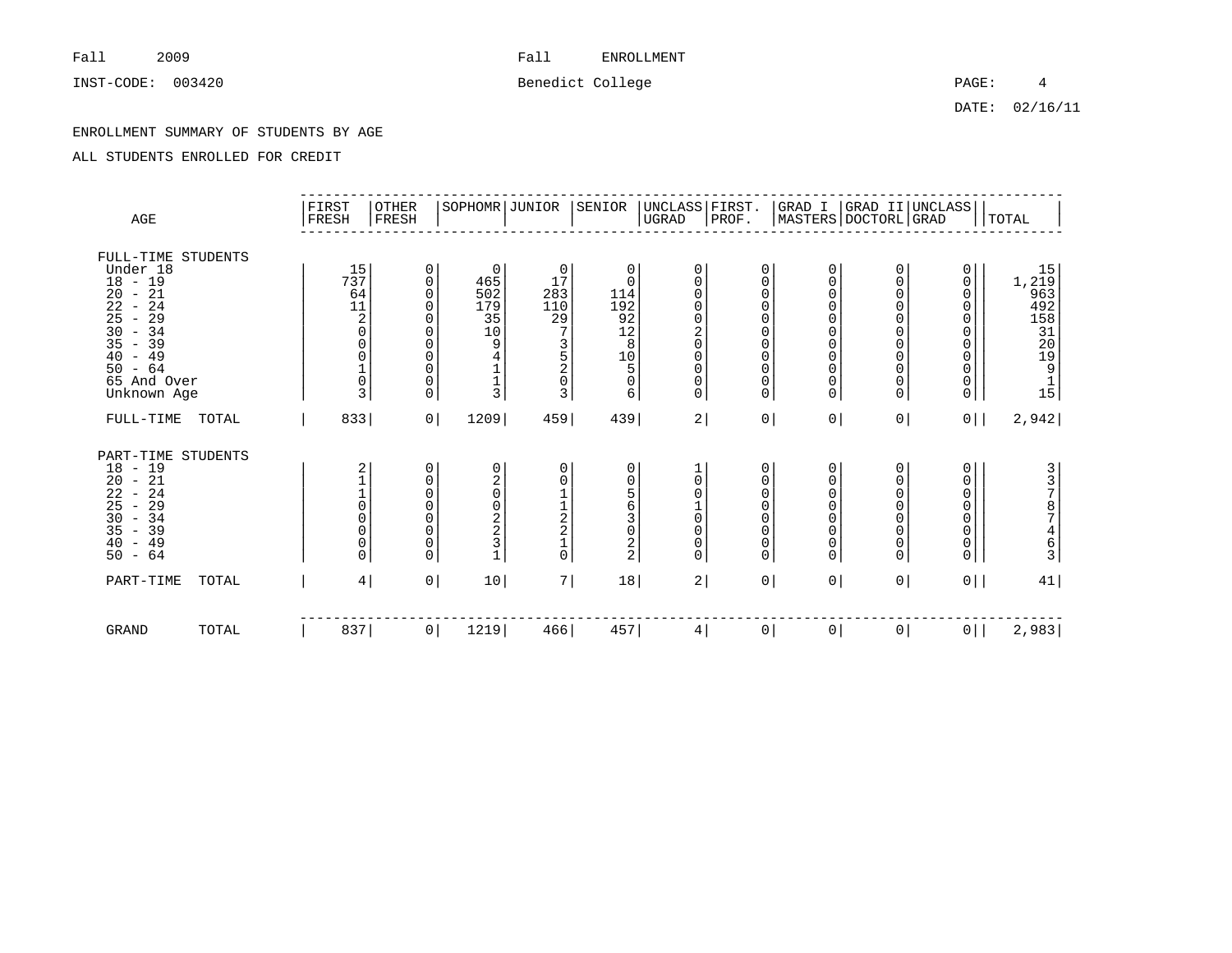# INST-CODE: 003421 **Bob Jones University Bob Jones University PAGE:** 5

DATE: 02/16/11

### ENROLLMENT SUMMARY OF STUDENTS BY AGE

| AGE                                                                                                                                                                                                                                                                                   |       | FIRST<br>FRESH                                                                                                                         | OTHER<br>FRESH                                                                                                                                            | SOPHOMR JUNIOR                                                                                     |                                                                                              | SENIOR                                                                                           | UNCLASS FIRST.<br> UGRAD  PROF.                                                         |                                                                                                                                       |                                                                                     |                                                    | GRAD I   GRAD II   UNCLASS  <br>MASTERS   DOCTORL   GRAD                                                                                   | TOTAL                                                       |
|---------------------------------------------------------------------------------------------------------------------------------------------------------------------------------------------------------------------------------------------------------------------------------------|-------|----------------------------------------------------------------------------------------------------------------------------------------|-----------------------------------------------------------------------------------------------------------------------------------------------------------|----------------------------------------------------------------------------------------------------|----------------------------------------------------------------------------------------------|--------------------------------------------------------------------------------------------------|-----------------------------------------------------------------------------------------|---------------------------------------------------------------------------------------------------------------------------------------|-------------------------------------------------------------------------------------|----------------------------------------------------|--------------------------------------------------------------------------------------------------------------------------------------------|-------------------------------------------------------------|
| FULL-TIME STUDENTS<br>Under 18<br>$18 - 19$<br>21<br>20<br>$\overline{\phantom{a}}$<br>22<br>-24<br>$\overline{\phantom{a}}$<br>25<br>29<br>$\overline{\phantom{a}}$<br>30<br>$-34$<br>35<br>$-39$<br>$-49$<br>40<br>50<br>$-64$                                                      |       | 40<br>727<br>25<br>9<br>3<br>$\frac{2}{0}$<br>0<br>0                                                                                   | 2<br>160<br>61<br>11<br>5<br>$\begin{matrix} 0 \\ 1 \\ 0 \end{matrix}$                                                                                    | $\overline{2}$<br>466<br>341<br>42<br>5<br>$\Omega$<br>$\Omega$<br>0<br>0                          | 0<br>45<br>612<br>106<br>18<br>3<br>$\mathbf 0$<br>0<br>0                                    | 0<br>0<br>360<br>269<br>19<br>4<br>3<br>$\mathsf 0$<br>2                                         | $\mathbf 0$<br>$\Omega$<br>$\frac{1}{5}$<br>$\mathbf 0$<br>$\frac{1}{1}$<br>$\mathbf 0$ | 0<br>0<br>$\mathbf 0$<br>$\mathbf 0$<br>$\mathbf 0$<br>$\mathbf 0$<br>$\mathbf 0$<br>$\mathsf{O}$<br>$\mathbf 0$                      | 0<br>0<br>10<br>205<br>80<br>19<br>8<br>$\overline{7}$<br>6                         | 0<br>0<br>0,2,2,5<br>$\mathbf 1$<br>0              | 0<br>0<br>0<br>$\mathbf 0$<br>0<br>0<br>0<br>0<br>0                                                                                        | 44<br>1,398<br>$1,410$<br>649<br>135<br>34<br>13<br>10<br>8 |
| FULL-TIME                                                                                                                                                                                                                                                                             | TOTAL | 806                                                                                                                                    | 241                                                                                                                                                       | 856                                                                                                | 784                                                                                          | 657                                                                                              | 11                                                                                      | 0 <sup>1</sup>                                                                                                                        | 335                                                                                 | 11                                                 | 0 <sup>1</sup>                                                                                                                             | 3,701                                                       |
| PART-TIME STUDENTS<br>Under 18<br>$18 - 19$<br>$-21$<br>20<br>22<br>24<br>$\overline{\phantom{a}}$<br>25<br>29<br>$\overline{\phantom{a}}$<br>$\frac{30}{35}$<br>34<br>$\sim$<br>39<br>$\overline{\phantom{a}}$<br>49<br>40<br>$\overline{\phantom{a}}$<br>$-64$<br>50<br>65 And Over |       | $\frac{1}{2}$<br>$\mathsf{O}\xspace$<br>$\overline{0}$<br>$\begin{matrix} 0 \\ 0 \\ 0 \end{matrix}$<br>$\mathsf{O}\xspace$<br>$\Omega$ | 0<br>$\mathbf{1}$<br>$\begin{array}{c}\n1 \\ 3 \\ 0\n\end{array}$<br>$\mathsf 0$<br>$\overline{0}$<br>$\begin{matrix} 0 \\ 1 \end{matrix}$<br>$\mathbf 0$ | 0<br>$\begin{array}{c} 1 \\ 4 \\ 2 \end{array}$<br>$\Omega$<br>$\Omega$<br>$\mathbf 0$<br>$\Omega$ | 0<br>0<br>0<br>$\begin{array}{c}\n1 \\ 1 \\ 0\n\end{array}$<br>0<br>$\mathsf{O}\xspace$<br>0 | 0<br>0<br>$\frac{2}{8}$<br>$\overline{6}$<br>$^2_{\rm 0}$<br>$1\,$<br>$\mathbf 0$<br>$\mathbf 0$ | $10$<br>3<br>$\mathbf 0$<br>7<br>13<br>$\mathbf{3}$<br>2<br>$\frac{10}{10}$<br>3        | 0<br>$\mathbf 0$<br>$\mathbf 0$<br>$\Omega$<br>$\mathbf 0$<br>$\mathbf 0$<br>$\mathbf 0$<br>$\mathbf 0$<br>$\mathbf 0$<br>$\mathbf 0$ | 0<br>$\mathbf 0$<br>$\mathbf 0$<br>27<br>48<br>15<br>13<br>18<br>14<br>$\mathbf{1}$ | 0<br>0<br>0<br>0<br>$\frac{5}{2}$<br>$\frac{1}{5}$ | 0<br>0<br>0<br>0<br>0<br>$\mathsf{O}\xspace$<br>$\mathsf{O}\xspace$<br>$\mathsf{O}\xspace$<br>$\begin{smallmatrix} 0\\0 \end{smallmatrix}$ | $\begin{array}{c} 11 \\ 7 \end{array}$<br>41575381305       |
| PART-TIME                                                                                                                                                                                                                                                                             | TOTAL | $\overline{4}$                                                                                                                         | $6 \mid$                                                                                                                                                  | 9                                                                                                  | 3                                                                                            | 19                                                                                               | 61                                                                                      | $\overline{0}$                                                                                                                        | 136                                                                                 | 17                                                 | $0$                                                                                                                                        | 255                                                         |
| <b>GRAND</b>                                                                                                                                                                                                                                                                          | TOTAL | 810                                                                                                                                    | 247                                                                                                                                                       | 865                                                                                                | 787                                                                                          | 676                                                                                              | 72                                                                                      | $\circ$                                                                                                                               | 471                                                                                 | 28                                                 | 0 <sup>1</sup>                                                                                                                             | 3,956                                                       |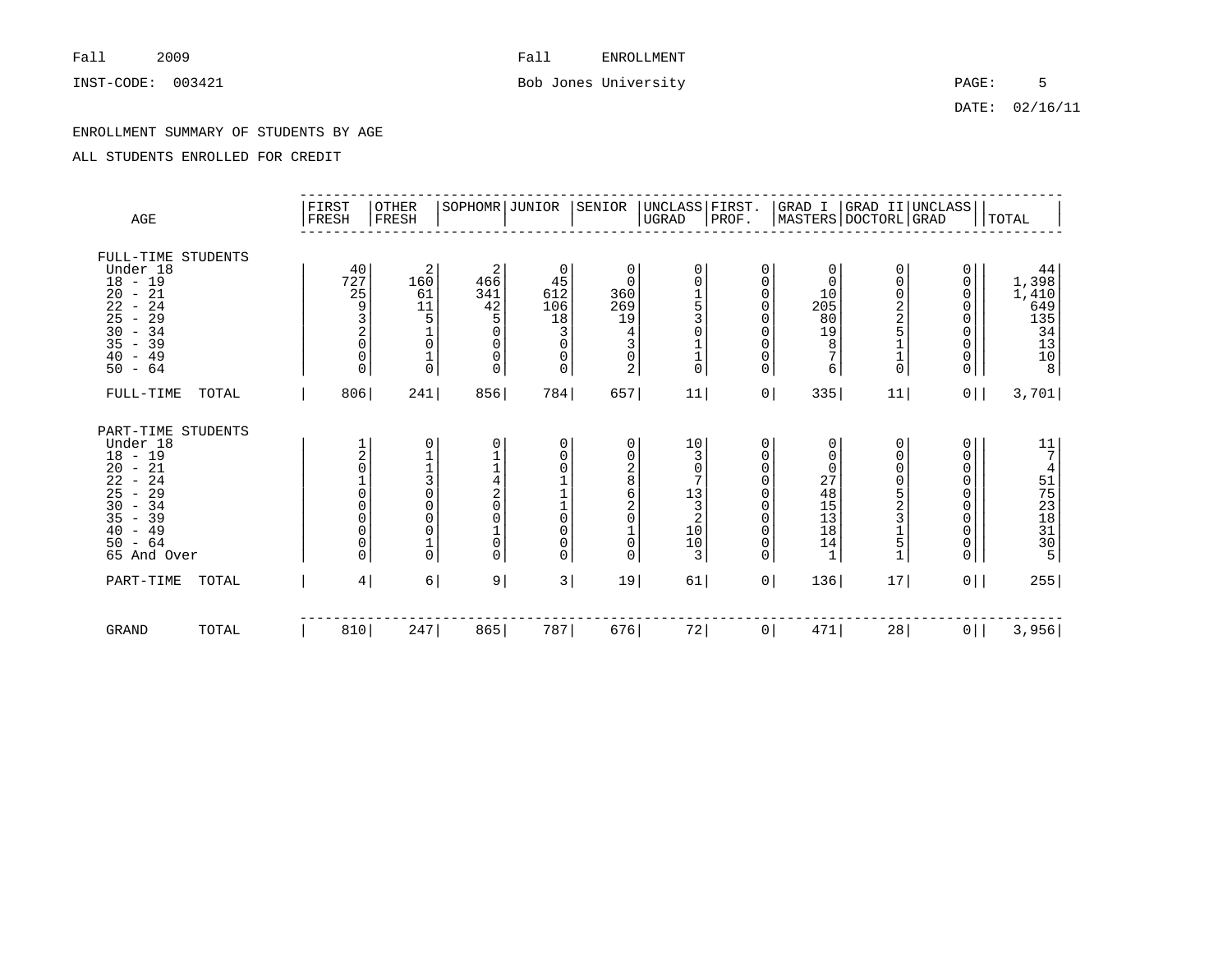# INST-CODE: 003422 Southern Wesleyan University PAGE: 6

DATE: 02/16/11

### ENROLLMENT SUMMARY OF STUDENTS BY AGE

| AGE                                                                                                                                                                              | FIRST<br>FRESH                            | OTHER<br>FRESH                                                               | SOPHOMR JUNIOR                                                                         |                                                                       | SENIOR                                                                                    | UNCLASS FIRST.<br> UGRAD  PROF.                                                                                                  |                                                                                                                                |                                                                                                              |                                                                                 | GRAD I   GRAD II   UNCLASS  <br>MASTERS   DOCTORL   GRAD                | TOTAL                                                                            |
|----------------------------------------------------------------------------------------------------------------------------------------------------------------------------------|-------------------------------------------|------------------------------------------------------------------------------|----------------------------------------------------------------------------------------|-----------------------------------------------------------------------|-------------------------------------------------------------------------------------------|----------------------------------------------------------------------------------------------------------------------------------|--------------------------------------------------------------------------------------------------------------------------------|--------------------------------------------------------------------------------------------------------------|---------------------------------------------------------------------------------|-------------------------------------------------------------------------|----------------------------------------------------------------------------------|
| FULL-TIME STUDENTS<br>Under 18<br>$18 - 19$<br>$20 - 21$<br>22<br>$-24$<br>25<br>$-29$<br>30<br>$-34$<br>35<br>$-39$<br>$-49$<br>40<br>$-64$<br>50<br>65 And Over<br>Unknown Age | 5<br>157<br>$\Omega$<br>0<br>$\Omega$     | 0<br>33<br>14<br>19<br>41<br>47<br>46<br>52<br>14<br>$\mathbf 0$<br>$\Omega$ | $\mathbf 0$<br>71<br>46<br>22<br>46<br>54<br>48<br>66<br>24<br>$\mathbf 0$<br>$\Omega$ | 0<br>3<br>106<br>39<br>42<br>44<br>67<br>91<br>28<br>$\mathbf 0$<br>0 | $\mathbf 0$<br>$\mathbf 0$<br>69<br>65<br>$\frac{45}{54}$<br>61<br>95<br>30<br>$1\,$<br>0 | 0<br>$\Omega$<br>$\Omega$<br>0<br>$\mathbf 0$<br>$\mathbf 0$<br>$\mathbf 0$<br>$\mathbf 0$<br>$\mathbf 0$<br>0<br>$\overline{0}$ | 0<br>$\Omega$<br>$\Omega$<br>$\mathbf 0$<br>$\Omega$<br>$\Omega$<br>$\mathbf 0$<br>$\Omega$<br>$\mathbf 0$<br>0<br>$\mathbf 0$ | 0<br>$\Omega$<br>$\Omega$<br>44<br>190<br>122<br>114<br>150<br>82<br>$1\,$<br>$\overline{0}$                 | 0<br>0<br>$\Omega$<br>$\Omega$<br>$\Omega$<br>$\Omega$<br>0<br>0<br>0<br>0<br>0 | 0<br>0<br>0<br>0<br>0<br>0<br>0<br>0<br>0<br>$\mathbf{1}$               | 5<br>264<br>235<br>191<br>$364$<br>$322$<br>$336$<br>455<br>179<br>$\frac{2}{1}$ |
| FULL-TIME<br>TOTAL                                                                                                                                                               | 166                                       | 266                                                                          | 377                                                                                    | 420                                                                   | 420                                                                                       | 0                                                                                                                                | 0 <sup>1</sup>                                                                                                                 | 703                                                                                                          | 0 <sup>1</sup>                                                                  | 2                                                                       | 2,354                                                                            |
| PART-TIME STUDENTS<br>Under 18<br>$18 - 19$<br>$20 - 21$<br>22<br>$-24$<br>30<br>$-34$<br>35<br>$-39$<br>40<br>$-49$<br>50<br>$-64$<br>65 And Over                               | 0<br>0<br>0<br>0<br>0<br>0<br>0<br>0<br>0 | $\Omega$<br>$\Omega$<br>$\Omega$<br>$\Omega$<br>0<br>0<br>0<br>$\Omega$      | 0<br>$\Omega$<br>$\mathbf 0$<br>$\mathbf 0$<br>$\Omega$<br>$\Omega$<br>0<br>$\Omega$   | 0<br>0<br>0<br>$1\,$<br>0<br>0<br>0<br>0<br>0                         | 0<br>0<br>0<br>5<br>$\begin{array}{c} 1 \\ 1 \\ 3 \end{array}$<br>0<br>2                  | 8<br>2<br>$\mathbf 0$<br>$\mathbf 0$<br>0<br>0<br>$\mathbf 0$<br>3<br>$\mathbf 0$                                                | 0<br>$\mathbf 0$<br>$\Omega$<br>0<br>0<br>$\mathbf 0$<br>$\mathbf 0$<br>0<br>$\Omega$                                          | 0<br>0<br>$\mathbf 0$<br>$\mathbf 0$<br>$\mathbf 0$<br>$\mathbf 0$<br>$\mathbf 0$<br>$\mathbf 0$<br>$\Omega$ | 0<br>0<br>0<br>0<br>0<br>0<br>0<br>0<br>0                                       | 0<br>0<br>0<br>0<br>0<br>0<br>0<br>$\begin{matrix} 0 \\ 0 \end{matrix}$ | 8<br>2<br>1<br>7<br>$\begin{array}{c}\n1 \\ 1 \\ 3 \\ 2\n\end{array}$            |
| PART-TIME<br>TOTAL                                                                                                                                                               | 0                                         | $\mathbf{1}$                                                                 | 1                                                                                      | $\mathbf{1}$                                                          | 12                                                                                        | 13                                                                                                                               | 0 <sup>1</sup>                                                                                                                 | 0                                                                                                            | 0 <sup>1</sup>                                                                  | $0$                                                                     | 28                                                                               |
| <b>GRAND</b><br>TOTAL                                                                                                                                                            | 166                                       | 267                                                                          | 378                                                                                    | 421                                                                   | 432                                                                                       | 13                                                                                                                               | $\circ$                                                                                                                        | 703                                                                                                          | 0 <sup>1</sup>                                                                  | $2$                                                                     | 2,382                                                                            |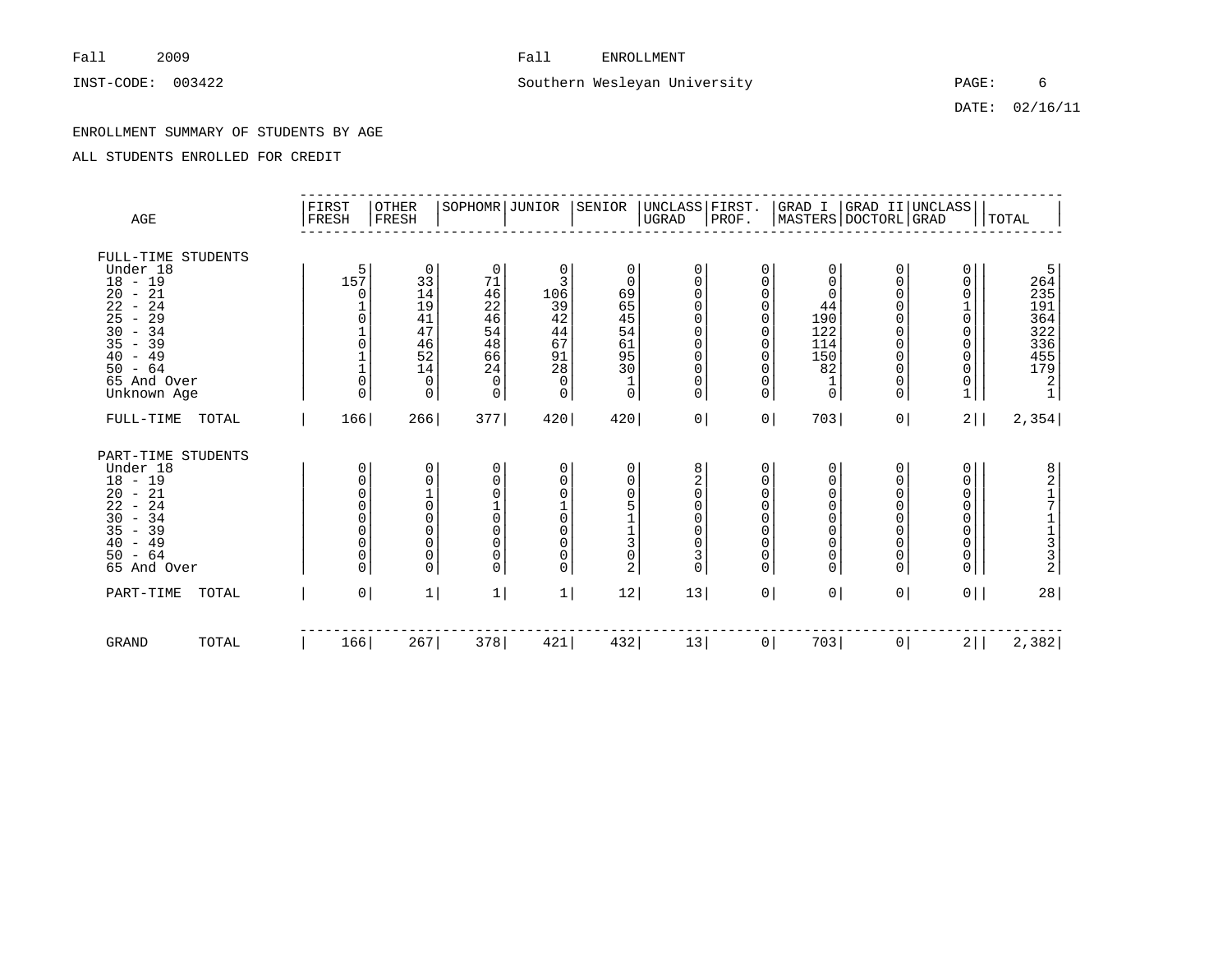INST-CODE: 003424 Claflin University PAGE: 7

DATE: 02/16/11

### ENROLLMENT SUMMARY OF STUDENTS BY AGE

| $\rm{AGE}$                                                                                                                                                                                                                                                                                |       | FIRST<br>FRESH                                                      | <b>OTHER</b><br>FRESH                                                                                                                                            | SOPHOMR JUNIOR                                                                                                                           |                                                                                                                | SENIOR                                                             | UNCLASS   FIRST.<br>UGRAD                                                                                                                    | PROF.                                                                                                                |                                                                                             |                                                                                                                          | GRAD I  GRAD II UNCLASS <br> MASTERS DOCTORL GRAD                                              | TOTAL                                                 |
|-------------------------------------------------------------------------------------------------------------------------------------------------------------------------------------------------------------------------------------------------------------------------------------------|-------|---------------------------------------------------------------------|------------------------------------------------------------------------------------------------------------------------------------------------------------------|------------------------------------------------------------------------------------------------------------------------------------------|----------------------------------------------------------------------------------------------------------------|--------------------------------------------------------------------|----------------------------------------------------------------------------------------------------------------------------------------------|----------------------------------------------------------------------------------------------------------------------|---------------------------------------------------------------------------------------------|--------------------------------------------------------------------------------------------------------------------------|------------------------------------------------------------------------------------------------|-------------------------------------------------------|
| FULL-TIME STUDENTS<br>Under 18<br>$18 - 19$<br>21<br>20<br>$\overline{\phantom{a}}$<br>22<br>24<br>$\overline{\phantom{a}}$<br>25<br>29<br>$\overline{\phantom{a}}$<br>30<br>$-34$<br>35<br>39<br>$\sim$<br>40<br>$-49$<br>$50 - 64$<br>Unknown Age                                       |       | 23<br>431<br>9<br>$\mathsf{O}\xspace$<br>$\Omega$                   | 0<br>96<br>$\begin{array}{c} 35 \\ 10 \end{array}$<br>$\begin{array}{c}\n 12 \\  8 \\  8\n \end{array}$<br>$\begin{array}{c} 12 \\ 5 \end{array}$<br>$\mathbf 1$ | $\mathbf 0$<br>215<br>129<br>9<br>7<br>$\begin{smallmatrix}1&0\\1&2\end{smallmatrix}$<br>16<br>6<br>$\mathbf 0$                          | 0<br>7<br>193<br>28<br>$\begin{array}{c} 19 \\ 13 \end{array}$<br>13<br>$18\,$<br>7<br>$\mathsf{O}$            | 0<br>132<br>$\frac{114}{29}$<br>19<br>15<br>30<br>10<br>4          | 0<br>0<br>$\mathsf 0$<br>$\begin{matrix} 1 \\ 0 \\ 0 \\ 0 \end{matrix}$<br>$\mathsf{O}\xspace$<br>$\ddot{\mathbf{0}}$<br>$\mathsf{O}\xspace$ | $\mathbf 0$<br>0<br>$\mathbf 0$<br>$\mathbf 0$<br>$\mathbf 0$<br>$\mathbf 0$<br>$\mathbf 0$<br>$\mathbf 0$<br>0<br>0 | 0<br>$\Omega$<br>0<br>$\frac{25}{17}$<br>7<br>$rac{3}{5}$<br>$\overline{4}$<br>$\mathbf{1}$ | 0<br>$\mathbf 0$<br>$\Omega$<br>$\mathbf 0$<br>$\mathbf 0$<br>$\mathbf 0$<br>$\mathbf 0$<br>0<br>$\mathsf 0$<br>$\Omega$ | 0<br>0<br>0<br>0<br>0<br>0<br>0<br>$\mathsf 0$<br>$\mathsf{O}\xspace$<br>0                     | 23<br>750<br>4988472226                               |
| FULL-TIME                                                                                                                                                                                                                                                                                 | TOTAL | 466                                                                 | 187                                                                                                                                                              | 404                                                                                                                                      | 298                                                                                                            | 354                                                                | 1                                                                                                                                            | 0 <sup>1</sup>                                                                                                       | 62                                                                                          | 0                                                                                                                        | $0$                                                                                            | 1,772                                                 |
| PART-TIME STUDENTS<br>Under 18<br>$18 - 19$<br>$-21$<br>20<br>$\overline{2}\overline{2}$<br>24<br>$\overline{\phantom{a}}$<br>25<br>29<br>$\overline{\phantom{m}}$<br>30<br>34<br>$\equiv$<br>35<br>39<br>$\overline{\phantom{a}}$<br>49<br>40<br>$\overline{\phantom{a}}$<br>$-64$<br>50 |       | 0<br>$^2_{\rm 0}$<br>$\Omega$<br>$\overline{0}$<br>0<br>0<br>0<br>0 | 0<br>0<br>000120<br>$\mathbf{1}$                                                                                                                                 | 0<br>$\mathbf 0$<br>$\Omega$<br>$\Omega$<br>$\overline{0}$<br>$\mathbf 0$<br>$\overline{0}$<br>$\overline{\mathbf{c}}$<br>$\overline{0}$ | $\begin{matrix} 0 \\ 0 \\ 0 \\ 0 \end{matrix}$<br>$\bar{0}$<br>$\begin{array}{c} 1 \\ 1 \\ 1 \\ 0 \end{array}$ | 0<br>0<br>0<br>5<br>$\frac{2}{0}$<br>$\frac{2}{5}$<br>$\mathbf{1}$ | 22<br>11<br>42110<br>$\begin{smallmatrix}1\\1\end{smallmatrix}$                                                                              | 0<br>$\mathbf 0$<br>$\Omega$<br>$\Omega$<br>$\Omega$<br>$\Omega$<br>$\Omega$<br>0<br>$\Omega$                        | 0<br>$\mathsf 0$<br>02347<br>$\frac{3}{0}$                                                  | 0<br>$\mathbf 0$<br>$\Omega$<br>$\Omega$<br>$\mathbf 0$<br>$\mathbf 0$<br>$\mathbf 0$<br>$\mathbf 0$<br>$\mathbf 0$      | 0<br>0<br>$\mathbf 0$<br>0<br>$\mathbf 0$<br>$\mathbf 0$<br>0<br>$\mathsf 0$<br>$\overline{0}$ | 22<br>13<br>4<br>9<br>6<br>7<br>2<br>2<br>1<br>2<br>3 |
| PART-TIME                                                                                                                                                                                                                                                                                 | TOTAL | 2                                                                   | $4\vert$                                                                                                                                                         | 2                                                                                                                                        | 3                                                                                                              | 15                                                                 | 43                                                                                                                                           | 0                                                                                                                    | 19                                                                                          | 0                                                                                                                        | $0$                                                                                            | 88                                                    |
| GRAND                                                                                                                                                                                                                                                                                     | TOTAL | 468                                                                 | 191                                                                                                                                                              | 406                                                                                                                                      | 301                                                                                                            | 369                                                                | 44                                                                                                                                           | $\circ$                                                                                                              | 81                                                                                          | 0                                                                                                                        | $0$                                                                                            | 1,860                                                 |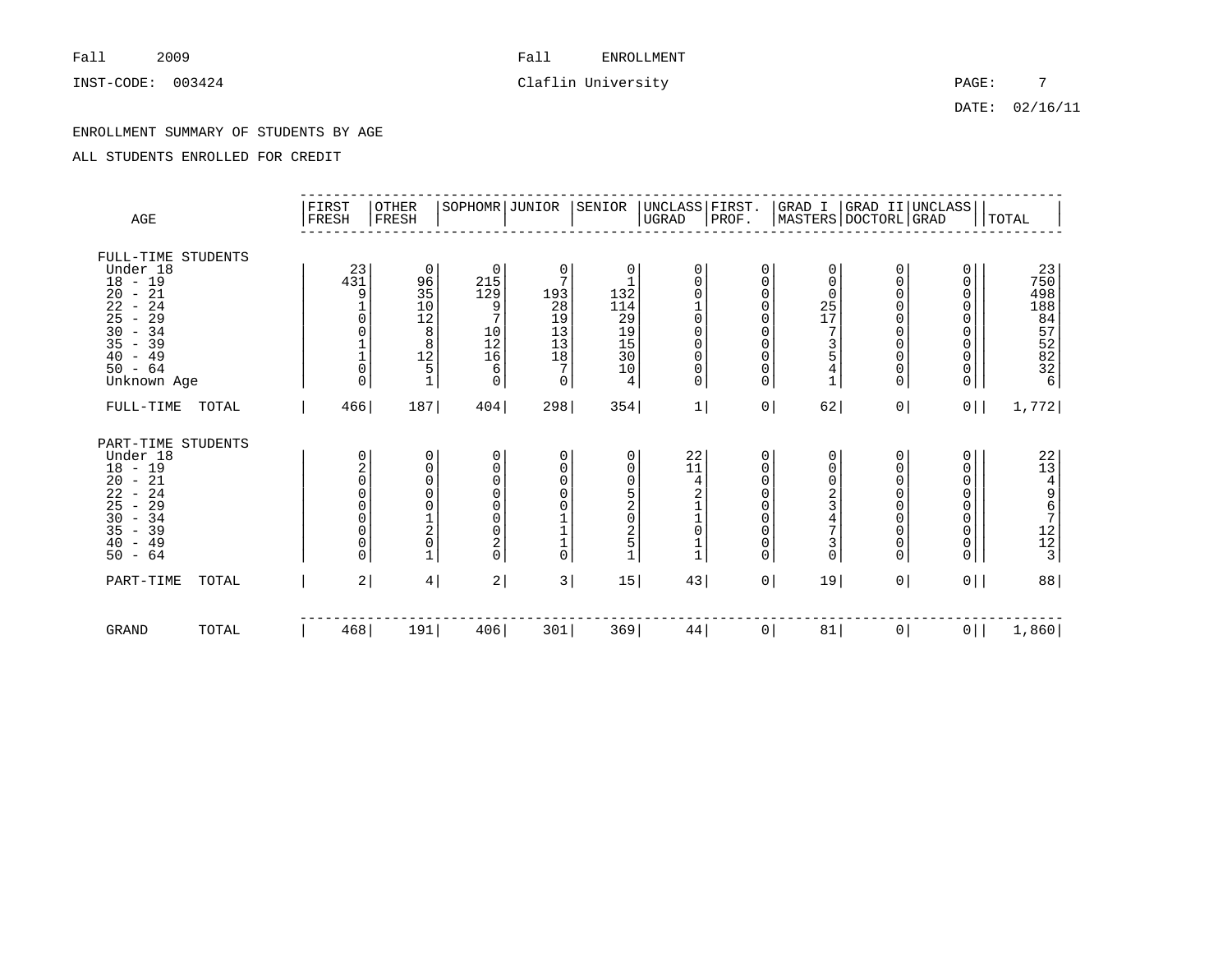INST-CODE: 003427 Coker College College PAGE: 8

DATE: 02/16/11

### ENROLLMENT SUMMARY OF STUDENTS BY AGE

| AGE                                                                                                                                                                                                                                                                                           | FIRST<br>FRESH |                                                                                             | <b>OTHER</b><br>FRESH                                                                | SOPHOMR JUNIOR                                                                                |                                                                                                            | SENIOR                                                                         | UNCLASS   FIRST.<br>$_{\rm UGRAD}$                                          | PROF.                                                                                                  |                                                                                                                                             |                                                  | GRAD I  GRAD II UNCLASS <br> MASTERS DOCTORL GRAD                                          | TOTAL                                               |
|-----------------------------------------------------------------------------------------------------------------------------------------------------------------------------------------------------------------------------------------------------------------------------------------------|----------------|---------------------------------------------------------------------------------------------|--------------------------------------------------------------------------------------|-----------------------------------------------------------------------------------------------|------------------------------------------------------------------------------------------------------------|--------------------------------------------------------------------------------|-----------------------------------------------------------------------------|--------------------------------------------------------------------------------------------------------|---------------------------------------------------------------------------------------------------------------------------------------------|--------------------------------------------------|--------------------------------------------------------------------------------------------|-----------------------------------------------------|
| FULL-TIME STUDENTS<br>Under 18<br>$18 - 19$<br>21<br>20<br>$\sim$<br>22<br>24<br>$\overline{\phantom{a}}$<br>25<br>29<br>$\overline{\phantom{a}}$<br>30<br>$-34$<br>35<br>$-39$<br>$-49$<br>40<br>$-64$<br>50<br>65 And Over                                                                  |                | 2<br>185<br>4<br>$\overline{0}$<br>0<br>$\mathsf{O}\xspace$<br>0<br>0                       | 0<br>28<br>10<br>10<br>8<br>$\frac{4}{21}$<br>4<br>0                                 | $\mathbf 0$<br>80<br>52<br>52<br>22<br>22<br>14<br>19<br>7<br>$\mathbf 0$                     | 0<br>$\mathbf{1}$<br>116<br>27<br>$\begin{array}{c} 31 \\ 24 \end{array}$<br>21<br>28<br>12<br>$\mathsf 0$ | 0<br>$\mathbf 0$<br>71<br>$46\,$<br>$\frac{28}{32}$<br>26<br>21<br>19<br>$1\,$ | $\mathbf 0$<br>$\mathbf 0$<br>$\mathbf 0$<br>0<br>$\mathbf 0$<br>0<br>0     | 0<br>$\mathbf 0$<br>$\mathbf 0$<br>$\mathbf 0$<br>0<br>0<br>$\mathbf 0$<br>0<br>0<br>$\mathbf 0$       | 0<br>$\mathbf 0$<br>$\mathbf 0$<br>$\overline{0}$<br>$\mathbf 0$<br>$\mathbf 0$<br>$\mathbf 0$<br>$\mathbf 0$<br>$\mathbf 0$<br>$\mathbf 0$ | 0<br>0<br>0<br>0<br>0<br>0<br>0<br>0<br>0<br>0   | 0<br>0<br>0<br>0<br>$\mathbf 0$<br>0<br>0<br>$\mathsf{O}\xspace$<br>0<br>0                 | 2974802335421                                       |
| FULL-TIME<br>TOTAL                                                                                                                                                                                                                                                                            |                | 192                                                                                         | 92                                                                                   | 231                                                                                           | 260                                                                                                        | 244                                                                            | 5                                                                           | 0 <sup>1</sup>                                                                                         | 0                                                                                                                                           | 0 <sup>1</sup>                                   | $0$                                                                                        | 1,024                                               |
| PART-TIME STUDENTS<br>Under 18<br>$18 - 19$<br>20<br>$-21$<br>$\overline{2}\overline{2}$<br>24<br>$\overline{\phantom{a}}$<br>25<br>29<br>$\overline{\phantom{a}}$<br>$-34$<br>30<br>$\overline{35}$<br>39<br>$\overline{\phantom{a}}$<br>40<br>49<br>$\overline{\phantom{a}}$<br>$-64$<br>50 |                | 0<br>0<br>0<br>$\overline{0}$<br>$\begin{matrix} 0 \\ 0 \\ 0 \end{matrix}$<br>0<br>$\Omega$ | 0<br>$\begin{matrix} 0 \\ 2 \\ 0 \end{matrix}$<br>3<br>6<br>3<br>4<br>$\overline{2}$ | 0<br>$\begin{matrix} 1 \\ 0 \end{matrix}$<br>$\frac{1}{2}$<br>3<br>$\overline{a}$<br>$\Omega$ | 0<br>$\mathbf 0$<br>$\frac{1}{1}$ 63<br>4<br>4<br>$\mathbf 1$                                              | 0<br>0<br>$\mathbf 0$<br>9<br>$\frac{12}{11}$<br>$\,8\,$<br>8                  | 0<br>$\Omega$<br>$\Omega$<br>$\mathbf 0$<br>$\mathbf 0$<br>1<br>$\mathbf 0$ | 0<br>$\mathbf 0$<br>$\Omega$<br>$\Omega$<br>$\Omega$<br>$\mathbf 0$<br>$\mathbf 0$<br>$\mathbf 0$<br>0 | 0<br>$\mathbf 0$<br>$\overline{0}$<br>$\Omega$<br>$\overline{0}$<br>$\mathbf 0$<br>$\mathbf 0$<br>$\mathbf 0$<br>$\overline{0}$             | 0<br>0<br>0<br>$\Omega$<br>0<br>0<br>0<br>0<br>0 | 0<br>0<br>0<br>0<br>$\mathsf{O}\xspace$<br>$\overline{0}$<br>0<br>$\mathsf{O}\xspace$<br>0 | 1<br>1<br>3<br>1<br>2<br>2<br>2<br>2<br>1<br>1<br>1 |
| PART-TIME<br>TOTAL                                                                                                                                                                                                                                                                            |                | 0 <sup>1</sup>                                                                              | 20 <sub>o</sub>                                                                      | 14                                                                                            | 20                                                                                                         | 60                                                                             | 3                                                                           | $\overline{0}$                                                                                         | 0 <sup>1</sup>                                                                                                                              | $\mathsf{O}$                                     | 0                                                                                          | 117                                                 |
| <b>GRAND</b><br>TOTAL                                                                                                                                                                                                                                                                         |                | 192                                                                                         | 112                                                                                  | 245                                                                                           | 280                                                                                                        | 304                                                                            | 8                                                                           | $\overline{0}$                                                                                         | 0 <sup>1</sup>                                                                                                                              | 0 <sup>1</sup>                                   | 0 <sup>1</sup>                                                                             | 1,141                                               |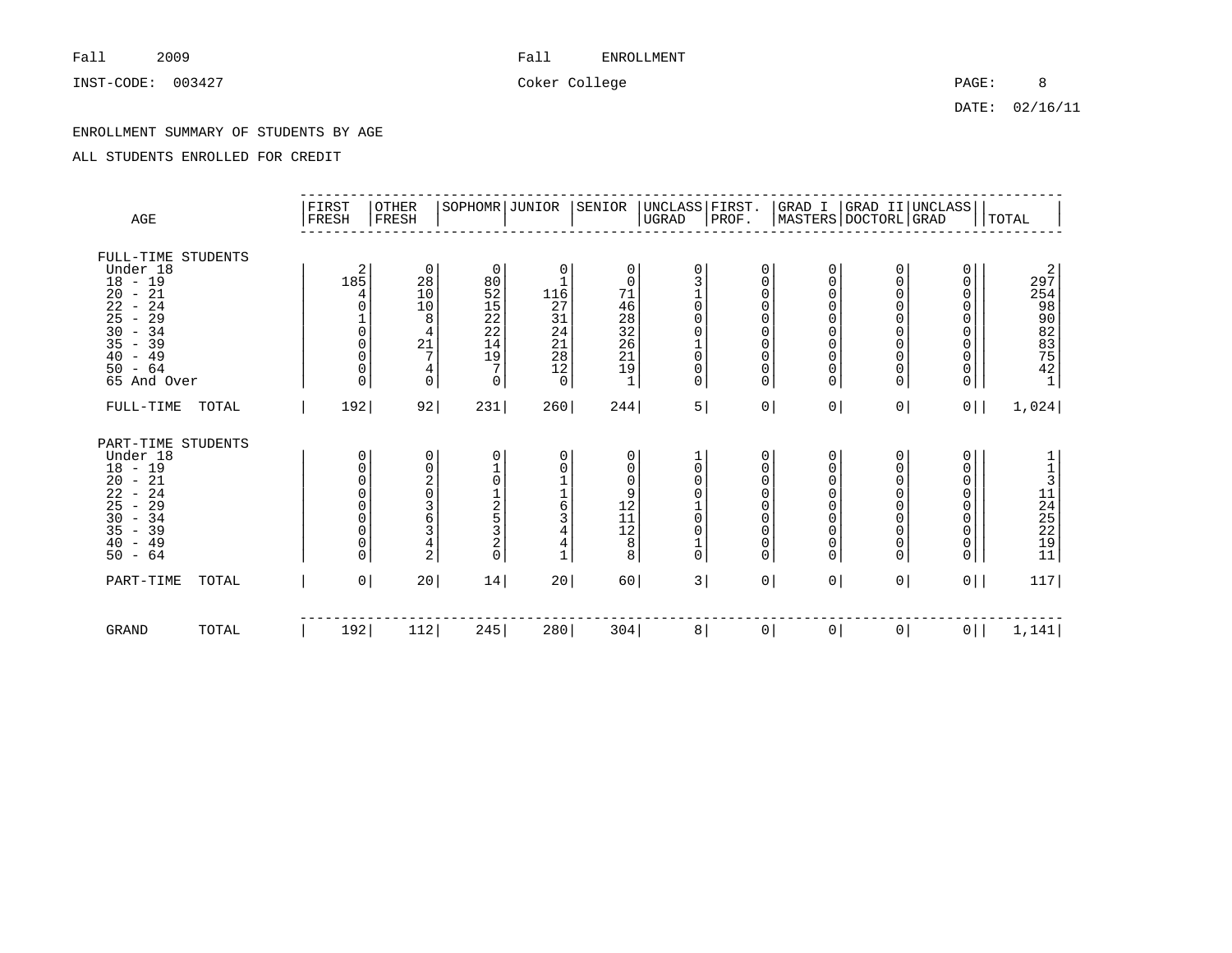# INST-CODE: 003429 Columbia International Univ. PAGE: 9

DATE: 02/16/11

### ENROLLMENT SUMMARY OF STUDENTS BY AGE

| AGE                                                                                                                                                                                        |       | FIRST<br>FRESH                                            | OTHER<br>FRESH                                                                                                                                          | SOPHOMR JUNIOR                                                                                                                                         |                                                                                                                              | SENIOR                                                                                 | UNCLASS FIRST.<br> UGRAD  PROF.                                                                            |                                                                                        |                                                                                                  |                                                                                                                     | GRAD I  GRAD II UNCLASS <br> MASTERS DOCTORL GRAD                                                                                            | <b>TOTAL</b>                                                                                                              |
|--------------------------------------------------------------------------------------------------------------------------------------------------------------------------------------------|-------|-----------------------------------------------------------|---------------------------------------------------------------------------------------------------------------------------------------------------------|--------------------------------------------------------------------------------------------------------------------------------------------------------|------------------------------------------------------------------------------------------------------------------------------|----------------------------------------------------------------------------------------|------------------------------------------------------------------------------------------------------------|----------------------------------------------------------------------------------------|--------------------------------------------------------------------------------------------------|---------------------------------------------------------------------------------------------------------------------|----------------------------------------------------------------------------------------------------------------------------------------------|---------------------------------------------------------------------------------------------------------------------------|
| FULL-TIME STUDENTS<br>Under 18<br>$18 - 19$<br>$20 - 21$<br>22<br>$-24$<br>25<br>29<br>$\overline{\phantom{a}}$<br>30<br>$-34$<br>35<br>$-39$<br>40<br>$-49$<br>$-64$<br>50<br>65 And Over |       | 3<br>76<br>5<br>$\frac{1}{5}$<br>6<br>$\Omega$            | 0<br>$\begin{array}{c} 19 \\ 25 \end{array}$<br>$\overline{16}$<br>12<br>$\begin{smallmatrix}1&0\\2\end{smallmatrix}$<br>$\,8\,$<br>$\overline{5}$<br>0 | 0<br>$\begin{array}{c} 48 \\ 38 \end{array}$<br>9<br>8<br>$\overline{c}$<br>$\mathbf{1}$<br>$\overline{0}$<br>$\Omega$                                 | 0<br>6<br>65<br>19<br>$\epsilon$<br>3<br>$\begin{array}{c} 1 \\ 3 \\ 1 \\ 0 \end{array}$                                     | 0<br>0<br>$\frac{45}{35}$<br>7<br>$\begin{array}{c} 2 \\ 2 \\ 3 \\ 0 \end{array}$<br>0 | 0<br>0<br>$\mathbf 0$<br>$\mathbf 0$<br>$\mathbf 0$<br>0<br>$\mathbf 0$<br>$\mathbf 0$<br>$\mathbf 0$<br>0 | 0<br>0<br>0<br>0<br>0<br>$\Omega$<br>0<br>0<br>0<br>$\Omega$                           | 0<br>0<br>$\overline{2}$<br>$6\overline{7}$<br>64<br>$\frac{34}{24}$<br>35<br>19<br>$\mathbf{1}$ | 0<br>0<br>0<br>0<br>$\mathbf 0$<br>$\mathsf{O}\xspace$<br>$\mathbf{1}$<br>$\mathsf 0$<br>$\mathsf 0$<br>$\mathbf 0$ | 0<br>0<br>0<br>0<br>0<br>0<br>0<br>0<br>0<br>0                                                                                               | $\begin{array}{c} 3 \\ 149 \\ 180 \end{array}$<br>146<br>$\begin{bmatrix} 101 \\ 52 \\ 36 \\ 56 \\ 26 \\ 1 \end{bmatrix}$ |
| FULL-TIME                                                                                                                                                                                  | TOTAL | 101                                                       | 97                                                                                                                                                      | 107                                                                                                                                                    | 104                                                                                                                          | 94                                                                                     | 0 <sup>1</sup>                                                                                             | 0 <sup>1</sup>                                                                         | 246                                                                                              | 1                                                                                                                   | 0 <sup>1</sup>                                                                                                                               | 750                                                                                                                       |
| PART-TIME STUDENTS<br>Under 18<br>$18 - 19$<br>$20 - 21$<br>22<br>$-24$<br>25<br>$-29$<br>30<br>$-34$<br>35<br>$-39$<br>$-49$<br>40<br>$-64$<br>50<br>65 And Over<br>Unknown Age           |       | 0<br>$\frac{3}{0}$<br>0<br>$\frac{2}{0}$<br>0<br>$\Omega$ | 0<br>0<br>$\bar{0}$<br>$\frac{1}{2}$<br>$\mathbf{1}$<br>$\frac{3}{1}$<br>0                                                                              | 0<br>$\boldsymbol{0}$<br>$\frac{1}{0}$<br>$\overline{2}$<br>$\mathbf 0$<br>$\mathbf{1}$<br>$\overline{c}$<br>$\overline{0}$<br>$\mathbf 0$<br>$\Omega$ | 0<br>$\mathbf 0$<br>$\mathbf 0$<br>$\mathbf 0$<br>$\frac{1}{0}$<br>$\begin{array}{c} 1 \\ 1 \\ 0 \end{array}$<br>$\mathbf 0$ | 0<br>0<br>12310<br>$\begin{array}{c} 1 \\ 1 \\ 0 \end{array}$<br>0                     | 20<br>15<br>3<br>3<br>$\frac{1}{3}$<br>$\mathbf 0$<br>$\mathbf{1}$                                         | 0<br>0<br>$\Omega$<br>0<br>0<br>$\Omega$<br>$\Omega$<br>$\Omega$<br>$\Omega$<br>0<br>0 | 0<br>0<br>12<br>$4848$<br>$3252$<br>57<br>$\overline{2}$<br>$\Omega$                             | 0<br>0<br>0<br>0<br>$\begin{array}{c} 2 \\ 2 \\ 1 \end{array}$<br>16<br>9<br>0<br>$\Omega$                          | 0<br>0<br>0<br>$\begin{array}{c}\n2 \\ 53 \\ 2\n\end{array}$<br>$\overline{4}$<br>$\begin{smallmatrix} 4 \\ 0 \end{smallmatrix}$<br>$\Omega$ | $20$<br>1862308808731                                                                                                     |
| PART-TIME                                                                                                                                                                                  | TOTAL | 6                                                         | 13                                                                                                                                                      | 6                                                                                                                                                      | 4                                                                                                                            | 9                                                                                      | 49                                                                                                         | 0 <sup>1</sup>                                                                         | 252                                                                                              | 30 <sup>1</sup>                                                                                                     | 20                                                                                                                                           | 389                                                                                                                       |
| GRAND                                                                                                                                                                                      | TOTAL | 107                                                       | 110                                                                                                                                                     | 113                                                                                                                                                    | 108                                                                                                                          | 103                                                                                    | 49                                                                                                         | $\circ$                                                                                | 498                                                                                              | 31                                                                                                                  | $20$                                                                                                                                         | 1,139                                                                                                                     |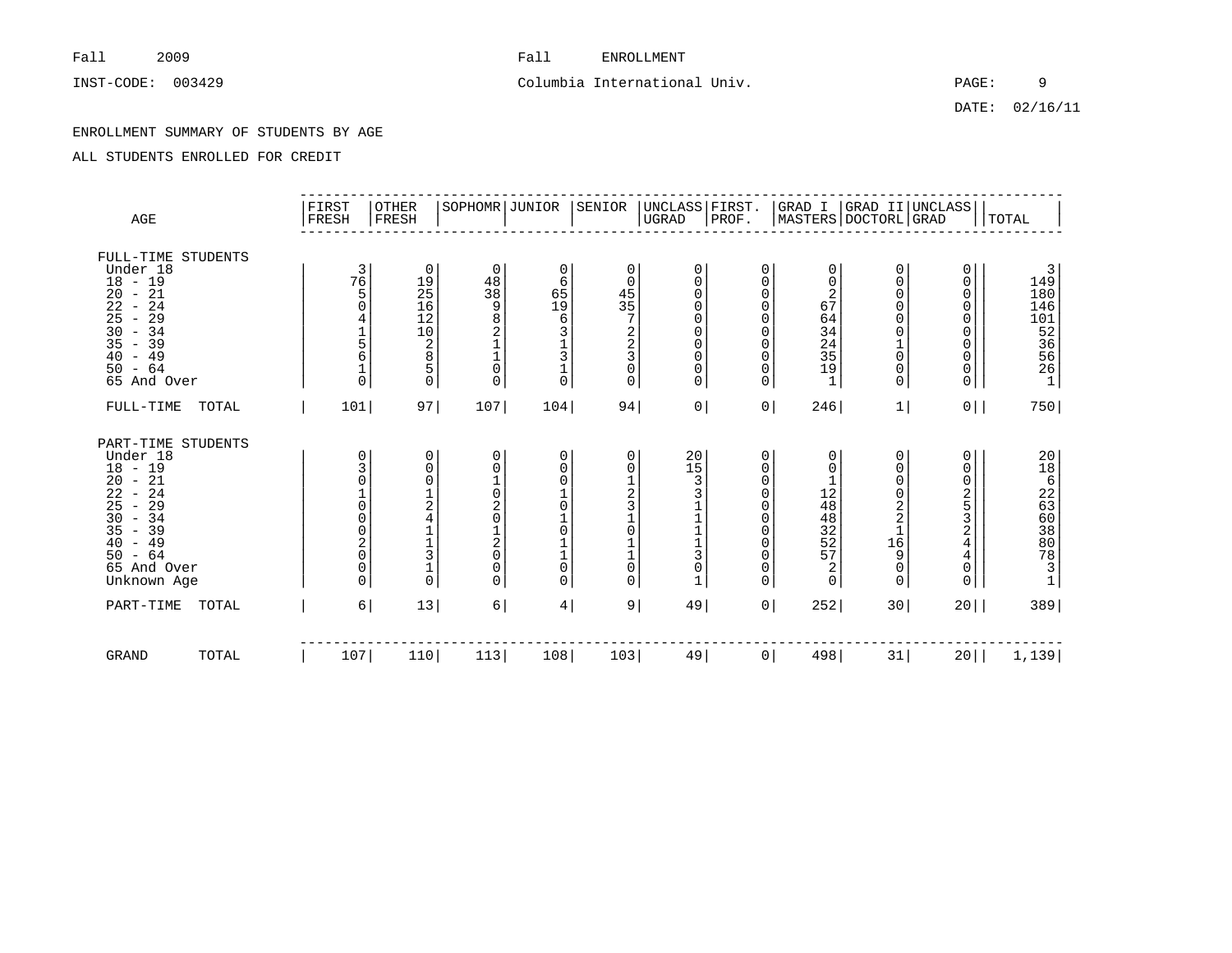INST-CODE: 003430 Columbia College Columbia College PAGE: 10

# Fall 2009 2009 Fall ENROLLMENT

DATE: 02/16/11

### ENROLLMENT SUMMARY OF STUDENTS BY AGE

| $\mathbb{AGE}$                                                                                                                                                                                                                                                                          | FIRST<br>FRESH                                                                                                                   | OTHER<br>FRESH                                                                                                                   | SOPHOMR JUNIOR                                                                 |                                                                                                             | SENIOR                                                                            | UNCLASS   FIRST.<br>$_{\rm UGRAD}$                                                                 | PROF.                                                                                                                       |                                                                                                                                                 |                                                       | GRAD I   GRAD II   UNCLASS  <br>MASTERS   DOCTORL   GRAD                     | TOTAL                                                                        |
|-----------------------------------------------------------------------------------------------------------------------------------------------------------------------------------------------------------------------------------------------------------------------------------------|----------------------------------------------------------------------------------------------------------------------------------|----------------------------------------------------------------------------------------------------------------------------------|--------------------------------------------------------------------------------|-------------------------------------------------------------------------------------------------------------|-----------------------------------------------------------------------------------|----------------------------------------------------------------------------------------------------|-----------------------------------------------------------------------------------------------------------------------------|-------------------------------------------------------------------------------------------------------------------------------------------------|-------------------------------------------------------|------------------------------------------------------------------------------|------------------------------------------------------------------------------|
| FULL-TIME STUDENTS<br>Under 18<br>$18 - 19$<br>21<br>20<br>$\sim$<br>22<br>24<br>$\overline{\phantom{a}}$<br>25<br>29<br>$\overline{\phantom{a}}$<br>30<br>$-34$<br>35<br>$-39$<br>$-49$<br>40<br>$-64$<br>50                                                                           | 8<br>205<br>2<br>0<br>$\mathbf 0$<br>0<br>0<br>$\Omega$                                                                          | 0<br>24<br>$\begin{array}{c} 13 \\ 11 \end{array}$<br>$\,4$<br>3<br>$\begin{array}{c} 4 \\ 1 \\ 1 \end{array}$                   | $\mathbf 0$<br>147<br>45<br>8<br>11<br>3<br>6<br>4<br>0                        | 0<br>6<br>142<br>38<br>23<br>6<br>6<br>9<br>$\overline{4}$                                                  | 0<br>$\mathbf 0$<br>106<br>52<br>27<br>14<br>8<br>14<br>5                         | $\mathbf 0$<br>$\Omega$<br>0<br>0<br>$\begin{matrix} 1 \\ 0 \end{matrix}$<br>0<br>$\mathsf 0$<br>0 | 0<br>0<br>$\mathbf 0$<br>$\mathbf 0$<br>$\mathbf 0$<br>0<br>0<br>$\mathsf 0$<br>$\mathbf 0$                                 | $\mathbf 0$<br>$\mathbf 0$<br>0<br>$\frac{37}{52}$<br>16<br>30<br>14                                                                            | 0<br>0<br>0<br>0<br>0<br>0<br>0<br>0<br>0             | 0<br>0<br>0<br>0<br>0<br>0<br>0<br>$\mathsf{O}\xspace$<br>0                  | 8<br>382<br>308<br>146<br>146<br>118<br>$\frac{152}{540}$<br>$\frac{40}{24}$ |
| FULL-TIME<br>TOTAL                                                                                                                                                                                                                                                                      | 215                                                                                                                              | 61                                                                                                                               | 224                                                                            | 234                                                                                                         | 226                                                                               | 1                                                                                                  | 0                                                                                                                           | 175                                                                                                                                             | 0 <sup>1</sup>                                        | 0 <sup>1</sup>                                                               | 1,136                                                                        |
| PART-TIME STUDENTS<br>$18 - 19$<br>20<br>$-21$<br>22<br>24<br>$\overline{\phantom{a}}$<br>$\overline{25}$<br>29<br>$\overline{\phantom{a}}$<br>30<br>$-34$<br>35<br>39<br>$\overline{\phantom{a}}$<br>49<br>40<br>$\overline{\phantom{a}}$<br>$-64$<br>50<br>65 And Over<br>Unknown Age | 0<br>0<br>0<br>$\overline{0}$<br>$\mathsf{O}\xspace$<br>$\overline{0}$<br>$\mathsf{O}\xspace$<br>$\mathsf{O}\xspace$<br>$\Omega$ | 0<br>3<br>$\begin{array}{c} 4 \\ 6 \end{array}$<br>$\begin{array}{c} 4 \\ 6 \\ 6 \end{array}$<br>3<br>$\mathsf 0$<br>$\mathbf 0$ | 0<br>0<br>6<br>8<br>5<br>8<br>15<br>$\mathbf{1}$<br>$\overline{0}$<br>$\Omega$ | 0<br>0<br>$\mathbf{1}$<br>$1\overline{2}$<br>$10$<br>$14$<br>$19$<br>$\sqrt{2}$<br>$\mathsf{O}\xspace$<br>0 | 0<br>1<br>7<br>$^{21}_{17}$<br>$\frac{10}{23}$<br>9<br>$\mathsf 0$<br>$\mathbf 0$ | 0<br>2<br>$\overline{0}$<br>$\Omega$<br>$\mathbf 0$<br>$\mathsf{O}\xspace$<br>$\mathsf{O}$         | 0<br>0<br>$\mathbf 0$<br>$\mathbf 0$<br>$\mathbf 0$<br>$\mathbf 0$<br>$\Omega$<br>$\mathbf 0$<br>$\mathbf 0$<br>$\mathbf 0$ | 0<br>$\mathbf 0$<br>3<br>$1\bar{0}$<br>$\overline{10}$<br>$\overline{7}$<br>$\begin{array}{c} 1\,\underline{1}\\ 1\\ 0 \end{array}$<br>$\Omega$ | 0<br>0<br>0<br>$\Omega$<br>0<br>0<br>0<br>0<br>0<br>0 | 0<br>0<br>0<br>7<br>$\frac{2}{3}$<br>$\frac{3}{15}$<br>$10$<br>$\frac{1}{1}$ | $\mathbf 1$<br>$\bf 4$<br>2648997<br>$\frac{1}{1}$                           |
| PART-TIME<br>TOTAL                                                                                                                                                                                                                                                                      | $\mathbf{1}$                                                                                                                     | 32                                                                                                                               | 43                                                                             | 58                                                                                                          | 88                                                                                | 5                                                                                                  | $\overline{0}$                                                                                                              | 42                                                                                                                                              | 0 <sup>1</sup>                                        | $39$                                                                         | 308                                                                          |
| <b>GRAND</b><br>TOTAL                                                                                                                                                                                                                                                                   | 216                                                                                                                              | 93                                                                                                                               | 267                                                                            | 292                                                                                                         | 314                                                                               | 6                                                                                                  | $\overline{0}$                                                                                                              | 217                                                                                                                                             | 0 <sup>1</sup>                                        | $39$                                                                         | 1,444                                                                        |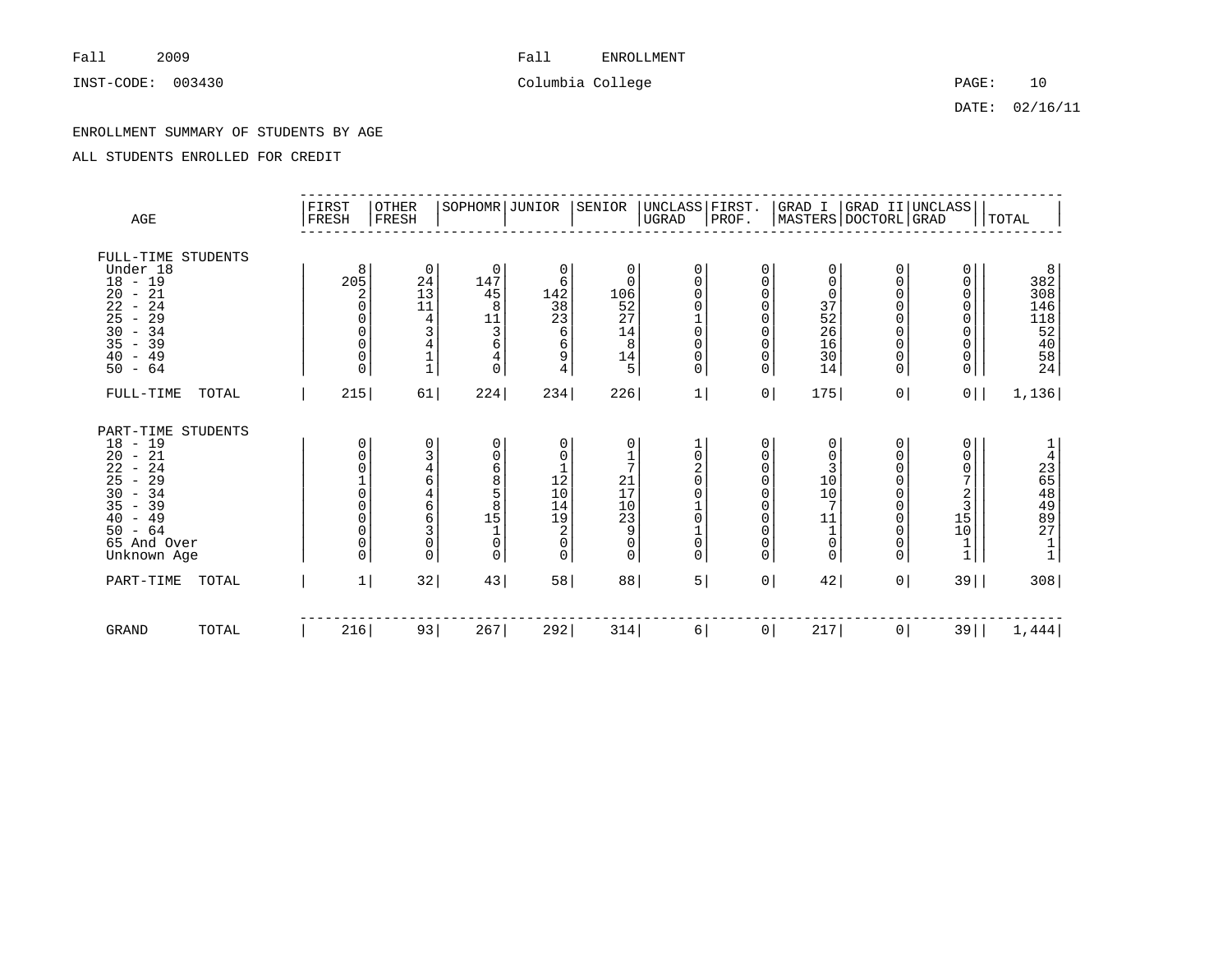INST-CODE: 003431 Converse College College PAGE: 11

DATE: 02/16/11

### ENROLLMENT SUMMARY OF STUDENTS BY AGE

| AGE                                                                                                                                                                                   | FIRST<br>FRESH | OTHER<br>FRESH                                                                                                                                                                                                | SOPHOMR JUNIOR                                                                                                      |                                                                                                              | SENIOR                                                                                                      | UNCLASS FIRST.<br> UGRAD PROF.                                                                     |                                                                                                                                      |                                                                  | GRAD I  GRAD II UNCLASS <br> MASTERS DOCTORL GRAD   |                                                                                                   | TOTAL                                                                                                  |
|---------------------------------------------------------------------------------------------------------------------------------------------------------------------------------------|----------------|---------------------------------------------------------------------------------------------------------------------------------------------------------------------------------------------------------------|---------------------------------------------------------------------------------------------------------------------|--------------------------------------------------------------------------------------------------------------|-------------------------------------------------------------------------------------------------------------|----------------------------------------------------------------------------------------------------|--------------------------------------------------------------------------------------------------------------------------------------|------------------------------------------------------------------|-----------------------------------------------------|---------------------------------------------------------------------------------------------------|--------------------------------------------------------------------------------------------------------|
| FULL-TIME STUDENTS<br>Under 18<br>$18 - 19$<br>$20 - 21$<br>22<br>$-24$<br>29<br>25<br>$\sim$<br>$30 - 34$<br>35<br>$-39$<br>$-49$<br>40<br>$-64$<br>50<br>65 And Over<br>Unknown Age | 152            | 0<br>6<br>4<br>$\overline{1}$<br>4<br>6<br>0<br>$\overline{3}$<br>0<br>$\mathsf{O}\xspace$<br>5<br>$\mathsf{O}\xspace$<br>5<br>$\mathsf{O}\xspace$<br>4<br>$\mathbf 0$<br>$\mathbf 0$<br>$\Omega$<br>$\Omega$ | 0<br>$\begin{array}{c} 95 \\ 32 \end{array}$<br>3<br>$\overline{0}$<br>$\overline{2}$<br>$\overline{0}$<br>$\Omega$ | 0<br>10<br>$\overline{92}$<br>11<br>6<br>$\overline{5}$<br>9<br>8<br>$\mathbf 1$<br>$\mathsf{O}\xspace$<br>0 | 0<br>2<br>100<br>22<br>$_8^3$<br>3<br>7<br>1<br>$\mathbf{0}$<br>$\Omega$                                    | 0<br>$\Omega$<br>0<br>$\mathbf 0$<br>$\mathbf 0$<br>$\mathbf 0$<br>$\mathbf 0$<br>0<br>$\mathbf 0$ | 0<br>$\mathbf 0$<br>$\mathbf 0$<br>0<br>$\mathbf 0$<br>$\Omega$<br>$\Omega$<br>$\mathbf 0$<br>$\mathbf 0$<br>$\mathbf 0$<br>$\Omega$ | 0<br>0<br>76<br>48<br>14<br>$\frac{10}{22}$<br>$\frac{1}{5}$     | 0<br>0<br>0<br>0<br>0<br>0<br>0<br>0<br>0<br>0<br>0 | 0<br>0<br>0<br>0<br>0<br>0<br>0<br>0<br>0<br>0<br>0                                               | $\begin{array}{c} 6 \\ 263 \\ 230 \end{array}$<br>$\overline{117}$<br>66<br>32<br>27<br>44<br>14<br>15 |
| $FULL-TIME$<br>TOTAL                                                                                                                                                                  | 166            | 29                                                                                                                                                                                                            | 135                                                                                                                 | 142                                                                                                          | 146                                                                                                         | 3                                                                                                  | 0 <sup>1</sup>                                                                                                                       | 184                                                              | 0 <sup>1</sup>                                      | $0$                                                                                               | 805                                                                                                    |
| PART-TIME STUDENTS<br>Under 18<br>$20 - 21$<br>$22 - 24$<br>$25 - 29$<br>$30 - 34$<br>35<br>$-39$<br>$-49$<br>40<br>$-64$<br>50<br>65 And Over<br>Unknown Age                         |                | 0<br>12463<br>0<br>0<br>$\mathbf 0$<br>$\overline{7}$<br>$\mathsf{O}\xspace$<br>$\overline{0}$<br>$10$<br>$\frac{3}{3}$<br>$\Omega$<br>0<br>4                                                                 | $\Omega$<br>0<br>$\Omega$<br>$\frac{1}{3}$<br>$\overline{3}$<br>$\overline{2}$<br>$\Omega$<br>$\Omega$<br>$\Omega$  | 0<br>20325630<br>0                                                                                           | 0<br>$\frac{3}{5}$<br>$\,4$<br>$\overline{4}$<br>$\frac{2}{6}$<br>$\overline{4}$<br>$\mathbf 0$<br>$\Omega$ | $\mathbf 0$<br>0<br>0<br>$\mathbf 0$<br>$\mathbf 0$<br>$\mathbf 0$<br>$\mathbf 0$<br>4             | 0<br>0<br>$\mathbf 0$<br>$\mathbf 0$<br>$\Omega$<br>$\Omega$<br>$\Omega$<br>$\mathbf 0$<br>$\mathbf 0$<br>$\Omega$                   | 0<br>2<br>41<br>63<br>44<br>43<br>42<br>14<br>$\mathbf 0$<br>278 | 0<br>0<br>0<br>0<br>0<br>0<br>0<br>0<br>0<br>0      | 0<br>0<br>0<br>$\frac{1}{0}$<br>$\begin{array}{c} 4 \\ 5 \\ 4 \end{array}$<br>$\mathsf{O}$<br>266 | 1909642283<br>553                                                                                      |
| PART-TIME<br>TOTAL                                                                                                                                                                    |                | $\mathbf{1}$<br>43                                                                                                                                                                                            | 9                                                                                                                   | 21                                                                                                           | 28                                                                                                          | 6                                                                                                  | 0 <sup>1</sup>                                                                                                                       | 527                                                              | $\circ$                                             | $280$                                                                                             | 915                                                                                                    |
| GRAND<br>TOTAL                                                                                                                                                                        | 167            | 72                                                                                                                                                                                                            | 144                                                                                                                 | 163                                                                                                          | 174                                                                                                         | 9                                                                                                  | $\circ$                                                                                                                              | 711                                                              | $\circ$                                             | $280$                                                                                             | 1,720                                                                                                  |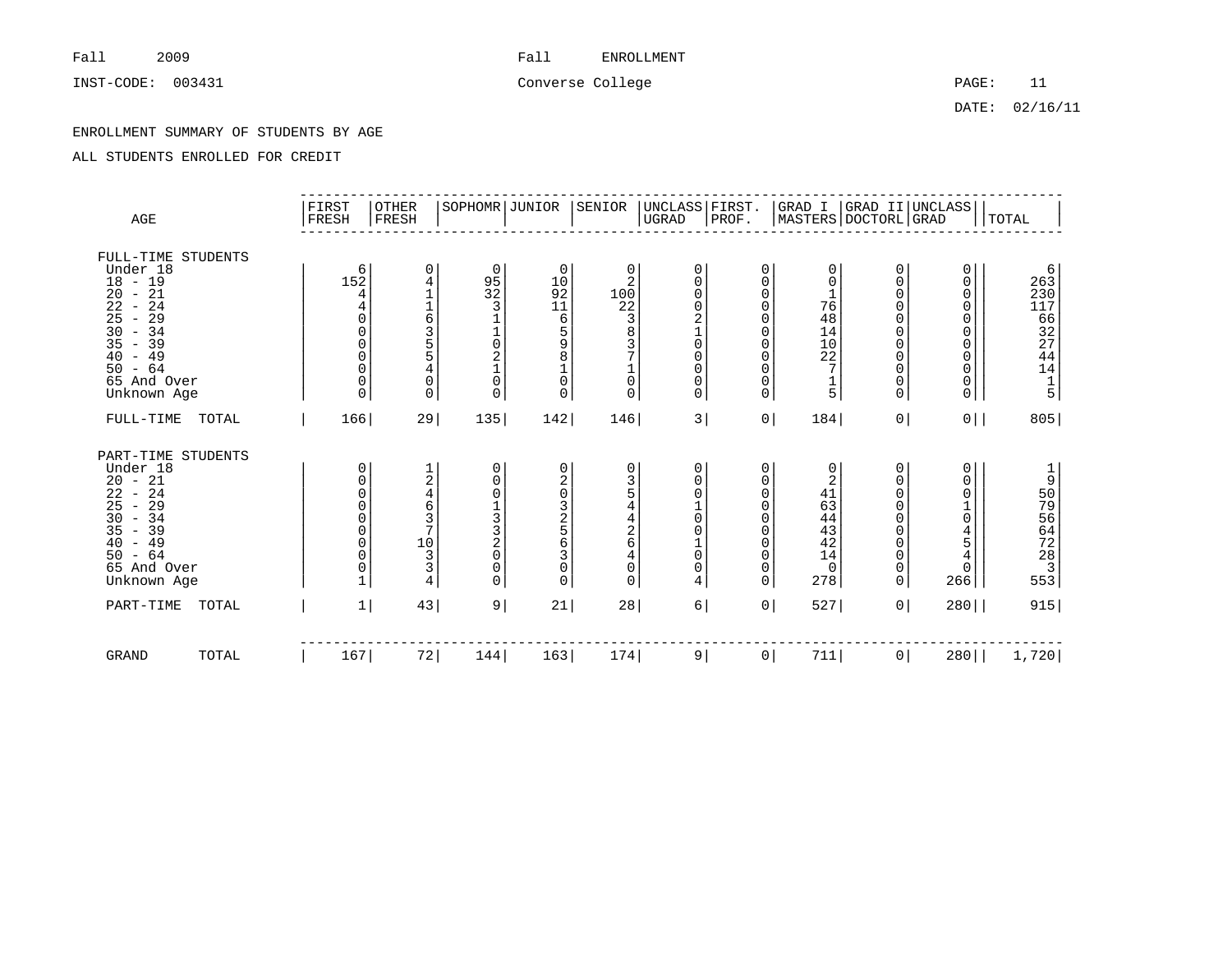INST-CODE: 003432 Erskine College PAGE: 12

DATE: 02/16/11

### ENROLLMENT SUMMARY OF STUDENTS BY AGE

| AGE                                                                                                                                                                                                      | FIRST<br>FRESH                                                           | <b>OTHER</b><br>FRESH                                                                                                                                         | SOPHOMR JUNIOR                                                                                                                           |                                                                                                                                                       | SENIOR                                                                       | UNCLASS   FIRST.<br> UGRAD   PROF.                                                                                          |                                                                                               |                                                                                                  | GRAD I  GRAD II UNCLASS <br> MASTERS DOCTORL GRAD                                                                                                      |                                                                                            | TOTAL                                                                                              |
|----------------------------------------------------------------------------------------------------------------------------------------------------------------------------------------------------------|--------------------------------------------------------------------------|---------------------------------------------------------------------------------------------------------------------------------------------------------------|------------------------------------------------------------------------------------------------------------------------------------------|-------------------------------------------------------------------------------------------------------------------------------------------------------|------------------------------------------------------------------------------|-----------------------------------------------------------------------------------------------------------------------------|-----------------------------------------------------------------------------------------------|--------------------------------------------------------------------------------------------------|--------------------------------------------------------------------------------------------------------------------------------------------------------|--------------------------------------------------------------------------------------------|----------------------------------------------------------------------------------------------------|
| FULL-TIME STUDENTS<br>Under 18<br>$18 - 19$<br>$-21$<br>20<br>22<br>24<br>$\sim$<br>25<br>29<br>$\overline{\phantom{a}}$<br>30<br>$-34$<br>35<br>39<br>$\sim$<br>$-49$<br>40<br>$50 - 64$<br>Unknown Age | 7<br>170<br>$\Omega$<br>0<br>$\mathbf 0$<br>$\mathbf 0$<br>$\Omega$<br>3 | 0<br>18<br>7<br>0<br>0<br>0<br>0<br>0<br>0<br>0                                                                                                               | 0<br>77<br>30<br>6<br>$\Omega$<br>$\Omega$<br>$\Omega$<br>$\frac{1}{0}$<br>$\overline{2}$                                                | 0<br>$\overline{2}$<br>121<br>7<br>$\mathbf 0$<br>$\mathbf 0$<br>$\mathbf 0$<br>$\mathbf 0$<br>0<br>$\mathbf{1}$                                      | 0<br>$\mathbf 0$<br>96<br>18<br>0<br>0<br>0<br>0<br>0<br>0                   | 0<br>$\Omega$<br>$\mathbf 0$<br>$\mathbf 0$<br>0<br>$\mathbf 0$<br>$\mathbf 0$<br>$\mathbf 0$<br>$\mathbf 0$<br>$\mathbf 0$ | 0<br>$\Omega$<br>0<br>$\Omega$<br>$\Omega$<br>$\Omega$<br>$\Omega$<br>0<br>$\Omega$<br>0      | 0<br>$\Omega$<br>$14$<br>$19$<br>$10$<br>7<br>$\begin{smallmatrix} 18\\10\\2 \end{smallmatrix}$  | 0<br>0<br>$\mathsf{0}$<br>$\mathbf 0$<br>$\mathsf{O}\xspace$<br>$\overline{0}$<br>$\overline{0}$<br>$\mathsf{O}\xspace$<br>$\mathsf{O}$<br>$\mathbf 0$ | 0<br>0<br>0<br>0<br>$\mathbf{1}$<br>0<br>0<br>0<br>0                                       | 7<br>267<br>$256$<br>$45$<br>$20$<br>$11$<br>$7$<br>$\begin{array}{c}\n19 \\ 10 \\ 8\n\end{array}$ |
| FULL-TIME<br>TOTAL                                                                                                                                                                                       | 181                                                                      | 25                                                                                                                                                            | 116                                                                                                                                      | 131                                                                                                                                                   | 114                                                                          | 0 <sup>1</sup>                                                                                                              | 0 <sup>1</sup>                                                                                | 81                                                                                               | 0 <sup>1</sup>                                                                                                                                         | 2                                                                                          | 650                                                                                                |
| PART-TIME STUDENTS<br>Under 18<br>$18 - 19$<br>20<br>$-21$<br>22<br>$-24$<br>25<br>$-29$<br>$-34$<br>30<br>$-39$<br>35<br>$-49$<br>40<br>$-64$<br>50<br>65 And Over<br>Unknown Age                       | 0<br>0<br>$\Omega$<br>0<br>$\overline{0}$<br>$\Omega$<br>$\Omega$        | 0<br>$\begin{bmatrix} 1 \\ 1 \\ 0 \end{bmatrix}$<br>$\mathsf{O}\xspace$<br>$\begin{matrix} 0 \\ 0 \end{matrix}$<br>$\mathsf{O}\xspace$<br>$\bar{0}$<br>0<br>0 | 0<br>$\mathbf 0$<br>$\mathbf 0$<br>$\Omega$<br>$\Omega$<br>$\mathbf 0$<br>$\Omega$<br>$\mathbf 0$<br>$\Omega$<br>$\mathbf 0$<br>$\Omega$ | 0<br>$\mathbf 0$<br>$\mathbf 0$<br>$\mathsf{O}\xspace$<br>$\mathbf 0$<br>$\mathbf 0$<br>$\mathbf 0$<br>$\mathbf 0$<br>$\mathbf 0$<br>$\mathbf 0$<br>0 | 0<br>0<br>0<br>8<br>$\mathsf{O}\xspace$<br>$\frac{1}{0}$<br>0<br>0<br>0<br>0 | 2<br>$\mathbf 0$<br>0<br>0<br>0<br>$\mathbf 0$<br>$\mathbf 0$<br>$^2_{\rm 0}$<br>$\mathbf 0$<br>$\mathbf 0$                 | 0<br>0<br>0<br>$\Omega$<br>$\Omega$<br>0<br>$\Omega$<br>$\Omega$<br>$\Omega$<br>0<br>$\Omega$ | 0<br>0<br>0<br>4<br>$\frac{15}{22}$<br>$\overline{40}$<br>45<br>$\overline{4}$<br>$\overline{3}$ | 0<br>0<br>$\mathsf{0}$<br>$\bar{0}$<br>$3158$<br>$184$<br>$\frac{1}{5}$                                                                                | 0<br>0<br>0<br>0<br>0<br>0<br>$\begin{array}{c} 2 \\ 2 \\ 0 \end{array}$<br>$\overline{1}$ |                                                                                                    |
| PART-TIME<br>TOTAL                                                                                                                                                                                       | $\overline{0}$                                                           | 2                                                                                                                                                             | 0 <sup>1</sup>                                                                                                                           | $0 \mid$                                                                                                                                              | 9                                                                            | 4                                                                                                                           | $\circ$                                                                                       | 146                                                                                              | 57                                                                                                                                                     | $6 \mid$                                                                                   | 224                                                                                                |
| <b>GRAND</b><br>TOTAL                                                                                                                                                                                    | 181                                                                      | 27                                                                                                                                                            | 116                                                                                                                                      | 131                                                                                                                                                   | 123                                                                          | 4                                                                                                                           | 0 <sup>1</sup>                                                                                | 227                                                                                              | 57                                                                                                                                                     | 8                                                                                          | 874                                                                                                |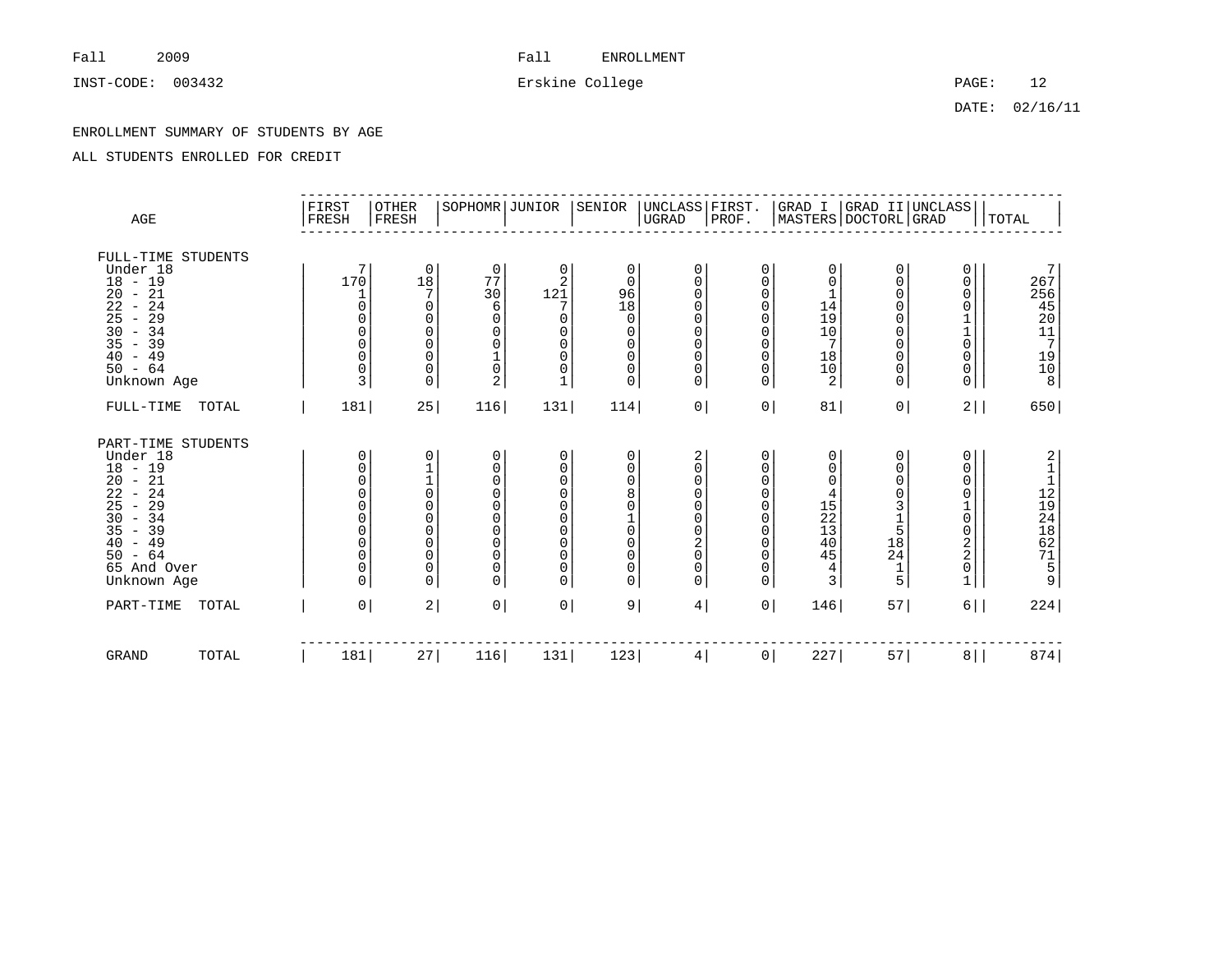INST-CODE: 003434 Furman University PAGE: 13

DATE: 02/16/11

### ENROLLMENT SUMMARY OF STUDENTS BY AGE

| AGE                                                                                                                                                                                                                                    |       | FIRST<br>FRESH                                                                                             | <b>OTHER</b><br>FRESH                                                                                     | SOPHOMR JUNIOR                                                                                                    |                                                                                                                      | SENIOR                                                                                   | UNCLASS FIRST.<br>UGRAD                                                                                             | PROF.                                                                        |                                                                                                   |                                                                                                                                                 | GRAD I  GRAD II UNCLASS <br> MASTERS DOCTORL GRAD                                                         | TOTAL                                                              |
|----------------------------------------------------------------------------------------------------------------------------------------------------------------------------------------------------------------------------------------|-------|------------------------------------------------------------------------------------------------------------|-----------------------------------------------------------------------------------------------------------|-------------------------------------------------------------------------------------------------------------------|----------------------------------------------------------------------------------------------------------------------|------------------------------------------------------------------------------------------|---------------------------------------------------------------------------------------------------------------------|------------------------------------------------------------------------------|---------------------------------------------------------------------------------------------------|-------------------------------------------------------------------------------------------------------------------------------------------------|-----------------------------------------------------------------------------------------------------------|--------------------------------------------------------------------|
| FULL-TIME STUDENTS<br>Under 18<br>$18 - 19$<br>$-21$<br>20<br>24<br>22<br>$\overline{\phantom{a}}$<br>25<br>29<br>$\overline{\phantom{a}}$<br>30<br>$-34$<br>35<br>$-39$<br>$-49$<br>40<br>$50 - 64$<br>Unknown Age                    |       | 12<br>599<br>2<br>$\Omega$<br>0<br>$\mathbf 0$<br>0                                                        | 0<br>17<br>9<br>$\mathbf 0$<br>0<br>$\begin{matrix} 0 \\ 0 \end{matrix}$<br>$\mathsf{O}\xspace$<br>0<br>0 | 3<br>554<br>137<br>$\overline{4}$<br>3<br>$\mathbf 0$<br>$\mathbf 0$<br>$\mathbf 0$<br>$\mathbf 0$<br>$\mathbf 0$ | $\mathbf 0$<br>48<br>544<br>13<br>$\frac{2}{2}$<br>$\mathsf{O}\xspace$<br>$\mathsf 0$<br>$\mathsf{0}$<br>$\mathbf 0$ | 0<br>5<br>517<br>136<br>3<br>$\frac{1}{0}$<br>$\frac{2}{0}$<br>0                         | $\mathbf 0$<br>0<br>3<br>$\bf 4$<br>$\overline{0}$<br>$\mathsf 0$<br>$\mathbf 0$<br>$\mathsf 0$<br>$\mathsf 0$<br>0 | 0<br>0<br>0<br>0<br>0<br>0<br>0<br>0<br>0<br>0                               | $\mathbf 0$<br>0<br>$2^{2}$<br>9<br>$\frac{4}{3}$<br>$\overline{4}$<br>$\mathbf 0$<br>$\mathbf 0$ | 0<br>0<br>0<br>0<br>0<br>0<br>0<br>$\mathsf{0}$<br>0<br>$\mathbf 0$                                                                             | 0<br>0<br>0<br>0<br>0<br>$\frac{2}{0}$<br>0<br>$\frac{1}{0}$                                              | 15<br>1,223<br>1,214<br>184<br>17<br>93611                         |
| FULL-TIME                                                                                                                                                                                                                              | TOTAL | 614                                                                                                        | 26                                                                                                        | 701                                                                                                               | 609                                                                                                                  | 664                                                                                      | 7                                                                                                                   | 0 <sup>1</sup>                                                               | 49                                                                                                | 0 <sup>1</sup>                                                                                                                                  | $3 \mid$                                                                                                  | 2,673                                                              |
| PART-TIME STUDENTS<br>$18 - 19$<br>$-21$<br>20<br>$\overline{2}\overline{2}$<br>24<br>$\overline{\phantom{a}}$<br>25<br>29<br>$\overline{\phantom{a}}$<br>30<br>$-34$<br>35<br>39<br>$\sim$<br>40<br>$-49$<br>$50 - 64$<br>Unknown Age |       | 0<br>$\mathbf 0$<br>$\mathbf 0$<br>$\Omega$<br>$\overline{0}$<br>$\bar{0}$<br>$\mathbf 0$<br>0<br>$\Omega$ | 0<br>0<br>$1122$<br>$320$                                                                                 | 0<br>$\mathbf 0$<br>$\frac{1}{6}$<br>10<br>$\frac{1}{5}$<br>$\mathsf 3$<br>$\Omega$                               | 0<br>$\frac{1}{2}$<br>56<br>$\frac{4}{7}$<br>$^2_{\rm 0}$                                                            | 0<br>0<br>7<br>$\begin{array}{c}\n11 \\ 9 \\ 7\n\end{array}$<br>6<br>$\overline{7}$<br>0 | $\frac{1}{0}$<br>$\frac{5}{5}$<br>$\overline{4}$<br>$\frac{1}{5}$<br>$\mathsf 0$                                    | 0<br>$\Omega$<br>$\Omega$<br>$\Omega$<br>$\Omega$<br>0<br>0<br>0<br>$\Omega$ | 0<br>$\mathbf 0$<br>15<br>29<br>19<br>8<br>5<br>3<br>$\mathbf 0$                                  | 0<br>0<br>$\begin{matrix} 0 \\ 0 \end{matrix}$<br>$\begin{smallmatrix}0\\0\end{smallmatrix}$<br>$\overline{0}$<br>$\overline{0}$<br>$\mathbf 0$ | 0<br>0<br>0<br>$\begin{array}{c}\n1\overset{.}{2} \\ 6\n\end{array}$<br>$\frac{14}{24}$<br>$\frac{21}{1}$ | $\begin{array}{c}\n 1 \\  31 \\  653 \\  535 \\  34\n \end{array}$ |
| PART-TIME                                                                                                                                                                                                                              | TOTAL | $\overline{0}$                                                                                             | 10                                                                                                        | 26                                                                                                                | 27                                                                                                                   | 47                                                                                       | 22                                                                                                                  | $\circ$                                                                      | 79                                                                                                | 0 <sup>1</sup>                                                                                                                                  | $78$                                                                                                      | 289                                                                |
| <b>GRAND</b>                                                                                                                                                                                                                           | TOTAL | 614                                                                                                        | 36                                                                                                        | 727                                                                                                               | 636                                                                                                                  | 711                                                                                      | 29                                                                                                                  | 0                                                                            | 128                                                                                               | $\circ$                                                                                                                                         | 81                                                                                                        | 2,962                                                              |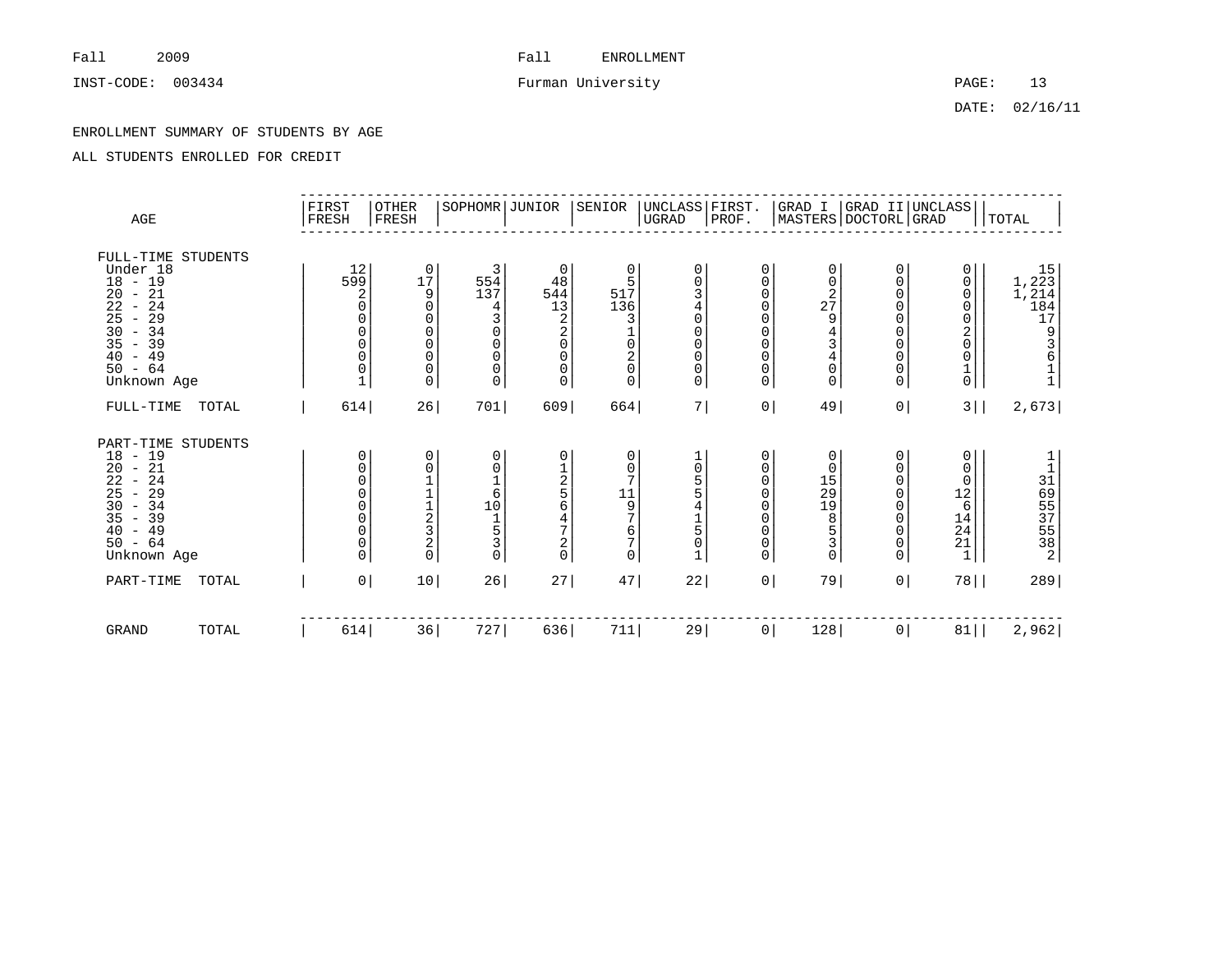DATE: 02/16/11

### ENROLLMENT SUMMARY OF STUDENTS BY AGE

| $\rm{AGE}$                                                                                                                                                                                                                                                                                                                                             | FIRST<br>FRESH                                              | <b>OTHER</b><br>FRESH                       | SOPHOMR JUNIOR                                                 |                                                              | SENIOR                                                             | UNCLASS FIRST.<br>UGRAD                                                                                         | PROF.                                                                                            |                                                                                                                                |                                                        | GRAD I  GRAD II UNCLASS <br> MASTERS DOCTORL GRAD           | TOTAL                                                                      |
|--------------------------------------------------------------------------------------------------------------------------------------------------------------------------------------------------------------------------------------------------------------------------------------------------------------------------------------------------------|-------------------------------------------------------------|---------------------------------------------|----------------------------------------------------------------|--------------------------------------------------------------|--------------------------------------------------------------------|-----------------------------------------------------------------------------------------------------------------|--------------------------------------------------------------------------------------------------|--------------------------------------------------------------------------------------------------------------------------------|--------------------------------------------------------|-------------------------------------------------------------|----------------------------------------------------------------------------|
| FULL-TIME STUDENTS<br>Under 18<br>$18 - 19$<br>21<br>20<br>$\overline{\phantom{a}}$<br>24<br>22<br>$\overline{\phantom{m}}$<br>29<br>25<br>$\overline{\phantom{a}}$<br>30<br>$-34$<br>35<br>39<br>$\overline{\phantom{a}}$<br>49<br>40<br>$\overline{\phantom{a}}$<br>64<br>50<br>$ \,$<br>65 And Over                                                 | 10<br>238<br>9<br>5<br>$14\,$<br>7<br>2<br>$\frac{1}{2}$    | 72<br>51<br>1454133<br>8<br>$\mathbf 0$     | 0<br>52<br>87<br>35<br>45<br>58<br>40<br>52<br>23<br>1         | 0<br>5<br>93<br>74<br>100<br>65<br>65<br>106<br>26<br>0      | 0<br>1<br>54<br>101<br>124<br>$\frac{120}{104}$<br>168<br>54<br>0  | 0<br>0<br>0<br>$\mathbf 0$<br>0<br>$\mathbf 0$<br>$\mathbf 0$<br>$\mathbf 0$<br>0<br>$\overline{0}$             | 0<br>0<br>$\mathbf 0$<br>0<br>$\mathbf 0$<br>$\mathbf 0$<br>$\mathbf 0$<br>0<br>0<br>$\mathbf 0$ | 0<br>$\mathbf 0$<br>$\mathbf 0$<br>$\mathbf 0$<br>$\mathbf 0$<br>$\mathbf 0$<br>$\mathbf 0$<br>$\mathbf 0$<br>$\mathbf 0$<br>0 | 0<br>0<br>$\Omega$<br>0<br>0<br>0<br>0<br>0<br>0<br>0  | 0<br>0<br>0<br>0<br>0<br>0<br>$\mathbf 0$<br>0<br>0<br>0    | 118849842<br>29230842<br>24236013<br>$\overline{1}$                        |
| $FULL-TIME$<br>TOTAL                                                                                                                                                                                                                                                                                                                                   | 288                                                         | 259                                         | 393                                                            | 534                                                          | 726                                                                | 0                                                                                                               | 0 <sup>1</sup>                                                                                   | 0                                                                                                                              | 0 <sup>1</sup>                                         | $0$                                                         | 2,200                                                                      |
| PART-TIME<br>STUDENTS<br>18<br>19<br>$\overline{\phantom{a}}$<br>21<br>$\substack{20\\22}$<br>$\overline{\phantom{a}}$<br>24<br>$\overline{\phantom{a}}$<br>25<br>29<br>$\overline{\phantom{a}}$<br>34<br>30<br>$\overline{\phantom{a}}$<br>39<br>35<br>$\overline{\phantom{0}}$<br>49<br>40<br>$\overline{\phantom{m}}$<br>$-64$<br>50<br>65 And Over | 47<br>13<br>21<br>26<br>26<br>11<br>22<br>15<br>$\mathbf 0$ | $10$<br>1903<br>2229<br>31<br>$\frac{5}{0}$ | 0<br>7<br>$104$<br>$246$<br>$328$<br>$38$<br>12<br>$\mathbf 0$ | 0<br>5<br>$\frac{21}{44}$<br>$46$<br>$48$<br>$51$<br>27<br>0 | 0<br>3<br>$\frac{29}{65}$<br>61<br>60<br>115<br>34<br>$\mathbf{1}$ | 0<br>$\mathbf 0$<br>$\mathbf 0$<br>$\mathbf 0$<br>$\mathbf 0$<br>$\mathbf 0$<br>$\mathsf 0$<br>0<br>$\mathbf 0$ | 0<br>$\mathbf 0$<br>$\Omega$<br>$\Omega$<br>$\mathbf{0}$<br>$\mathbf 0$<br>0<br>0<br>$\mathbf 0$ | 0<br>$\mathbf 0$<br>$\mathbf 0$<br>$\mathbf 0$<br>$\mathbf 0$<br>$\mathbf 0$<br>$\mathbf 0$<br>$\mathbf 0$<br>$\overline{0}$   | 0<br>0<br>0<br>0<br>$\overline{0}$<br>0<br>0<br>0<br>0 | 0<br>0<br>0<br>0<br>0<br>0<br>0<br>$\mathsf{O}\xspace$<br>0 | 57<br>$\frac{47}{91}$<br>176<br>181<br>181<br>170<br>257<br>$\frac{93}{1}$ |
| PART-TIME<br>TOTAL                                                                                                                                                                                                                                                                                                                                     | 175                                                         | 139                                         | 149                                                            | 242                                                          | 368                                                                | 0 <sup>1</sup>                                                                                                  | $\overline{0}$                                                                                   | 0 <sup>1</sup>                                                                                                                 | 0                                                      | 0                                                           | 1,073                                                                      |
| GRAND<br>TOTAL                                                                                                                                                                                                                                                                                                                                         | 463                                                         | 398                                         | 542                                                            | 776                                                          | 1094                                                               | $\circ$                                                                                                         | 0                                                                                                | 0                                                                                                                              | 0                                                      | 0                                                           | 3, 273                                                                     |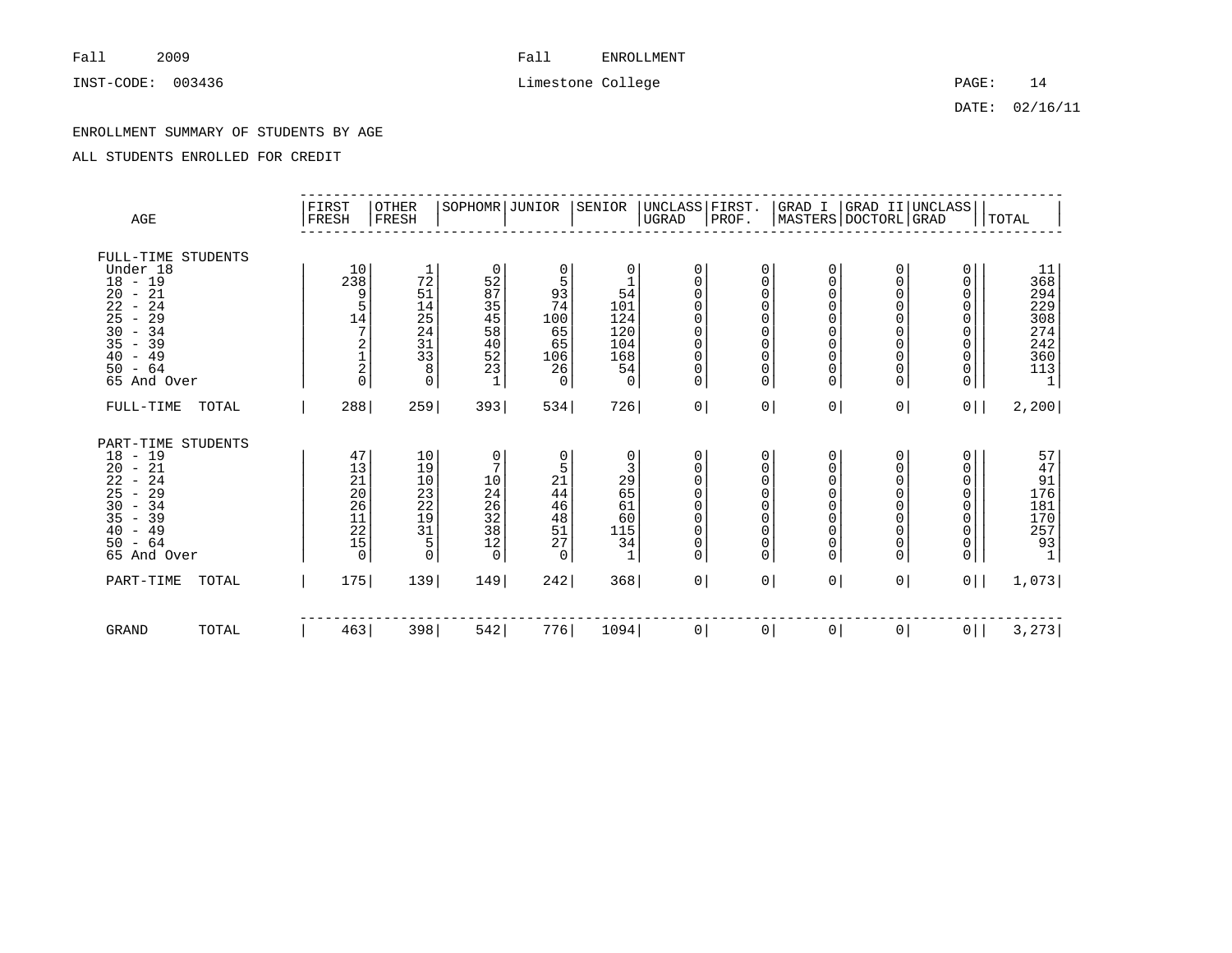# INST-CODE: 003437 Lutheran Theological So. Semin PAGE: 15

DATE: 02/16/11

### ENROLLMENT SUMMARY OF STUDENTS BY AGE

| AGE                                                                                                                                                                                           |       | FIRST<br>FRESH | <b>OTHER</b><br>FRESH |                                                                       | SOPHOMR JUNIOR                                                      | SENIOR                                                                            | UGRAD                                             | UNCLASS FIRST.<br>PROF.                           |                                                                       | GRAD I<br>MASTERS DOCTORL GRAD                                                      | GRAD II UNCLASS                                  |                                            | TOTAL                                                            |
|-----------------------------------------------------------------------------------------------------------------------------------------------------------------------------------------------|-------|----------------|-----------------------|-----------------------------------------------------------------------|---------------------------------------------------------------------|-----------------------------------------------------------------------------------|---------------------------------------------------|---------------------------------------------------|-----------------------------------------------------------------------|-------------------------------------------------------------------------------------|--------------------------------------------------|--------------------------------------------|------------------------------------------------------------------|
| FULL-TIME STUDENTS<br>22<br>24<br>$\overline{\phantom{a}}$<br>29<br>25<br>$\overline{\phantom{a}}$<br>$\begin{array}{c} 30 \\ 35 \end{array}$<br>$-34$<br>$-39$<br>$-49$<br>40<br>$-64$<br>50 |       | 0<br>$\Omega$  |                       | 0<br>0<br>0<br>0<br>$\bar{0}$<br>0                                    | 0<br>$\mathbf 0$<br>$\Omega$<br>$\Omega$<br>$\mathbf 0$<br>$\Omega$ | 0<br>$\mathbf 0$<br>$\mathbf 0$<br>$\mathbf 0$<br>$\mathsf 0$<br>$\mathbf 0$      | 0<br>0<br>0<br>0<br>0<br>0                        | $\Omega$<br>0<br>$\mathsf 0$<br>0                 | 0<br>$\Omega$<br>0<br>0<br>$\Omega$                                   | 22<br>23<br>9<br>$\frac{5}{21}$                                                     | 0<br>0<br>0<br>0<br>0<br>$\mathbf 0$             | $\Omega$<br>$\Omega$<br>0<br>$\frac{1}{3}$ | 22495225                                                         |
| FULL-TIME                                                                                                                                                                                     | TOTAL |                | $\mathsf{O}$          | $\hbox{O}$                                                            | 0 <sup>1</sup>                                                      | $0 \mid$                                                                          | 0                                                 | $\circ$                                           | 0 <sup>1</sup>                                                        | 102                                                                                 | 0 <sup>1</sup>                                   | 5                                          | 107                                                              |
| PART-TIME STUDENTS<br>22<br>-24<br>$\overline{\phantom{0}}$<br>25<br>$-29$<br>30<br>$-34$<br>35<br>$-39$<br>49<br>40<br>$\overline{\phantom{0}}$<br>$-64$<br>50<br>65 And Over                |       | 0<br>0         |                       | 0<br>$\begin{matrix} 0 \\ 0 \\ 0 \end{matrix}$<br>$\bar{0}$<br>0<br>0 | 0<br>$\mathbf 0$<br>$\mathbf 0$<br>$\Omega$<br>0<br>0<br>$\Omega$   | 0<br>0<br>$\mathbf 0$<br>$\mathbf 0$<br>$\mathbf 0$<br>$\mathsf 0$<br>$\mathsf 0$ | 0<br>0<br>$\mathsf{O}\xspace$<br>0<br>0<br>0<br>0 | 0<br>0<br>$\overline{0}$<br>0<br>$\mathbf 0$<br>0 | 0<br>$\Omega$<br>0<br>$\Omega$<br>$\Omega$<br>$\mathbf 0$<br>$\Omega$ | 3<br>4<br>$\overline{4}$<br>$\begin{array}{c} 15 \\ 15 \end{array}$<br>$\mathbf{1}$ | 0<br>$_0^0$<br>0<br>$\mathsf 0$<br>0<br>$\Omega$ | 0<br>0<br>$\Omega$<br>$\frac{1}{2}$        | 3<br>$\overline{4}$<br>$\frac{4}{5}$<br>16<br>17<br>$\mathbf{1}$ |
| PART-TIME                                                                                                                                                                                     | TOTAL |                | $\mathsf{O}$          | 0 <sup>1</sup>                                                        | 0                                                                   | 0 <sup>1</sup>                                                                    | $\mathsf{O}\xspace$                               | $\overline{0}$                                    | 0 <sup>1</sup>                                                        | 46                                                                                  | 0 <sup>1</sup>                                   | 4                                          | 50                                                               |
| GRAND                                                                                                                                                                                         | TOTAL |                | $\mathsf{O}$          | $\overline{0}$                                                        | 0                                                                   | 0                                                                                 | 0                                                 | 0                                                 | 0 <sup>1</sup>                                                        | 148                                                                                 | $\circ$                                          | $9 \mid$                                   | 157                                                              |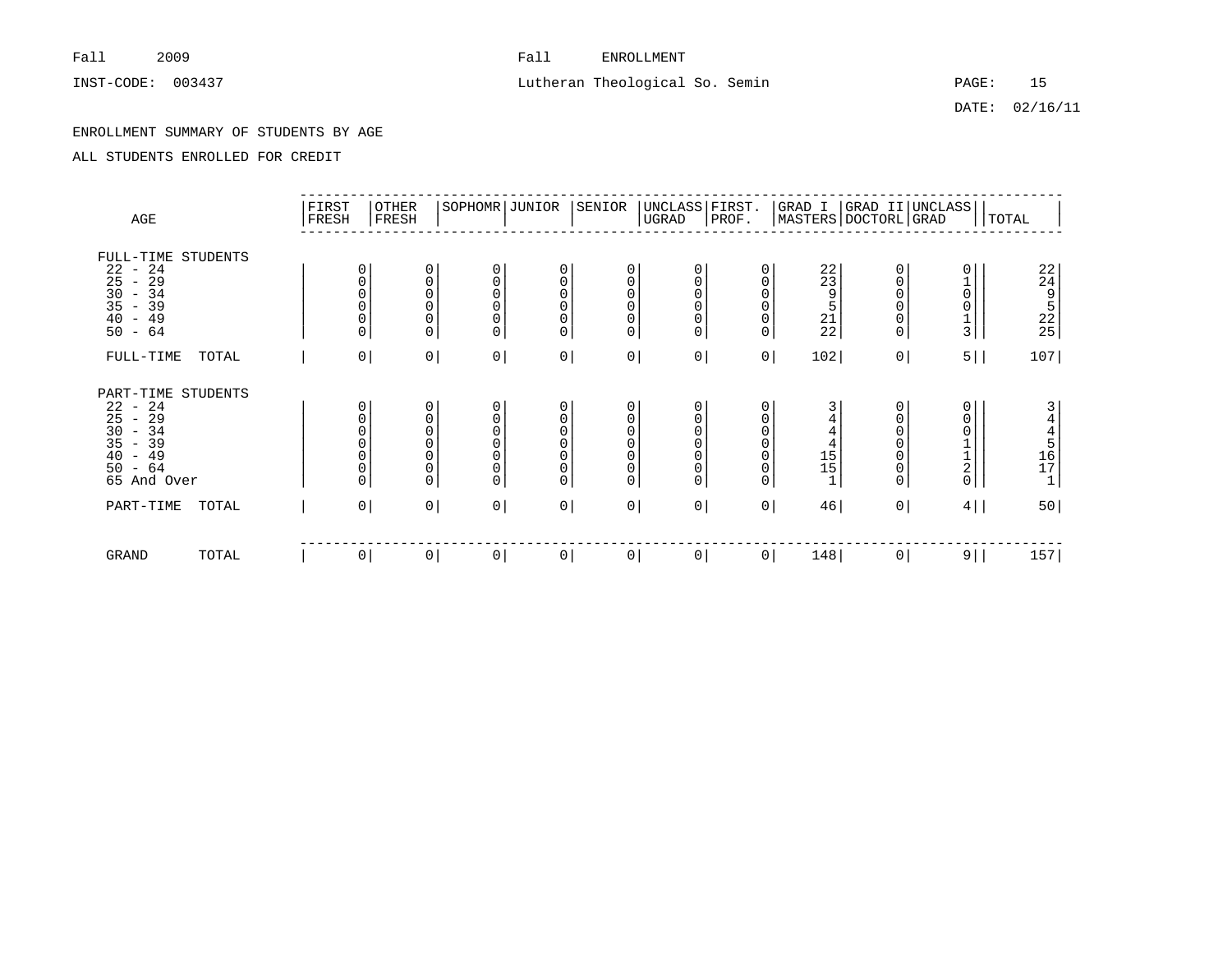INST-CODE: 003439 Morris College PAGE: 16

DATE: 02/16/11

### ENROLLMENT SUMMARY OF STUDENTS BY AGE

| AGE                                                                                                                                                                                                                                                                           | FIRST<br>FRESH                                                              | <b>OTHER</b><br>FRESH                                                                                       | SOPHOMR JUNIOR                                                                                         |                                                                                                          | SENIOR                                                                                       | UNCLASS FIRST.<br>UGRAD                                                                                                  | PROF.                                                                                                                          |                                                                                                                                          | GRAD I  GRAD II UNCLASS <br> MASTERS DOCTORL GRAD                     |                                                                                 | <b>TOTAL</b>                                      |
|-------------------------------------------------------------------------------------------------------------------------------------------------------------------------------------------------------------------------------------------------------------------------------|-----------------------------------------------------------------------------|-------------------------------------------------------------------------------------------------------------|--------------------------------------------------------------------------------------------------------|----------------------------------------------------------------------------------------------------------|----------------------------------------------------------------------------------------------|--------------------------------------------------------------------------------------------------------------------------|--------------------------------------------------------------------------------------------------------------------------------|------------------------------------------------------------------------------------------------------------------------------------------|-----------------------------------------------------------------------|---------------------------------------------------------------------------------|---------------------------------------------------|
| FULL-TIME STUDENTS<br>Under 18<br>$18 - 19$<br>21<br>20<br>$\overline{\phantom{a}}$<br>22<br>24<br>$\overline{\phantom{a}}$<br>$\begin{array}{c} 25 \\ 30 \end{array}$<br>$-29$<br>$-34$<br>35<br>$-39$<br>49<br>40<br>$\overline{\phantom{a}}$<br>$-64$<br>50<br>65 And Over | 7<br>277<br>13<br>$\sqrt{2}$<br>0<br>0<br>0<br>$\overline{0}$<br>$\Omega$   | 1<br>$\frac{46}{36}$<br>4<br>$\Omega$<br>0<br>3<br>$\begin{smallmatrix} 0\\1 \end{smallmatrix}$<br>$\Omega$ | 0<br>90<br>102<br>17<br>$\mathbf{1}$<br>$\overline{c}$<br>$\overline{3}$<br>$\overline{4}$<br>$\Omega$ | 0<br>$\overline{\mathbf{c}}$<br>$\frac{98}{38}$<br>6<br>3391<br>$\mathsf{O}\xspace$                      | 0<br>$\mathbf 0$<br>51<br>74<br>21<br>$\overline{4}$<br>$7\overline{ }$<br>$^{12}_{10}$<br>2 | $\mathbf 0$<br>0<br>0<br>0<br>$\mathbf 0$<br>$\mathbf 0$<br>$\mathsf 0$<br>$\mathsf 0$<br>$\mathsf{0}$<br>$\overline{0}$ | 0<br>$\mathbf 0$<br>$\mathbf 0$<br>$\mathbf 0$<br>$\mathbf 0$<br>$\mathbf 0$<br>$\mathbf 0$<br>$\mathbf 0$<br>0<br>$\mathbf 0$ | 0<br>$\mathbf 0$<br>$\mathbf 0$<br>$\mathbf 0$<br>$\mathbf 0$<br>$\mathbf 0$<br>$\mathbf 0$<br>$\mathbf 0$<br>$\mathbf 0$<br>$\mathbf 0$ | 0<br>$\overline{0}$<br>0<br>0<br>0<br>0<br>0<br>$\mathbf 0$<br>0<br>0 | 0<br>0<br>0<br>0<br>0<br>0<br>0<br>$\begin{matrix} 0 \\ 0 \end{matrix}$<br>0    | $8\n415\n300\n135\n28\n9$<br>16<br>26<br>13<br>13 |
| FULL-TIME<br>TOTAL                                                                                                                                                                                                                                                            | 300                                                                         | 91                                                                                                          | 220                                                                                                    | 160                                                                                                      | 181                                                                                          | 0                                                                                                                        | $\vert 0 \vert$                                                                                                                | 0                                                                                                                                        | 0 <sup>1</sup>                                                        | $0$                                                                             | 952                                               |
| PART-TIME<br><b>STUDENTS</b><br>$18 - 19$<br>$-21$<br>$\frac{20}{22}$<br>25<br>$-24$<br>29<br>$\sim$<br>35<br>39<br>$\sim$<br>49<br>40<br>$\overline{\phantom{a}}$<br>$-64$<br>50                                                                                             | 0<br>$_0^0$<br>$\Omega$<br>$\begin{matrix} 0 \\ 0 \end{matrix}$<br>$\Omega$ | $\begin{matrix} 1 \\ 0 \end{matrix}$<br>$\frac{0}{2}$                                                       | 0<br>$\begin{matrix} 1 \\ 0 \end{matrix}$<br>$\mathbf 0$<br>0<br>$\Omega$                              | 0<br>$\mathsf{O}\xspace$<br>$\mathsf{O}\xspace$<br>0<br>$\mathsf{O}\xspace$<br>$\bar{0}$<br>$\mathbf{1}$ | 0<br>$\frac{1}{2}$<br>$\overline{0}$<br>$\frac{1}{0}$<br>$\mathbf 1$                         | 0<br>0<br>0<br>$\mathbf 0$<br>$\mathbf 0$<br>$\mathsf 0$<br>$\overline{0}$                                               | 0<br>0<br>$\mathbf 0$<br>$\mathbf 0$<br>$\mathbf 0$<br>$\mathsf 0$<br>$\mathbf 0$                                              | 0<br>$\mathbf 0$<br>$\mathbf 0$<br>$\overline{0}$<br>$\mathbf 0$<br>$\mathbf 0$<br>$\Omega$                                              | 0<br>0<br>0<br>0<br>0<br>0<br>0                                       | 0<br>0<br>0<br>$\mathsf{O}\xspace$<br>$\begin{matrix} 0 \\ 0 \end{matrix}$<br>0 | 1322114                                           |
| PART-TIME<br>TOTAL                                                                                                                                                                                                                                                            | 0 <sup>1</sup>                                                              | $6 \mid$                                                                                                    | 2                                                                                                      | 1                                                                                                        | 5                                                                                            | 0                                                                                                                        | 0 <sup>1</sup>                                                                                                                 | 0                                                                                                                                        | 0 <sup>1</sup>                                                        | $0$                                                                             | 14                                                |
| <b>GRAND</b><br>TOTAL                                                                                                                                                                                                                                                         | 300                                                                         | 97                                                                                                          | 222                                                                                                    | 161                                                                                                      | 186                                                                                          | 0                                                                                                                        | $\overline{0}$                                                                                                                 | 0                                                                                                                                        | $\circ$                                                               | 0                                                                               | 966                                               |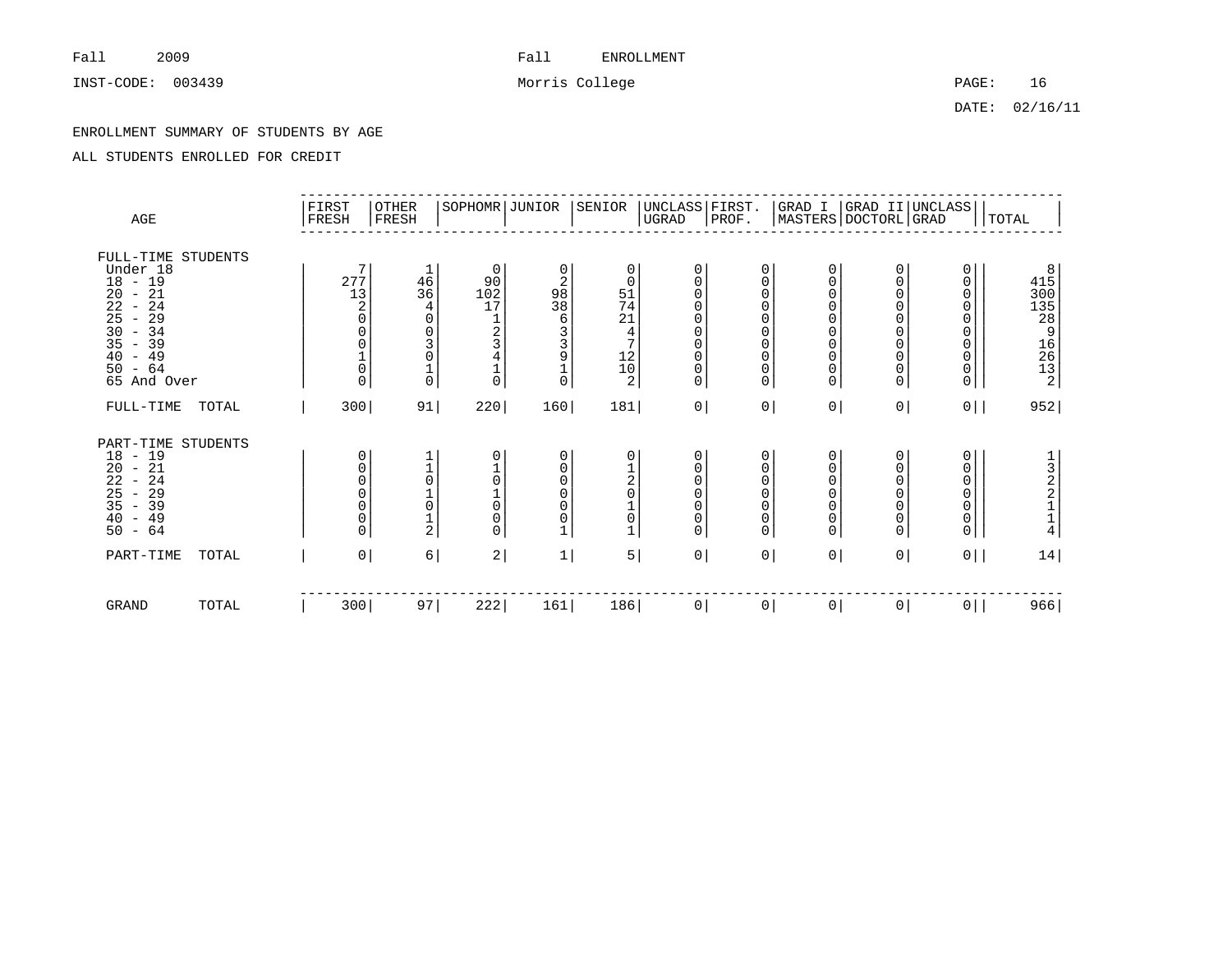INST-CODE: 003440 22 Newberry College 2012 2021 2022: 17

DATE: 02/16/11

### ENROLLMENT SUMMARY OF STUDENTS BY AGE

| AGE                                                                                                                                                                                                       | FIRST<br>FRESH                                      | <b>OTHER</b><br>FRESH                                | SOPHOMR JUNIOR                                        |                                                            | SENIOR                                                                                                           | UNCLASS FIRST.<br>$_{\rm UGRAD}$                                                  | PROF.                                                                          |                                                                                                       | GRAD I  GRAD II UNCLASS<br> MASTERS DOCTORL GRAD |                                                        | TOTAL                                                 |
|-----------------------------------------------------------------------------------------------------------------------------------------------------------------------------------------------------------|-----------------------------------------------------|------------------------------------------------------|-------------------------------------------------------|------------------------------------------------------------|------------------------------------------------------------------------------------------------------------------|-----------------------------------------------------------------------------------|--------------------------------------------------------------------------------|-------------------------------------------------------------------------------------------------------|--------------------------------------------------|--------------------------------------------------------|-------------------------------------------------------|
| FULL-TIME<br>STUDENTS<br>Under 18<br>$18 - 19$<br>21<br>20<br>$\overline{\phantom{a}}$<br>22<br>$-24$<br>25<br>29<br>$\overline{\phantom{a}}$<br>30<br>$-34$<br>35<br>$-39$<br>40<br>$-49$<br>$-64$<br>50 | 2<br>332<br>5<br>$\overline{0}$<br>$\mathbf 0$<br>0 | 0<br>16<br>$\frac{11}{2}$<br>$\mathsf 0$<br>$\Omega$ | $\mathbf 0$<br>151<br>97<br>11<br>3<br>$\overline{2}$ | 0<br>6<br>185<br>42<br>10<br>6<br>5<br>9<br>$\overline{0}$ | 0<br>1<br>$\frac{80}{79}$<br>$\begin{array}{c} 12 \\ 2 \end{array}$<br>3<br>$\begin{matrix} 4 \\ 0 \end{matrix}$ | $\mathbf 0$<br>$\mathbf 0$<br>$\mathbf 0$<br>$\mathbf 0$<br>$\mathbf 0$<br>0<br>0 | $\mathbf 0$<br>$\mathbf 0$<br>0<br>0<br>$\Omega$<br>0<br>0<br>0<br>$\mathbf 0$ | 0<br>$\mathbf 0$<br>$\mathbf 0$<br>0<br>0<br>$\mathbf 0$<br>$\mathbf 0$<br>$\mathbf 0$<br>$\mathbf 0$ | 0<br>0<br>$\Omega$<br>0<br>0<br>0<br>0<br>0<br>0 | 0<br>0<br>0<br>0<br>0<br>$\mathbf 0$<br>0<br>0<br>0    | 2<br>506<br>379<br>135<br>26<br>26<br>$\frac{10}{15}$ |
| FULL-TIME<br>TOTAL                                                                                                                                                                                        | 342                                                 | 30                                                   | 266                                                   | 263                                                        | 181                                                                                                              | 1                                                                                 | 0                                                                              | 0                                                                                                     | 0 <sup>1</sup>                                   | $0$                                                    | 1,083                                                 |
| PART-TIME<br>STUDENTS<br>Under 18<br>$22 - 24$<br>$25 - 29$<br>$35 - 39$<br>$40 - 49$<br>$-64$<br>50                                                                                                      | 0<br>0<br>$\mathbf 0$<br>0<br>0<br>0                | 0<br>0<br>0<br>0<br>0<br>0                           | $\Omega$<br>0<br>$\Omega$                             | 0<br>$\frac{2}{0}$<br>0<br>0<br>0                          | 0<br>$\frac{6}{3}$<br>$\mathsf{O}\xspace$<br>2<br>$\mathbf 1$                                                    | $\mathbf 0$<br>$\mathsf 0$<br>$\mathbf 1$                                         | 0<br>0<br>$\mathbf 0$<br>0<br>0<br>$\mathbf 0$                                 | 0<br>$\mathbf 0$<br>$\mathbf 0$<br>$\mathbf 0$<br>$\mathbf 0$<br>$\overline{0}$                       | 0<br>0<br>$\overline{0}$<br>0<br>0<br>0          | 0<br>0<br>0<br>$\mathsf{O}\xspace$<br>0<br>$\mathbf 0$ | $1932$<br>$232$                                       |
| PART-TIME<br>TOTAL                                                                                                                                                                                        |                                                     | 0 <sup>1</sup><br>$\mathsf{O}\,\,$                   | 2                                                     | 2                                                          | 12                                                                                                               | 4                                                                                 | $\overline{0}$                                                                 | 0                                                                                                     | 0 <sup>1</sup>                                   | $0$                                                    | 20                                                    |
| GRAND<br>TOTAL                                                                                                                                                                                            | 342                                                 | 30                                                   | 268                                                   | 265                                                        | 193                                                                                                              | 5                                                                                 | $\overline{0}$                                                                 | 0                                                                                                     | 0                                                | 0 <sup>1</sup>                                         | 1,103                                                 |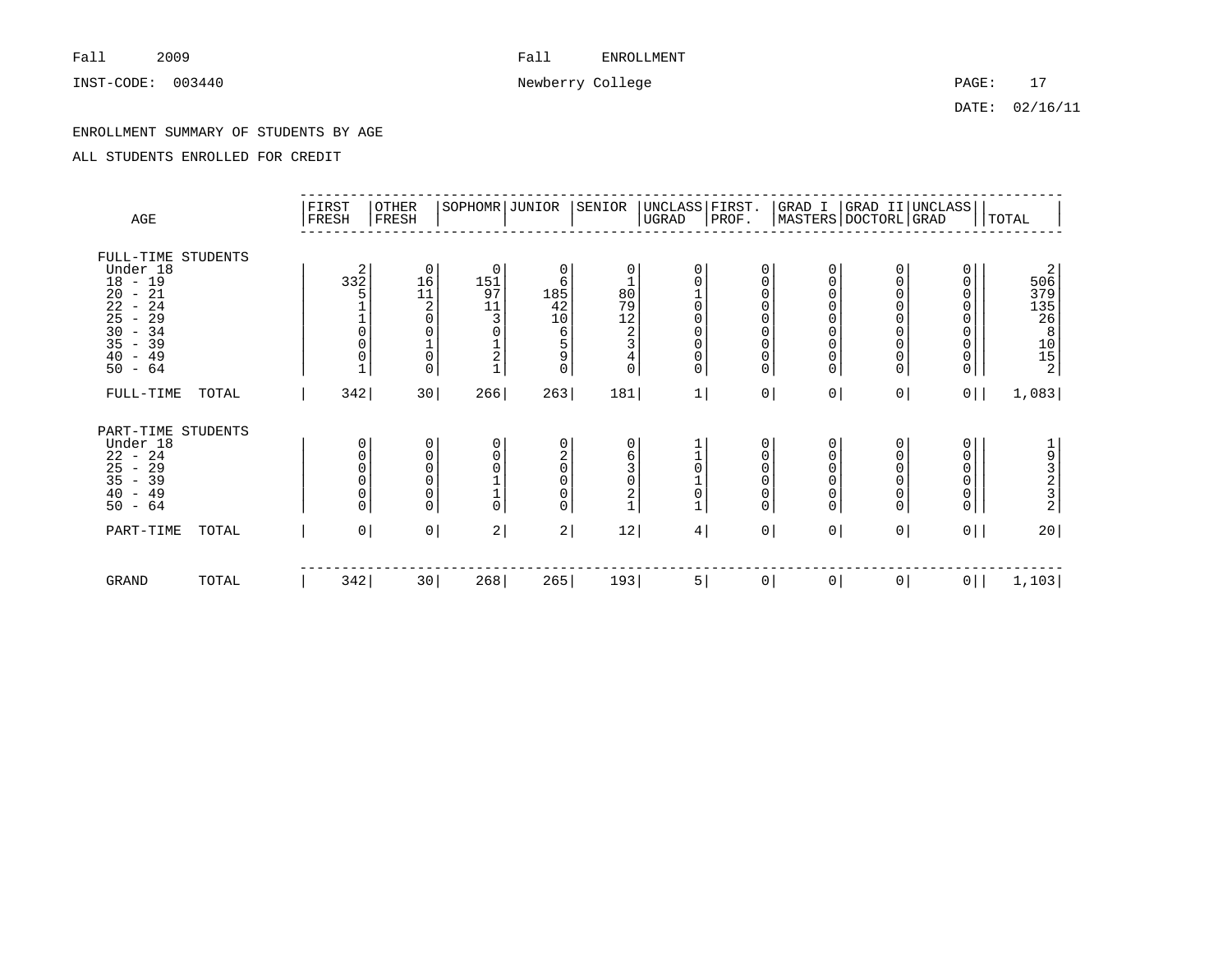# INST-CODE: 003441 2000 18 North Greenville University 2000 18 PAGE: 18

DATE: 02/16/11

### ENROLLMENT SUMMARY OF STUDENTS BY AGE

| AGE                                                                                                                                                                                                      |       | FIRST<br>FRESH                                                                      | OTHER<br>FRESH                                                                | SOPHOMR JUNIOR                                                                                                           |                                                                                                             | SENIOR                                                                          | UNCLASS FIRST.<br> UGRAD  PROF.                                                                                     |                                                                                                 |                                                                                                                                                 |                                                                                                         | GRAD I  GRAD II UNCLASS <br> MASTERS DOCTORL GRAD     | TOTAL                                                                            |
|----------------------------------------------------------------------------------------------------------------------------------------------------------------------------------------------------------|-------|-------------------------------------------------------------------------------------|-------------------------------------------------------------------------------|--------------------------------------------------------------------------------------------------------------------------|-------------------------------------------------------------------------------------------------------------|---------------------------------------------------------------------------------|---------------------------------------------------------------------------------------------------------------------|-------------------------------------------------------------------------------------------------|-------------------------------------------------------------------------------------------------------------------------------------------------|---------------------------------------------------------------------------------------------------------|-------------------------------------------------------|----------------------------------------------------------------------------------|
| FULL-TIME STUDENTS<br>Under 18<br>$18 - 19$<br>$-21$<br>20<br>22<br>$-24$<br>25<br>$-29$<br>30<br>$-34$<br>35<br>$-39$<br>40<br>$-49$<br>$50 - 64$<br>Unknown Age                                        |       | 8<br>467<br>8<br>2<br>$\Omega$<br>$\mathbf 0$<br>$\mathbf 0$<br>$\overline{0}$<br>2 | 0<br>83<br>$\overline{39}$<br>9<br>$\frac{2}{2}$<br>0<br>$\mathbf 1$<br>0     | $\mathbf 0$<br>250<br>159<br>21<br>6<br>$\overline{3}$<br>$\overline{2}$<br>$\mathbf 0$<br>$\mathbf 0$<br>$\overline{2}$ | $\mathbf 0$<br>11<br>312<br>46<br>12<br>$\overline{a}$<br>$\mathsf{O}\xspace$<br>$\mathsf 0$<br>$\mathbf 0$ | 0<br>3<br>268<br>141<br>$20\,$<br>3<br>$\frac{1}{2}$                            | $\mathbf 0$<br>$\Omega$<br>$\Omega$<br>$\overline{0}$<br>$\Omega$<br>$\mathbf 0$<br>$\mathbf 0$<br>$\mathbf 0$<br>0 | 0<br>$\Omega$<br>$\Omega$<br>0<br>$\Omega$<br>$\Omega$<br>$\Omega$<br>$\Omega$<br>0<br>$\Omega$ | $\mathbf 0$<br>$\Omega$<br>$\mathbf 0$<br>$\mathbf 0$<br>$\mathbf 0$<br>$\mathbf 0$<br>$\mathbf 0$<br>$\mathbf 0$<br>$\mathbf 0$<br>$\mathbf 0$ | 0<br>$\mathbf 0$<br>0<br>$\mathbf 0$<br>0<br>$\mathbf 0$<br>$\mathbf 0$<br>0<br>$\mathbf 0$<br>$\Omega$ | 0<br>0<br>0<br>0<br>0<br>0<br>0<br>0<br>0<br>$\Omega$ | 8<br>814<br>786<br>220<br>40<br>$\frac{10}{6}$<br>$\frac{1}{3}$<br>$\frac{1}{6}$ |
| FULL-TIME                                                                                                                                                                                                | TOTAL | 487                                                                                 | 138                                                                           | 443                                                                                                                      | 384                                                                                                         | 441                                                                             | $1\vert$                                                                                                            | 0 <sup>1</sup>                                                                                  | 0                                                                                                                                               | 0 <sup>1</sup>                                                                                          | 0 <sup>1</sup>                                        | 1,894                                                                            |
| PART-TIME STUDENTS<br>Under 18<br>$18 - 19$<br>$-21$<br>20<br>$\overline{22}$<br>$-24$<br>$\overline{25}$<br>$-29$<br>$\overline{30}$<br>$-34$<br>35<br>$-39$<br>40<br>$-49$<br>$50 - 64$<br>Unknown Age |       | 0<br>$\frac{1}{0}$<br>$\overline{0}$<br>$\Omega$<br>0<br>0<br>0<br>$\Omega$         | 0<br>0<br>0<br>0<br>0<br>0<br>$\begin{array}{c} 1 \\ 2 \\ 0 \end{array}$<br>0 | $\mathbf 0$<br>$\mathsf 0$<br>$\frac{2}{2}$<br>$\mathbf{1}$<br>$\overline{0}$<br>3<br>$\mathbf{1}$<br>$\Omega$           | 0<br>$\mathbf 0$<br>1211120                                                                                 | 0<br>0<br>$\mathbf 0$<br>$\frac{12}{11}$<br>$\frac{1}{3}$<br>$\frac{1}{3}$<br>0 | 132<br>31<br>2<br>$\begin{array}{c}\n1 \\ 52 \\ 0\n\end{array}$<br>3<br>4<br>$\mathbf{1}$                           | 0<br>0<br>0<br>$\Omega$<br>0<br>0<br>0<br>0<br>0<br>$\Omega$                                    | $\mathbf 0$<br>0<br>3<br>34<br>$\overline{39}$<br>12<br>13<br>18<br>9<br>$\mathbf{1}$                                                           | 0<br>0<br>0<br>0<br>0<br>0<br>0<br>0<br>0<br>$\Omega$                                                   | 0<br>0<br>0<br>0<br>0<br>0<br>0<br>0<br>0<br>$\Omega$ | 13283778892                                                                      |
| PART-TIME                                                                                                                                                                                                | TOTAL | 3                                                                                   | 3                                                                             | 10                                                                                                                       | 9                                                                                                           | 31                                                                              | 181                                                                                                                 | 0 <sup>1</sup>                                                                                  | 129                                                                                                                                             | 0 <sup>1</sup>                                                                                          | 0 <sup>1</sup>                                        | 366                                                                              |
| <b>GRAND</b>                                                                                                                                                                                             | TOTAL | 490                                                                                 | 141                                                                           | 453                                                                                                                      | 393                                                                                                         | 472                                                                             | 182                                                                                                                 | 0 <sup>1</sup>                                                                                  | 129                                                                                                                                             | 0                                                                                                       | 0 <sup>1</sup>                                        | 2,260                                                                            |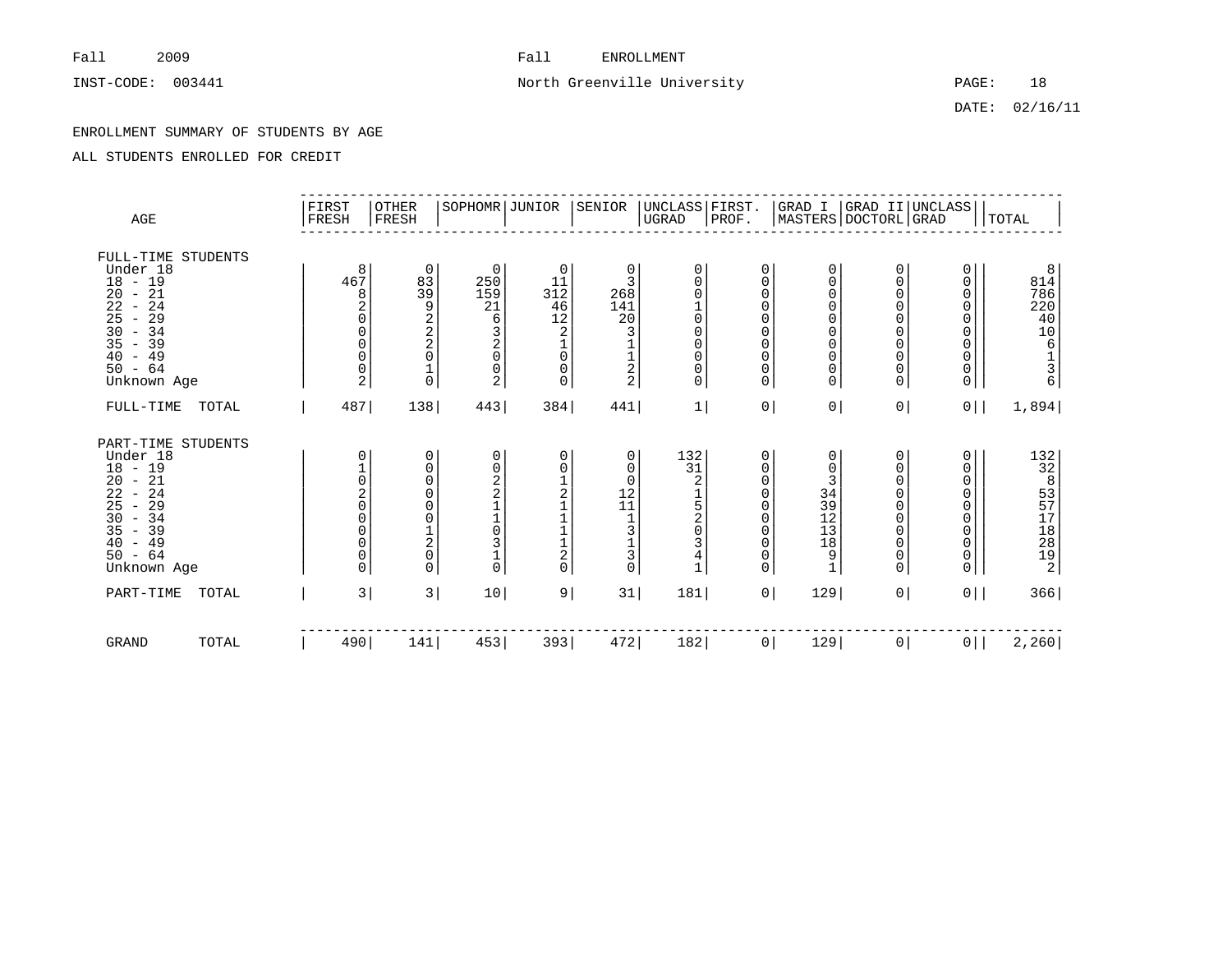# INST-CODE: 003445 2003445 Presbyterian College PAGE: 19

DATE: 02/16/11

### ENROLLMENT SUMMARY OF STUDENTS BY AGE

| AGE                                                                                                                                        |       | FIRST<br>FRESH | <b>OTHER</b><br>FRESH                                                                                                                    | SOPHOMR JUNIOR                                                      |                                                                         | SENIOR                                      | UNCLASS FIRST.<br>UGRAD                                   | PROF.                                                 |                                                                                           | MASTERS DOCTORL GRAD                                         | GRAD I GRAD II UNCLASS                                                   | TOTAL                                     |
|--------------------------------------------------------------------------------------------------------------------------------------------|-------|----------------|------------------------------------------------------------------------------------------------------------------------------------------|---------------------------------------------------------------------|-------------------------------------------------------------------------|---------------------------------------------|-----------------------------------------------------------|-------------------------------------------------------|-------------------------------------------------------------------------------------------|--------------------------------------------------------------|--------------------------------------------------------------------------|-------------------------------------------|
| FULL-TIME STUDENTS<br>Under 18<br>$18 - 19$<br>20<br>$-21$<br>22<br>$-24$<br>$25 - 29$<br>$40 - 49$                                        |       | 354            | 0<br>$\begin{array}{c} 29 \\ 17 \end{array}$<br>$\overline{2}$<br>$\mathbf 0$<br>$\mathsf 0$<br>$\mathbf 1$<br>0                         | 199<br>104<br>$\Omega$                                              | 0<br>$\begin{smallmatrix}2\219\end{smallmatrix}$<br>15<br>0<br>$\Omega$ | 0<br>$\Omega$<br>188<br>52<br>0<br>$\Omega$ | 0<br>0<br>$\begin{array}{c} 1 \\ 3 \\ 1 \\ 0 \end{array}$ | 0<br>0<br>$\Omega$<br>$\Omega$<br>0<br>$\Omega$       | 0<br>0<br>$\mathbf 0$<br>$\mathsf 0$<br>$\mathsf{O}$<br>$\mathsf{O}$                      | $\mathbf 0$<br>0<br>$\Omega$<br>$\mathbf 0$<br>0<br>$\Omega$ | 0<br>0<br>0<br>0<br>0<br>0                                               | 8<br>$584$<br>$531$<br>$72$<br>$2$<br>$1$ |
| FULL-TIME                                                                                                                                  | TOTAL |                | 48 <br>363                                                                                                                               | 306                                                                 | 236                                                                     | 240                                         | 5                                                         | 0                                                     | 0                                                                                         | 0                                                            | $0$                                                                      | 1,198                                     |
| PART-TIME STUDENTS<br>Under 18<br>$18 - 19$<br>22<br>$-24$<br>25<br>29<br>$\sim$<br>$35 - 39$<br>40<br>$-49$<br>50<br>$-64$<br>65 And Over |       |                | 0<br>0<br>0<br>$\begin{matrix} 0 \\ 0 \\ 0 \end{matrix}$<br>$\Omega$<br>$\begin{matrix} 0 \\ 0 \\ 0 \end{matrix}$<br>$\overline{0}$<br>0 | $\mathbf 0$<br>0<br>$\Omega$<br>$\Omega$<br>$\mathbf 0$<br>$\Omega$ | 0<br>$\mathsf 0$<br>000000                                              | 0<br>0<br>6<br>$\Omega$<br>0<br>0<br>0<br>0 | 5<br>3<br>3<br>$\begin{array}{c} 1 \\ 1 \\ 1 \end{array}$ | 0<br>0<br>$\Omega$<br>$\mathbf 0$<br>$\mathbf 0$<br>0 | 0<br>0<br>$\mathbf 0$<br>$\mathbf 0$<br>0<br>$\mathsf 0$<br>$\mathsf 0$<br>$\overline{0}$ | 0<br>$\mathbf 0$<br>$\Omega$<br>$\mathbf 0$<br>0<br>$\Omega$ | 0<br>0<br>0<br>0<br>0<br>0<br>$\mathsf{O}\xspace$<br>$\mathsf{O}\xspace$ | 5391<br>$\frac{1}{2}$<br>$\frac{2}{1}$    |
| PART-TIME                                                                                                                                  | TOTAL |                | 0 <sup>1</sup><br>$\overline{0}$                                                                                                         | 1                                                                   | 0                                                                       | 6                                           | 16                                                        | 0                                                     | 0                                                                                         | 0                                                            | $0$                                                                      | 23                                        |
| GRAND                                                                                                                                      | TOTAL |                | 363<br>48                                                                                                                                | 307                                                                 | 236                                                                     | 246                                         | 21                                                        | 0                                                     | 0                                                                                         | 0                                                            | $0$                                                                      | 1,221                                     |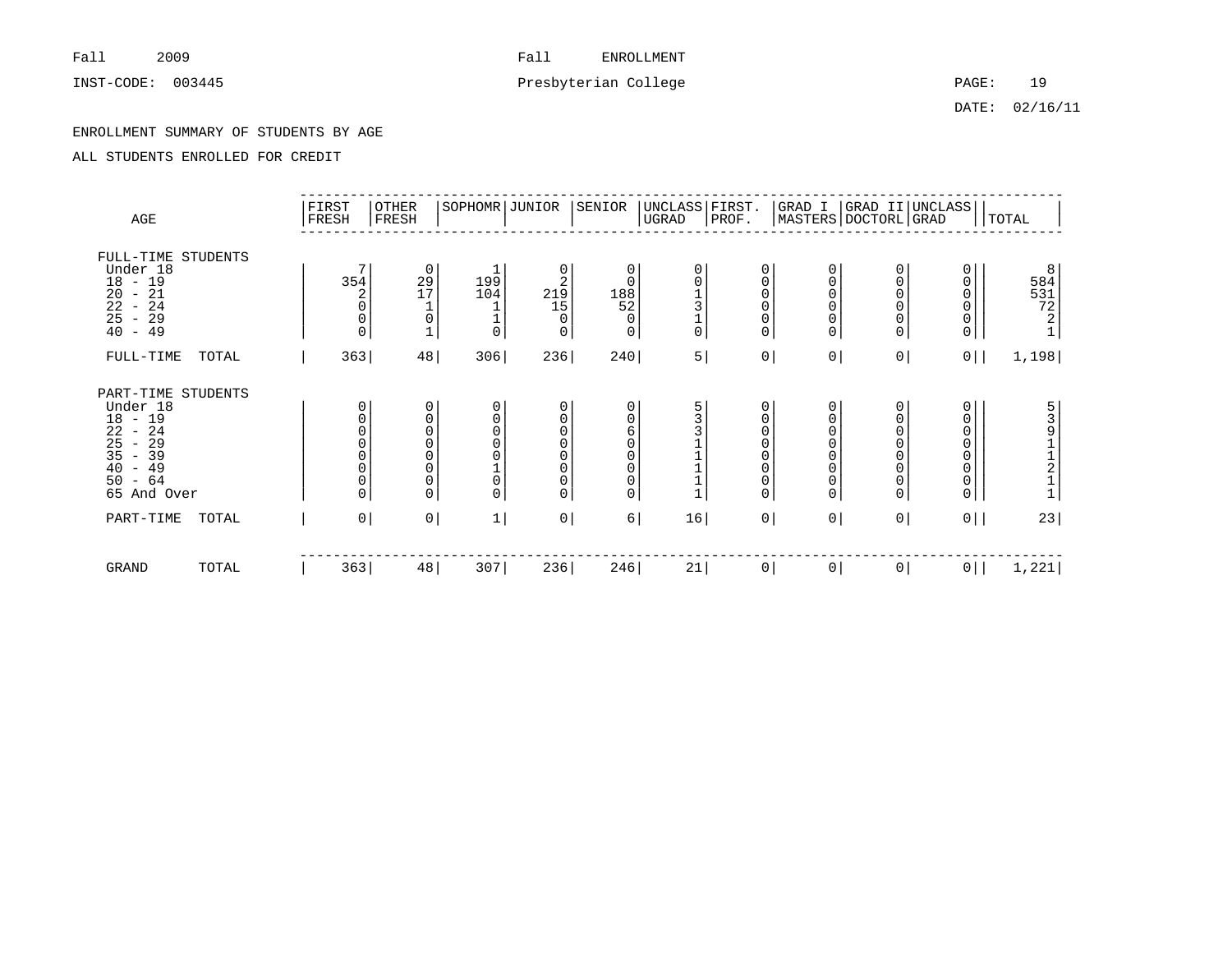# INST-CODE: 003447 CODE: 003447 Spartanburg Methodist College PAGE: 20

DATE: 02/16/11

### ENROLLMENT SUMMARY OF STUDENTS BY AGE

| AGE                                                                                                                                                       |       | FIRST<br>FRESH             | <b>OTHER</b><br>FRESH                                                                         | SOPHOMR JUNIOR                                                             |                                                               | SENIOR                                        | UNCLASS FIRST.<br>$_{\rm UGRAD}$                                                                              | PROF.                                                                          |                                                                                                        |                                                                        | GRAD I  GRAD II UNCLASS <br> MASTERS DOCTORL GRAD        | TOTAL                                                               |
|-----------------------------------------------------------------------------------------------------------------------------------------------------------|-------|----------------------------|-----------------------------------------------------------------------------------------------|----------------------------------------------------------------------------|---------------------------------------------------------------|-----------------------------------------------|---------------------------------------------------------------------------------------------------------------|--------------------------------------------------------------------------------|--------------------------------------------------------------------------------------------------------|------------------------------------------------------------------------|----------------------------------------------------------|---------------------------------------------------------------------|
| FULL-TIME STUDENTS<br>Under 18<br>$18 - 19$<br>$\overline{20}$<br>$-21$<br>$\overline{2}\overline{2}$<br>$-24$<br>25<br>$-29$<br>30<br>$-34$<br>$35 - 39$ |       | 429<br>10<br>$\frac{1}{0}$ | 0<br>44<br>14<br>$\frac{1}{0}$                                                                | $\mathbf 0$<br>$\overset{2\,0\,7}{\phantom{1}5\,0}$<br>$\frac{1}{2}$       | 0<br>000<br>$\bar{0}$<br>$\begin{matrix} 0 \\ 0 \end{matrix}$ | 0<br>0<br>$\Omega$<br>$\Omega$<br>0<br>0<br>0 | 0<br>0<br>$\begin{matrix} 0 \\ 0 \end{matrix}$<br>$\mathsf{O}\xspace$<br>$\begin{matrix} 0 \\ 0 \end{matrix}$ | 0<br>0<br>$\Omega$<br>$\Omega$<br>$\mathbf 0$<br>$\mathbf 0$<br>$\Omega$       | 0<br>0<br>$\mathbf 0$<br>$\mathbf 0$<br>$\mathsf 0$<br>$\mathsf{O}$<br>$\mathsf{O}$                    | 0<br>$\mathbf 0$<br>$\Omega$<br>0<br>0<br>$\Omega$                     | 0<br>0<br>$\Omega$<br>0<br>0<br>0<br>$\mathsf{O}\xspace$ | 680<br>74<br>7<br>$\frac{2}{3}$                                     |
| FULL-TIME                                                                                                                                                 | TOTAL | 448                        | 64                                                                                            | 263                                                                        | 0 <sup>1</sup>                                                | 0 <sup>1</sup>                                | $\mathsf{O}\xspace$                                                                                           | 0 <sup>1</sup>                                                                 | 0 <sup>1</sup>                                                                                         | 0 <sup>1</sup>                                                         | $0$                                                      | 775                                                                 |
| PART-TIME STUDENTS<br>Under 18<br>$18 - 19$<br>$-21$<br>20<br>22<br>$-24$<br>25<br>$-29$<br>$35 - 39$<br>40<br>$-49$                                      |       | 0<br>0                     | 0<br>$\begin{matrix} 1 \\ 0 \\ 0 \end{matrix}$<br>$\mathsf 0$<br>$\mathsf{O}\xspace$<br>$1\,$ | $\mathbf 0$<br>$\mathbf 0$<br>$\overline{4}$<br>$\overline{4}$<br>$\Omega$ | 0<br>000<br>$\begin{matrix} 0 \\ 0 \\ 0 \end{matrix}$         | 0<br>0<br>$\Omega$<br>0<br>0<br>0<br>0        | 17<br>$\begin{bmatrix} 3 \\ 0 \\ 0 \end{bmatrix}$<br>$\begin{matrix} 0 \\ 0 \end{matrix}$<br>$\mathsf 0$      | 0<br>$\mathbf 0$<br>$\Omega$<br>$\mathbf 0$<br>$\mathbf 0$<br>$\mathbf 0$<br>0 | 0<br>$\mathbf 0$<br>$\mathbf 0$<br>$\mathbf 0$<br>$\mathsf 0$<br>$\mathsf{O}\xspace$<br>$\overline{0}$ | 0<br>$\mathbf 0$<br>$\Omega$<br>$\mathbf 0$<br>$\mathbf 0$<br>$\Omega$ | 0<br>0<br>0<br>0<br>0<br>0<br>0                          | $17$<br>$\begin{array}{c}\n4 \\ 4 \\ 1 \\ 4 \\ 1 \\ 2\n\end{array}$ |
| PART-TIME                                                                                                                                                 | TOTAL | 1                          | 2                                                                                             | 10                                                                         | 0                                                             | 0 <sup>1</sup>                                | 20                                                                                                            | 0                                                                              | 0                                                                                                      | 0                                                                      | $0$                                                      | 33                                                                  |
| GRAND                                                                                                                                                     | TOTAL | 449                        | 66                                                                                            | 273                                                                        | 0                                                             | 0                                             | 20                                                                                                            | 0 <sup>1</sup>                                                                 | 0                                                                                                      | $\circ$                                                                | $0$                                                      | 808                                                                 |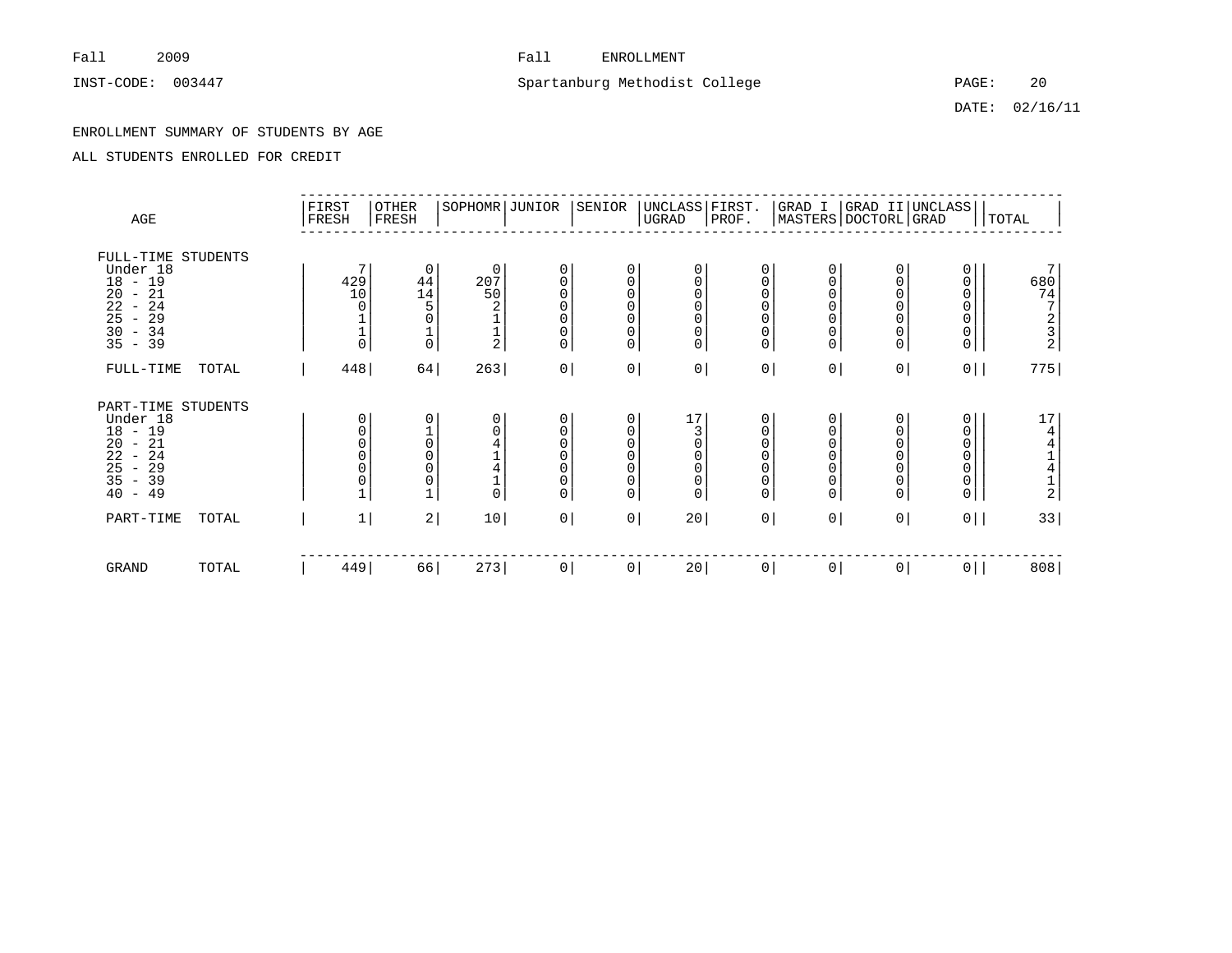INST-CODE: 003455 Voorhees College PAGE: 21

DATE: 02/16/11

### ENROLLMENT SUMMARY OF STUDENTS BY AGE

| AGE                                                                                                                                                                                                           | FIRST<br>FRESH                                                           | <b>OTHER</b><br>FRESH                                             | SOPHOMR JUNIOR                                                                                                       |                                                         | SENIOR                                                               | UNCLASS FIRST.<br>UGRAD                                                 | PROF.                                                                                                                     |                                                                                                             |                                                                                                                                                   | $\begin{array}{ l l } \hline \texttt{GRAD I} & \texttt{GRAD II} & \texttt{UNCLASS} \\ \hline \texttt{MASTERS} & \texttt{DOCTORL} & \texttt{GRAD} \\ \hline \end{array}$ | TOTAL                                               |
|---------------------------------------------------------------------------------------------------------------------------------------------------------------------------------------------------------------|--------------------------------------------------------------------------|-------------------------------------------------------------------|----------------------------------------------------------------------------------------------------------------------|---------------------------------------------------------|----------------------------------------------------------------------|-------------------------------------------------------------------------|---------------------------------------------------------------------------------------------------------------------------|-------------------------------------------------------------------------------------------------------------|---------------------------------------------------------------------------------------------------------------------------------------------------|-------------------------------------------------------------------------------------------------------------------------------------------------------------------------|-----------------------------------------------------|
| FULL-TIME STUDENTS<br>Under 18<br>$18 - 19$<br>21<br>20<br>$\overline{\phantom{a}}$<br>22<br>24<br>$\overline{\phantom{a}}$<br>25<br>$-29$<br>$\frac{30}{35}$<br>$-34$<br>$-39$<br>$-49$<br>40<br>$-64$<br>50 | 6<br>258<br>10<br>$\overline{0}$<br>0<br>$\mathsf{O}\xspace$<br>$\Omega$ | $\mathbf 0$<br>$\frac{40}{45}$<br>$\frac{4}{4}$<br>$\overline{0}$ | 0<br>33<br>41<br>15<br>3<br>$\frac{1}{2}$<br>$\frac{1}{0}$                                                           | 0<br>0<br>41<br>20<br>10<br>9<br>11<br>9<br>$\mathbf 1$ | 0<br>0<br>$\frac{21}{37}$<br>14<br>6<br>$\frac{4}{7}$<br>$\mathbf 0$ | 0<br>$\mathbf 0$<br>0<br>0<br>0<br>0<br>0<br>$\mathbf 0$<br>$\mathbf 0$ | $\mathbf 0$<br>$\mathbf 0$<br>$\mathbf 0$<br>0<br>$\mathbf 0$<br>$\mathbf 0$<br>$\mathbf 0$<br>$\mathbf 0$<br>$\mathbf 0$ | 0<br>$\overline{0}$<br>$\mathbf 0$<br>$\overline{0}$<br>0<br>$\mathbf 0$<br>0<br>$\mathsf 0$<br>$\mathbf 0$ | 0<br>$\begin{smallmatrix}0\\0\end{smallmatrix}$<br>$\bar{0}$<br>$\begin{matrix} 0 \\ 0 \end{matrix}$<br>$\begin{matrix} 0 \\ 0 \\ 0 \end{matrix}$ | $\Omega$<br>0<br>$\Omega$                                                                                                                                               | 6<br>1<br>1<br>1<br>1<br>2<br>2<br>1<br>2<br>1<br>1 |
| $FULL-TIME$<br>TOTAL                                                                                                                                                                                          | 276                                                                      | 109                                                               | 96                                                                                                                   | 101                                                     | 89                                                                   | 0                                                                       | $0 \mid$                                                                                                                  | 0 <sup>1</sup>                                                                                              | $\mathsf{O}$                                                                                                                                      | 0                                                                                                                                                                       | 671                                                 |
| STUDENTS<br>PART-TIME<br>$18 - 19$<br>21<br>20<br>$\overline{\phantom{a}}$<br>$\frac{22}{25}$<br>35<br>24<br>$\overline{\phantom{a}}$<br>$-29$<br>$-39$<br>40<br>$-49$<br>50<br>$-64$<br>65 And Over          | 2<br>$\mathsf{O}\xspace$<br>0<br>0<br>$\mathsf{O}\xspace$<br>0<br>0      | 52120<br>$_{\rm 0}^{\rm 0}$<br>$\mathbf 0$                        | 0<br>$\begin{matrix} 1 \\ 0 \end{matrix}$<br>$\overline{0}$<br>$\mathbf 0$<br>$\mathbf 0$<br>$\mathbf 0$<br>$\Omega$ | 0<br>0<br>0<br>$\mathsf{O}\xspace$<br>0<br>0<br>0       | 0<br>0<br>$\frac{3}{2}$<br>3<br>$\bf 4$<br>$\overline{1}$            | 0<br>0<br>0<br>0<br>0<br>$\mathbf 0$<br>$\mathbf 0$<br>$\mathbf 0$      | $\mathbf 0$<br>$\mathbf 0$<br>$\mathbf 0$<br>$\mathbf 0$<br>$\mathbf 0$<br>$\mathbf 0$<br>$\mathbf 0$<br>$\overline{0}$   | 0<br>0<br>0<br>0<br>$\mathbf 0$<br>$\pmb{0}$<br>$\mathsf 0$<br>$\overline{0}$                               | $_{\rm 0}^{\rm 0}$<br>$\begin{matrix} 0 \\ 0 \\ 0 \end{matrix}$<br>$\begin{matrix} 0 \\ 0 \\ 0 \end{matrix}$                                      | $\Omega$<br>0<br>0                                                                                                                                                      | 7<br>4452341                                        |
| PART-TIME<br>TOTAL                                                                                                                                                                                            | 3                                                                        | 10                                                                | 1                                                                                                                    | 1                                                       | 15                                                                   | 0                                                                       | 0                                                                                                                         | 0 <sup>1</sup>                                                                                              | $\mathsf{O}$                                                                                                                                      | $0$                                                                                                                                                                     | 30                                                  |
| GRAND<br>TOTAL                                                                                                                                                                                                | 279                                                                      | 119                                                               | 97                                                                                                                   | 102                                                     | 104                                                                  | $\circ$                                                                 | 0 <sup>1</sup>                                                                                                            | 0 <sup>1</sup>                                                                                              | $\mathbf{0}$                                                                                                                                      | 0                                                                                                                                                                       | 701                                                 |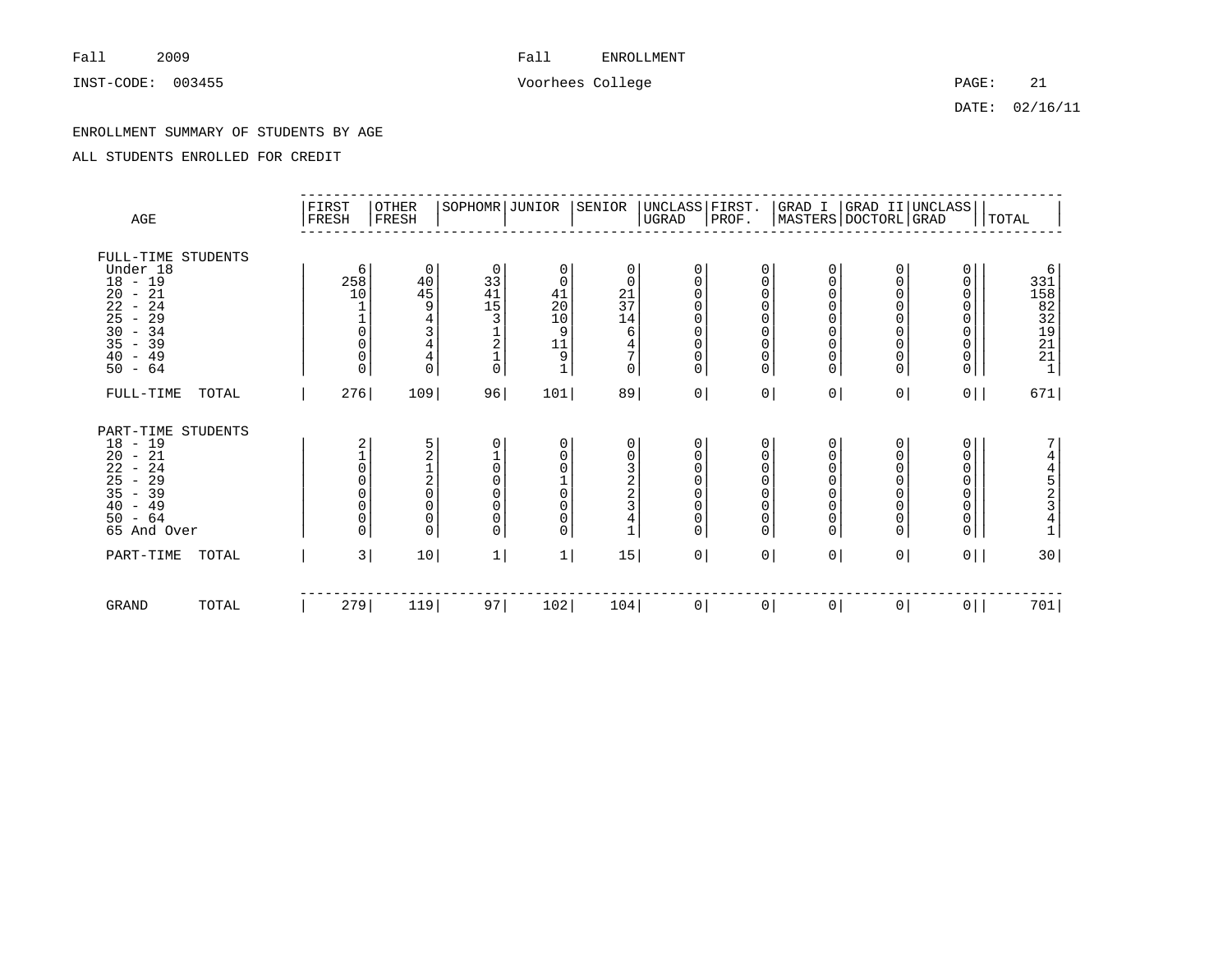INST-CODE: 003457 Wofford College PAGE: 22

DATE: 02/16/11

### ENROLLMENT SUMMARY OF STUDENTS BY AGE

| AGE                                                                                                                                   |       | FIRST<br>FRESH               | <b>OTHER</b><br>FRESH                           | SOPHOMR JUNIOR                         |                                                | SENIOR                                                                             | UNCLASS FIRST.<br>UGRAD                                   | PROF.                                                                          | GRAD I                                                                                | MASTERS DOCTORL GRAD                           | GRAD II UNCLASS                                   | <b>TOTAL</b>                           |
|---------------------------------------------------------------------------------------------------------------------------------------|-------|------------------------------|-------------------------------------------------|----------------------------------------|------------------------------------------------|------------------------------------------------------------------------------------|-----------------------------------------------------------|--------------------------------------------------------------------------------|---------------------------------------------------------------------------------------|------------------------------------------------|---------------------------------------------------|----------------------------------------|
| FULL-TIME STUDENTS<br>Under 18<br>18<br>$-19$<br>$^{20}_{22}$<br>$-21$<br>$-24$<br>25<br>29<br>$\equiv$<br>30<br>$-34$<br>40<br>$-49$ |       | 5<br>370<br>0<br>$\Omega$    | 0<br>$20$<br>14<br>$\Omega$<br>$\mathbf 0$<br>0 | 279<br>76<br>3<br>$\Omega$<br>$\Omega$ | 0<br>20<br>296<br>6<br>$\frac{1}{0}$           | 0<br>307<br>49<br>$\mathbf 0$<br>0<br>$\mathbf 1$                                  | 0<br>0<br>$\mathsf 0$<br>$\mathbf 0$<br>0<br>$\mathsf{O}$ | 0<br>$\mathsf 0$<br>$\mathbf 0$<br>$\Omega$<br>$\mathbf 0$<br>0<br>$\mathbf 0$ | 0<br>$\mathbf 0$<br>$\mathbf 0$<br>$\Omega$<br>$\mathbf 0$<br>$\mathbf 0$<br>$\Omega$ | 0<br>0<br>O<br>0<br>0                          | 0<br>0<br>0<br>0<br>$\mathsf{O}\xspace$<br>$_0^0$ | 6<br>690<br>694<br>58<br>$\frac{1}{1}$ |
| FULL-TIME                                                                                                                             | TOTAL | 376                          | 34                                              | 359                                    | 324                                            | 358                                                                                | 0 <sup>1</sup>                                            | $\overline{0}$                                                                 | 0 <sup>1</sup>                                                                        | 0 <sup>1</sup>                                 | 0                                                 | 1,451                                  |
| PART-TIME STUDENTS<br>Under 18<br>$18 - 19$<br>22<br>$-24$<br>30<br>$-34$<br>35<br>$-39$<br>40<br>$-49$                               |       | 0<br>0<br>$\Omega$<br>0<br>0 | 0<br>0<br>$\overline{0}$<br>0<br>0<br>$\Omega$  | $\Omega$<br>$\cap$                     | 0<br>$\mathsf 0$<br>0<br>$\mathbf 0$<br>0<br>0 | $\mathbf 0$<br>$\mathsf 0$<br>5<br>$\mathsf{O}\xspace$<br>$\mathsf{O}\xspace$<br>2 | $\overline{\mathbf{c}}$<br>$\mathbf{1}$                   | 0<br>0<br>$\Omega$<br>$\mathbf{0}$<br>0<br>$\Omega$                            | 0<br>$\mathbf 0$<br>$\Omega$<br>$\mathbf 0$<br>$\mathbf 0$<br>$\Omega$                | 0<br>0<br>$\Omega$<br>$\overline{0}$<br>0<br>0 | 0<br>0<br>0<br>0<br>0<br>$\mathsf{O}\xspace$      | 326123                                 |
| PART-TIME                                                                                                                             | TOTAL | 0 <sup>1</sup>               | $\mathsf{O}\,\,$                                | 1                                      | $\overline{0}$                                 | 7                                                                                  | 9                                                         | $\overline{0}$                                                                 | 0                                                                                     | 0                                              | 0                                                 | 17                                     |
| GRAND                                                                                                                                 | TOTAL | 376                          | 34                                              | 360                                    | 324                                            | 365                                                                                | 9                                                         | 0                                                                              | 0                                                                                     | 0                                              | $0$                                               | 1,468                                  |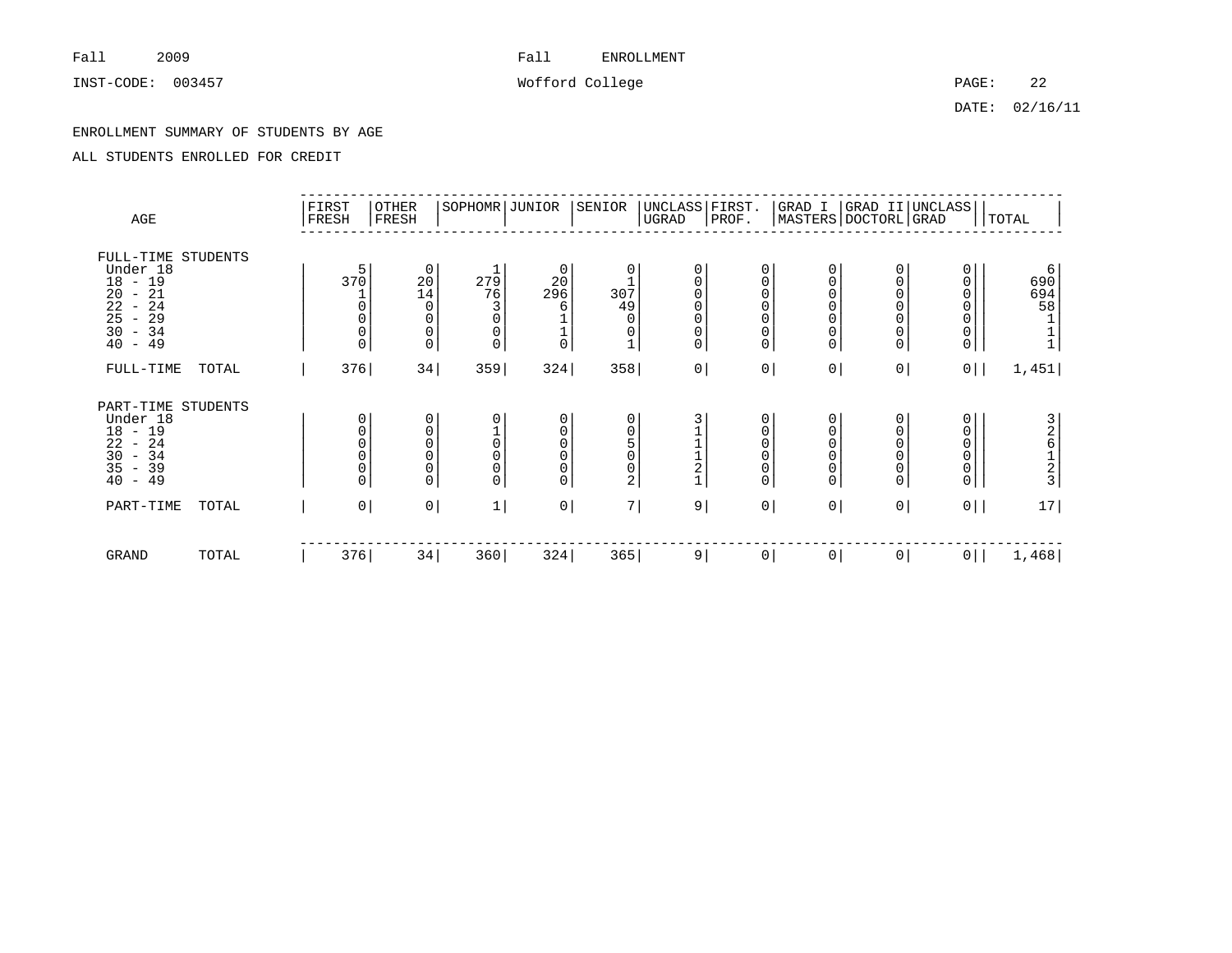INST-CODE: 004922 33

DATE: 02/16/11

### ENROLLMENT SUMMARY OF STUDENTS BY AGE

| AGE                                                                                                                                                                                                                                    |       | FIRST<br>FRESH                                     | OTHER<br>FRESH                                                                                       | SOPHOMR JUNIOR                                                         |                                                                  | SENIOR                                                                 | UNCLASS FIRST.<br>UGRAD                                                                                                                                            | PROF.                                                                                            |                                                                        |                                                                                                                        | GRAD I  GRAD II UNCLASS <br> MASTERS DOCTORL GRAD   | TOTAL                                                                                       |
|----------------------------------------------------------------------------------------------------------------------------------------------------------------------------------------------------------------------------------------|-------|----------------------------------------------------|------------------------------------------------------------------------------------------------------|------------------------------------------------------------------------|------------------------------------------------------------------|------------------------------------------------------------------------|--------------------------------------------------------------------------------------------------------------------------------------------------------------------|--------------------------------------------------------------------------------------------------|------------------------------------------------------------------------|------------------------------------------------------------------------------------------------------------------------|-----------------------------------------------------|---------------------------------------------------------------------------------------------|
| FULL-TIME STUDENTS<br>Under 18<br>$18 - 19$<br>$\frac{20}{22}$<br>$-21$<br>$-24$<br>25<br>29<br>$\overline{\phantom{a}}$<br>30<br>34<br>$\overline{\phantom{a}}$<br>35<br>39<br>$\overline{\phantom{m}}$<br>40<br>$-49$<br>$-64$<br>50 |       | 7<br>2<br>б<br>$\frac{5}{7}$<br>3<br>0<br>$\Omega$ | 0<br>26<br>36<br>44<br>4648226225                                                                    | 0<br>1254252867<br>9                                                   | 0<br>$\frac{2}{6}$<br>19<br>29<br>25<br>23<br>23<br>5            | 0<br>0<br>$\overline{2}$<br>$\overline{5}$<br>$\frac{8}{9}$<br>10<br>3 | 0<br>$\mathsf{O}\xspace$<br>0<br>0<br>$\begin{matrix} 0 \\ 0 \end{matrix}$<br>$\overline{0}$<br>$\mathsf{O}\xspace$<br>0                                           | $\mathbf 0$<br>0<br>$\mathbf 0$<br>$\Omega$<br>$\Omega$<br>$\Omega$<br>$\Omega$<br>0<br>$\Omega$ | 0<br>$\mathbf 0$<br>0<br>31<br>45<br>17<br>24<br>24<br>21              | 0<br>$\mathbf 0$<br>$\mathbf 0$<br>$\mathbf 0$<br>$\Omega$<br>$\mathbf 0$<br>$\mathbf 0$<br>$\mathbf 0$<br>$\mathbf 0$ | 0<br>0<br>0<br>0<br>0<br>0<br>0<br>0<br>0           | $\begin{array}{c} 1 \\ 4 \\ 71 \\ 147 \end{array}$<br>185<br>187<br>137<br>110<br>110<br>40 |
| FULL-TIME                                                                                                                                                                                                                              | TOTAL | 31                                                 | 250                                                                                                  | 221                                                                    | 128                                                              | 39                                                                     | $\mathsf{O}\xspace$                                                                                                                                                | 0 <sup>1</sup>                                                                                   | 162                                                                    | 0 <sup>1</sup>                                                                                                         | 0                                                   | 831                                                                                         |
| PART-TIME STUDENTS<br>Under 18<br>$18 - 19$<br>$-21$<br>20<br>22<br>24<br>$\sim$<br>25<br>29<br>$\overline{\phantom{a}}$<br>30<br>$-34$<br>35<br>$-39$<br>40<br>$-49$<br>$-64$<br>50                                                   |       | 0<br>8<br>$\frac{3}{2}$<br>0<br>0                  | $\frac{1}{29}$<br>$\frac{19}{14}$<br>27<br>$\frac{1}{2}$ 0<br>$\begin{array}{c} 18 \\ 8 \end{array}$ | $\mathbf 0$<br>8<br>6<br>$\frac{11}{28}$<br>$\frac{19}{20}$<br>23<br>9 | 0<br>0167<br>$\begin{bmatrix} 1\ 3 \\ 8 \\ 7 \end{bmatrix}$<br>9 | 0<br>0<br>2<br>$\Omega$<br>4<br>4<br>$\frac{1}{3}$<br>0                | 0<br>$\mathsf{O}\xspace$<br>$\mathsf{O}\xspace$<br>$\begin{array}{c} 1 \\ 1 \\ 0 \end{array}$<br>$\mathsf{O}\xspace$<br>$\mathsf{O}\xspace$<br>$\mathsf{O}\xspace$ | $\mathbf 0$<br>$\Omega$<br>$\Omega$<br>$\Omega$<br>$\Omega$<br>0<br>0<br>0<br>0                  | 0<br>0<br>$\mathbf 0$<br>$\frac{12}{22}$<br>$\frac{18}{17}$<br>20<br>6 | 0<br>$\mathbf 0$<br>$\Omega$<br>$\mathbf 0$<br>$\mathbf 0$<br>$\mathbf 0$<br>0<br>$\mathbf 0$<br>$\mathbf 0$           | 0<br>0<br>$\mathbf 0$<br>0<br>0<br>0<br>0<br>0<br>0 | 159407312                                                                                   |
| PART-TIME                                                                                                                                                                                                                              | TOTAL | 15                                                 | 141                                                                                                  | 124                                                                    | 51                                                               | 14                                                                     | 2                                                                                                                                                                  | 0 <sup>1</sup>                                                                                   | 95                                                                     | 0 <sup>1</sup>                                                                                                         | $0$                                                 | 442                                                                                         |
| <b>GRAND</b>                                                                                                                                                                                                                           | TOTAL | 46                                                 | 391                                                                                                  | 345                                                                    | 179                                                              | 53                                                                     | $\overline{a}$                                                                                                                                                     | 0                                                                                                | 257                                                                    | $\circ$                                                                                                                | $0$                                                 | 1,273                                                                                       |